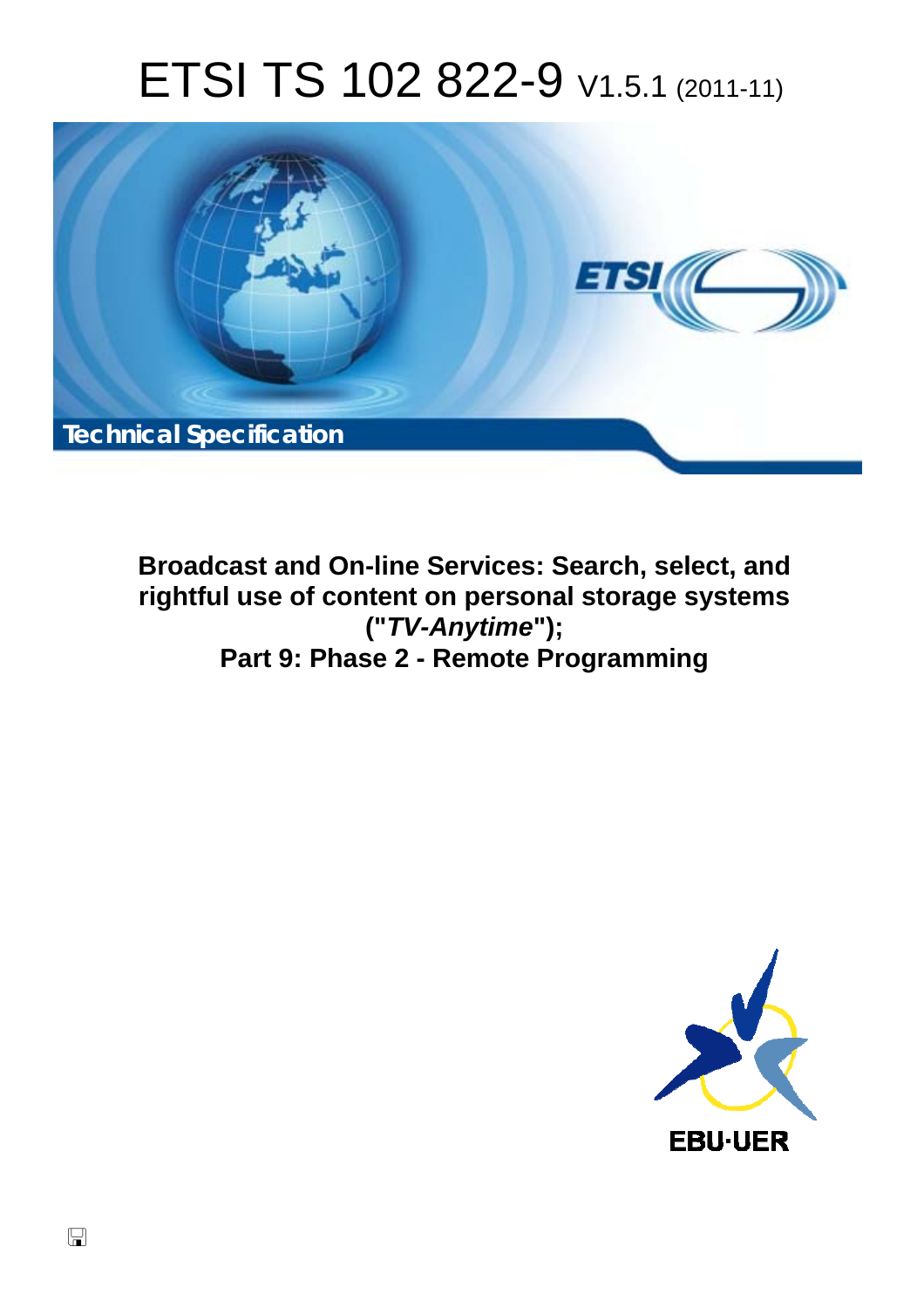Reference

RTS/JTC-TVA-PH2-64-09

Keywords broadcasting, content, system, TV, video

#### *ETSI*

#### 650 Route des Lucioles F-06921 Sophia Antipolis Cedex - FRANCE

Tel.: +33 4 92 94 42 00 Fax: +33 4 93 65 47 16

Siret N° 348 623 562 00017 - NAF 742 C Association à but non lucratif enregistrée à la Sous-Préfecture de Grasse (06) N° 7803/88

#### *Important notice*

Individual copies of the present document can be downloaded from: [http://www.etsi.org](http://www.etsi.org/)

The present document may be made available in more than one electronic version or in print. In any case of existing or perceived difference in contents between such versions, the reference version is the Portable Document Format (PDF). In case of dispute, the reference shall be the printing on ETSI printers of the PDF version kept on a specific network drive within ETSI Secretariat.

Users of the present document should be aware that the document may be subject to revision or change of status. Information on the current status of this and other ETSI documents is available at <http://portal.etsi.org/tb/status/status.asp>

If you find errors in the present document, please send your comment to one of the following services: [http://portal.etsi.org/chaircor/ETSI\\_support.asp](http://portal.etsi.org/chaircor/ETSI_support.asp)

#### *Copyright Notification*

No part may be reproduced except as authorized by written permission. The copyright and the foregoing restriction extend to reproduction in all media.

> © European Telecommunications Standards Institute 2011. © European Broadcasting Union 2011. All rights reserved.

**DECT**TM, **PLUGTESTS**TM, **UMTS**TM and the ETSI logo are Trade Marks of ETSI registered for the benefit of its Members. **3GPP**TM and **LTE**™ are Trade Marks of ETSI registered for the benefit of its Members and of the 3GPP Organizational Partners. **GSM**® and the GSM logo are Trade Marks registered and owned by the GSM Association.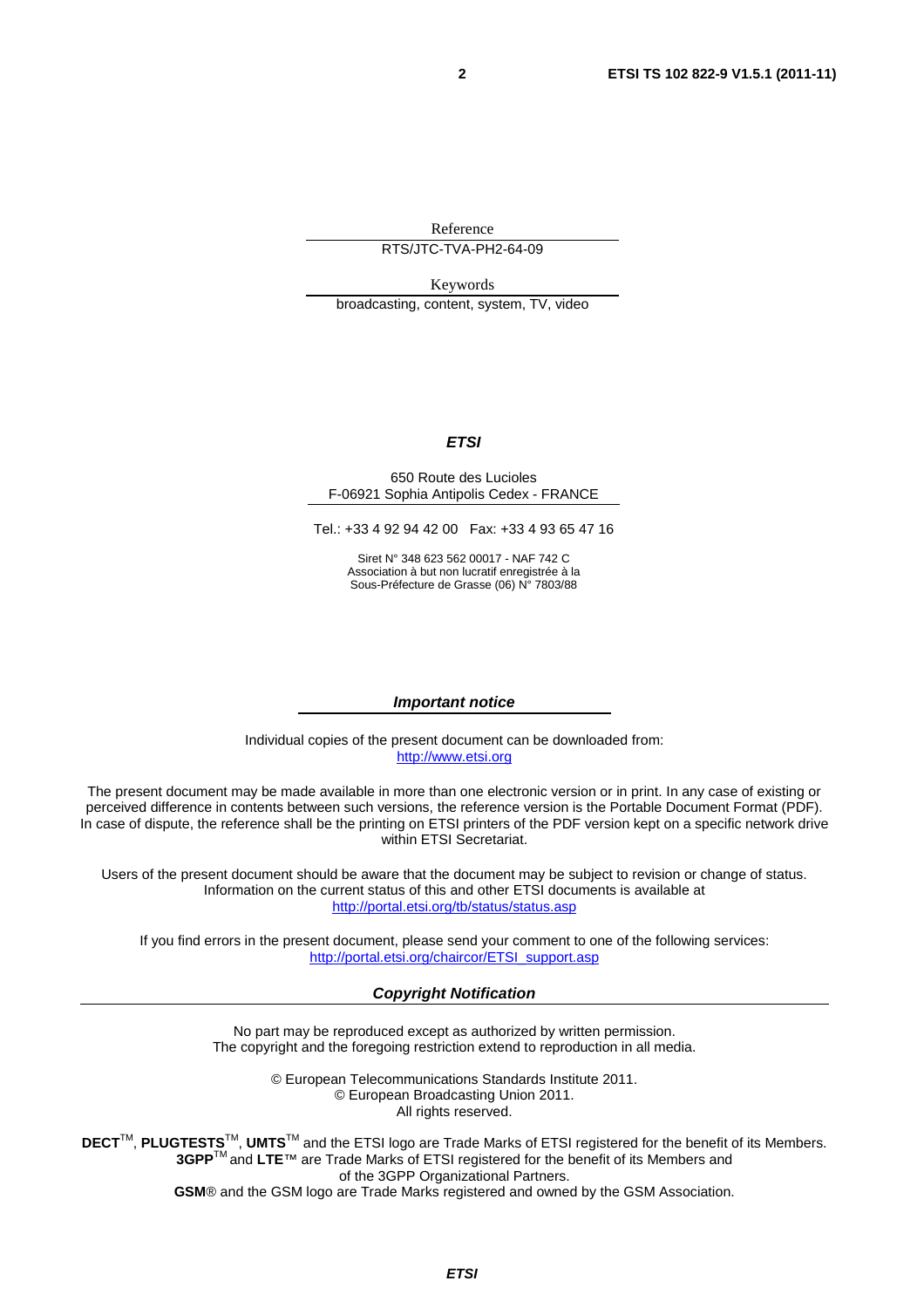# Contents

| 1                  |                             |  |
|--------------------|-----------------------------|--|
| 2                  |                             |  |
| 2.1                |                             |  |
| 2.2                |                             |  |
|                    |                             |  |
| 3                  |                             |  |
| 3.1                |                             |  |
| 3.2                |                             |  |
| $\overline{4}$     |                             |  |
| 4.1                |                             |  |
| 4.1.1              |                             |  |
| 4.1.2              |                             |  |
| 4.2                |                             |  |
| 5                  |                             |  |
| 5.1                |                             |  |
| 5.2                |                             |  |
| 5.2.1              |                             |  |
| 5.2.1.1            |                             |  |
| 5.2.1.2            |                             |  |
| 5.2.2              |                             |  |
| 5.2.2.1            |                             |  |
| 5.2.2.2            |                             |  |
| 5.2.2.3            |                             |  |
| 5.2.2.3.1          |                             |  |
| 5.2.2.3.2          |                             |  |
| 5.2.2.3.3          |                             |  |
| 5.2.2.3.4          |                             |  |
| 5.2.2.4            |                             |  |
| 5.2.2.4.1          |                             |  |
| 5.2.2.4.2          |                             |  |
| 5.2.2.4.3          |                             |  |
| 5.2.3              |                             |  |
| 5.2.3.1<br>5.2.3.2 |                             |  |
| 5.2.3.3            |                             |  |
| 5.2.4              |                             |  |
| 5.3                |                             |  |
| 5.3.1              |                             |  |
| 5.3.2              |                             |  |
| 5.4                |                             |  |
| 5.4.1              |                             |  |
| 5.4.1.1            |                             |  |
| 5.4.1.2            |                             |  |
| 5.4.1.2.1          |                             |  |
| 5.4.1.2.2          |                             |  |
| 5.4.1.3            |                             |  |
| 5.4.2              |                             |  |
| 5.5                |                             |  |
|                    |                             |  |
|                    | <b>Annex A (normative):</b> |  |

 $\mathbf{3}$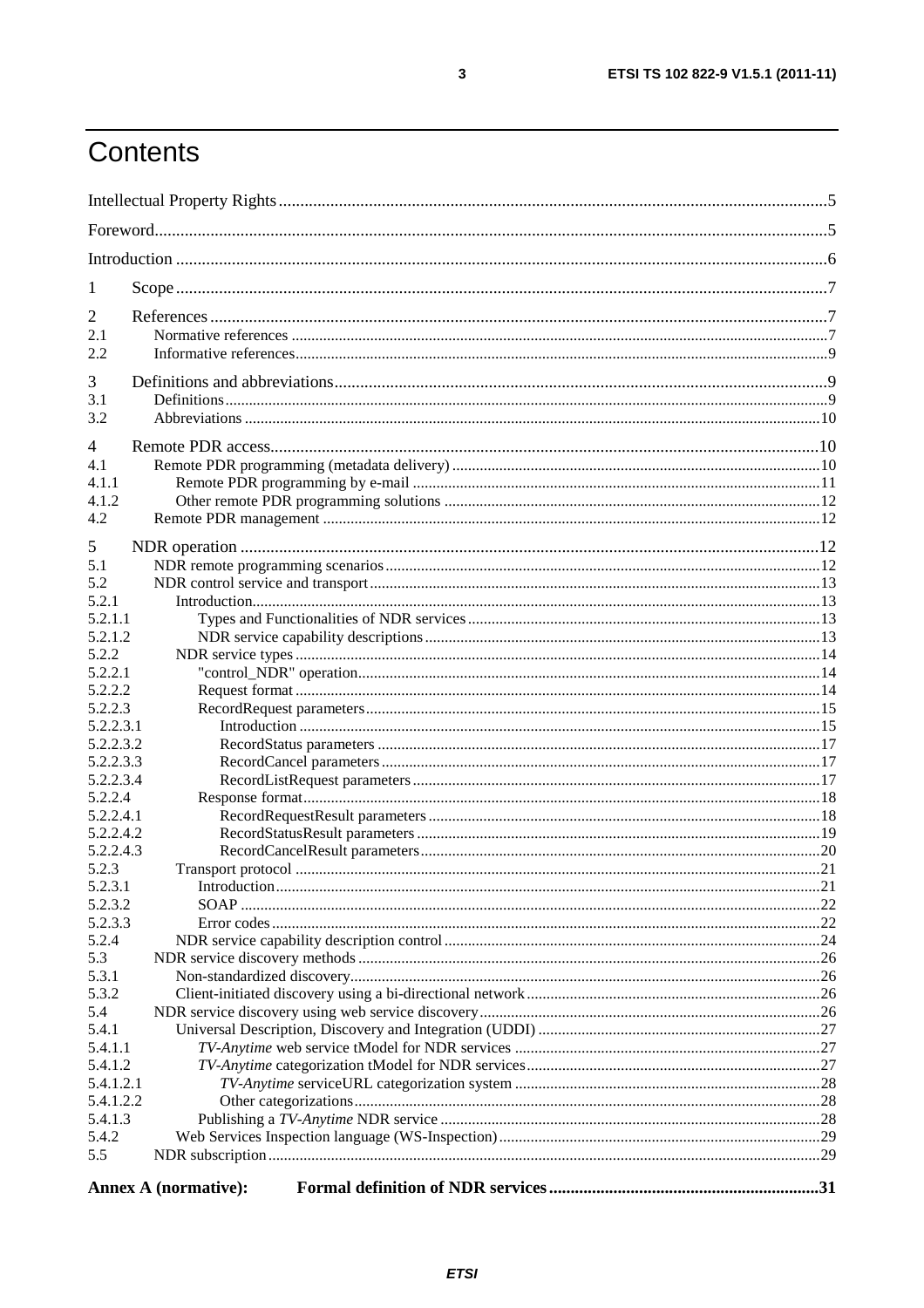|     | <b>Annex B</b> (informative): | Examples of control_NDR operation's service capability descriptions 33         |  |
|-----|-------------------------------|--------------------------------------------------------------------------------|--|
| B.1 |                               |                                                                                |  |
| B.2 |                               |                                                                                |  |
|     | <b>Annex C</b> (normative):   |                                                                                |  |
| C.1 |                               |                                                                                |  |
| C.2 |                               | Classification scheme for DeliveryProtocolType (DeliveryProtocolTypeCS.xml) 39 |  |
| C.3 |                               | Classification scheme for ControlProtocolType (ControlProtocolTypeCS.xml)39    |  |
|     | <b>Annex D</b> (informative): |                                                                                |  |
| D.1 |                               |                                                                                |  |
| D.2 |                               |                                                                                |  |
| D.3 |                               |                                                                                |  |
| D.4 |                               |                                                                                |  |
|     | <b>Annex E</b> (informative): |                                                                                |  |
| E.1 |                               |                                                                                |  |
| E.2 |                               |                                                                                |  |
|     | <b>Annex F</b> (informative): | Referencing a WSDL implementation description using                            |  |
|     | <b>Annex G (normative):</b>   | TV-Anytime description schemes and classification schemes45                    |  |
|     | <b>Annex H</b> (informative): |                                                                                |  |
|     |                               |                                                                                |  |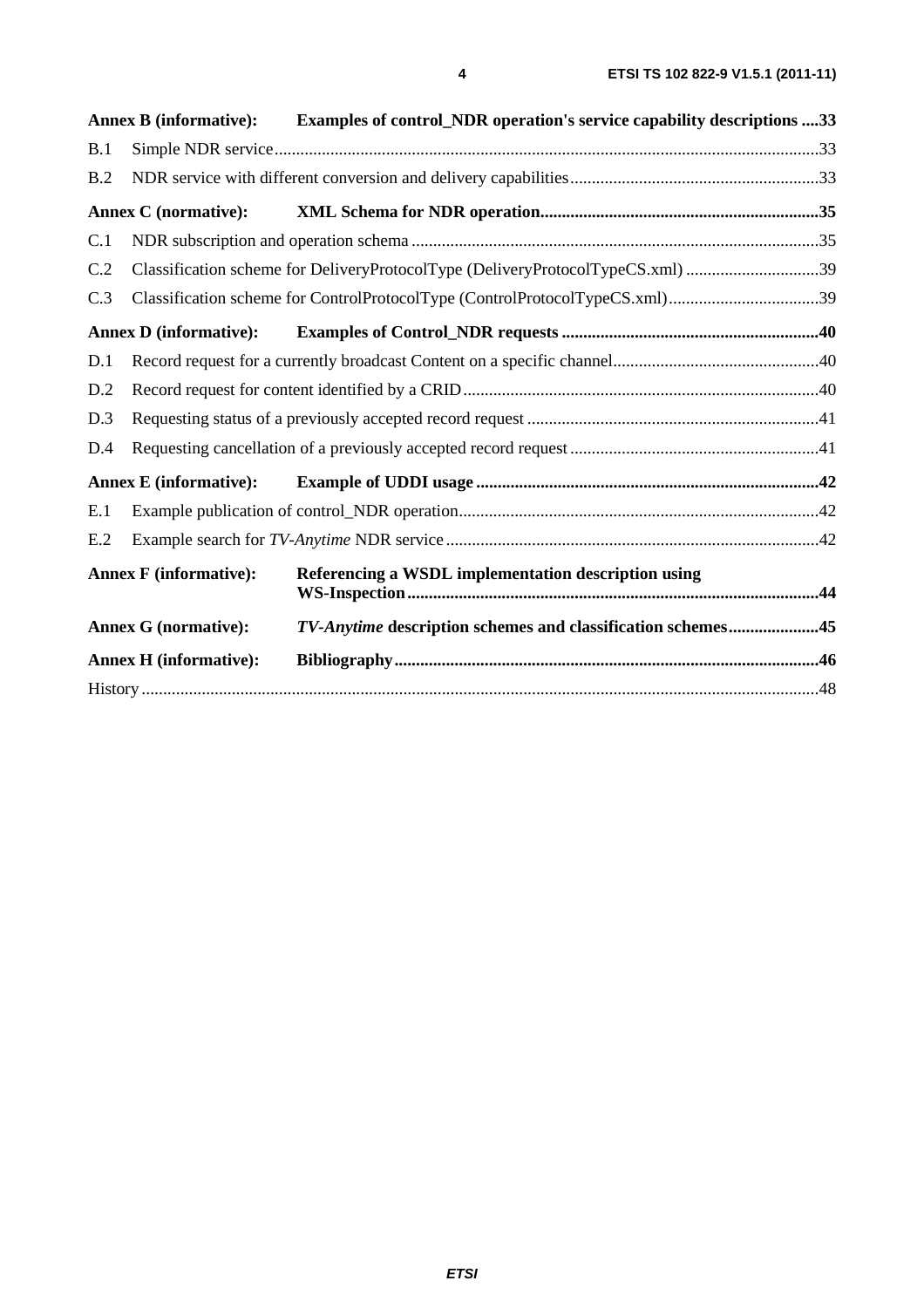# Intellectual Property Rights

IPRs essential or potentially essential to the present document may have been declared to ETSI. The information pertaining to these essential IPRs, if any, is publicly available for **ETSI members and non-members**, and can be found in ETSI SR 000 314: *"Intellectual Property Rights (IPRs); Essential, or potentially Essential, IPRs notified to ETSI in respect of ETSI standards"*, which is available from the ETSI Secretariat. Latest updates are available on the ETSI Web server [\(http://ipr.etsi.org](http://webapp.etsi.org/IPR/home.asp)).

Pursuant to the ETSI IPR Policy, no investigation, including IPR searches, has been carried out by ETSI. No guarantee can be given as to the existence of other IPRs not referenced in ETSI SR 000 314 (or the updates on the ETSI Web server) which are, or may be, or may become, essential to the present document.

### Foreword

This Technical Specification (TS) has been produced by Joint Technical Committee (JTC) Broadcast of the European Broadcasting Union (EBU), Comité Européen de Normalisation ELECtrotechnique (CENELEC) and the European Telecommunications Standards Institute (ETSI).

NOTE: The EBU/ETSI JTC Broadcast was established in 1990 to co-ordinate the drafting of standards in the specific field of broadcasting and related fields. Since 1995 the JTC Broadcast became a tripartite body by including in the Memorandum of Understanding also CENELEC, which is responsible for the standardization of radio and television receivers. The EBU is a professional association of broadcasting organizations whose work includes the co-ordination of its members' activities in the technical, legal, programme-making and programme-exchange domains. The EBU has active members in about 60 countries in the European broadcasting area; its headquarters is in Geneva.

European Broadcasting Union CH-1218 GRAND SACONNEX (Geneva) Switzerland Tel: +41 22 717 21 11 Fax: +41 22 717 24 81

The present document is part 9 of a multi-part deliverable covering Broadcast and On-line Services: Search, select and rightful use of content on personal storage systems ("*TV-Anytime*"), as identified below:

- Part 1: "Benchmark Features";
- Part 2: "Phase 1 System description";
- Part 3: "Metadata";
- Part 4: "Phase 1 Content referencing":
- Part 5: "Rights Management and Protection (RMP)";
- Part 6: "Delivery of metadata over a bi-directional network";
- Part 7: "Bi-directional metadata delivery protection";
- Part 8: "Phase 2 Interchange Data Format";
- **Part 9: "Phase 2 Remote Programming".**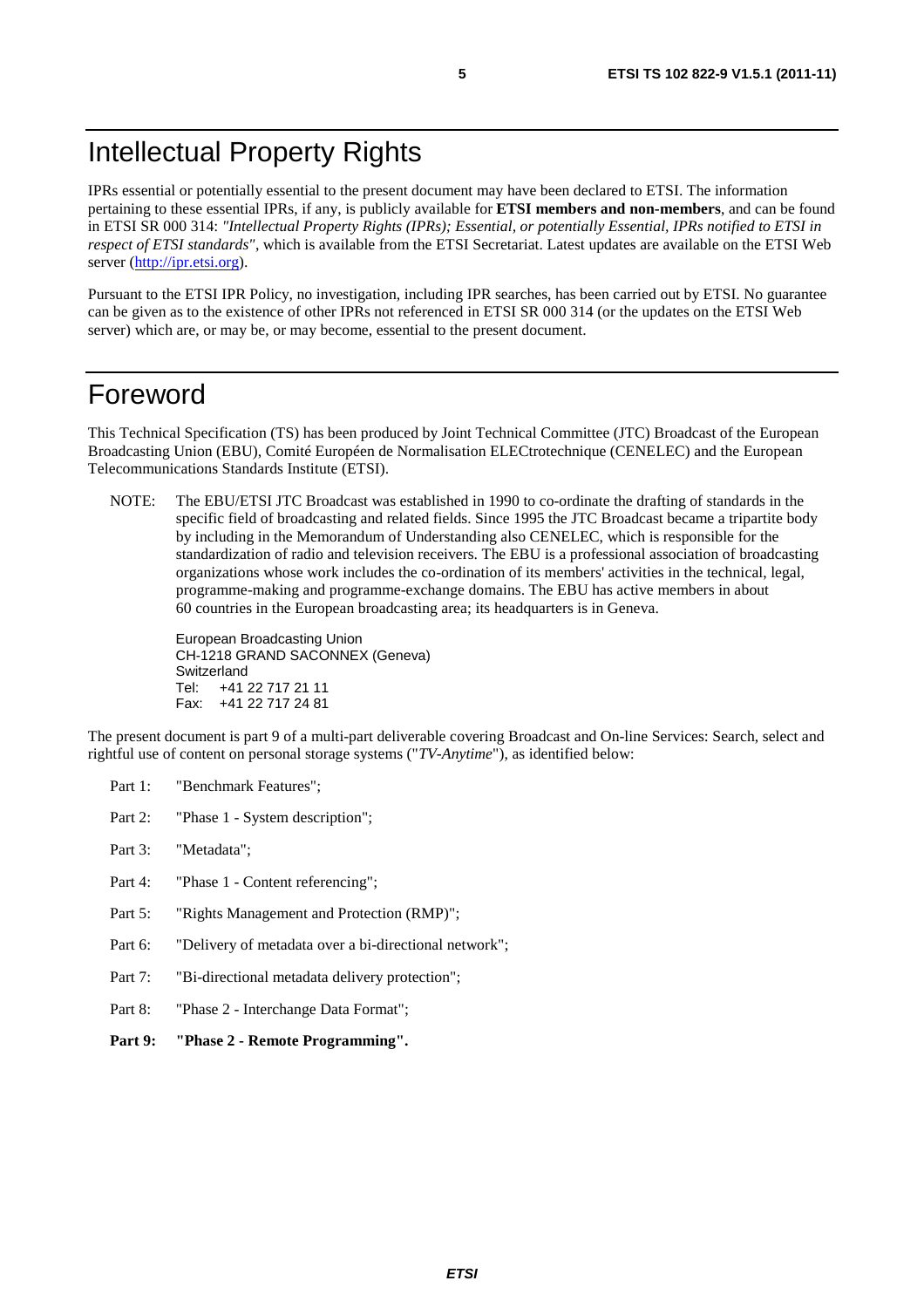### Introduction

The present document is based on a submission by the *TV-Anytime* forum [\(http://www.TV-Anytime.org](http://www.tv-anytime.org/)).

*"TV-Anytime"* (TVA) is a synchronized set of specifications established by the *TV-Anytime* Forum. TVA features enable the search, selection, acquisition and rightful use of content on local and/or remote personal storage systems from both broadcast and online services.

TS 102 822-1 [1] and TS 102 822-2 [2] set the context and system architecture in which the standards for Metadata, Content referencing, Bi-directional metadata and Metadata protection are to be implemented in the *TV-Anytime* environment. TS 102 822-1 [1] provides benchmark business models against which the *TV-Anytime* system architecture is evaluated to ensure that the specification enables key business applications. TS 102 822-2 [2] presents the *TV-Anytime* System Architecture. These two documents are placed ahead of the others for their obvious introductory value. Note that these first two documents are largely informative, while the remainder of the series is normative.

The features are supported and enabled by the specifications for Metadata (TS 102 822-3-1 [3], TS 102 822-3-2 [4], TS 102 822-3-3 [5] and TS 102 822-3-4 [6]), Content Referencing (TS 102 822-4 [7]), Rights Management (TS 102 822-5-1 [8] and TS 102 822-5-2 [9]), Bi-directional Metadata Delivery (TS 102 822-6-1 [10], TS 102 822-6-2 [11] and TS 102 822-6-3 [12]) and Protection (TS 102 822-7 [13]), Interchange Data Format (TS 102 822-8 [14]) and Remote Programming (TS 102 822-9, the present document). This list of Features is to be used as guidance to manufacturers, service providers and content providers regarding the implementation of the Phase 1 and Phase 2 *TV-Anytime* specifications.

Although each in the series of documents is intended to stand alone, a complete and coherent sense of the *TV-Anytime* system standard can be gathered by reading all the specification documents in numerical order.

The *TV-Anytime* Phase 1 metadata specification address a data model that allowed a broadcaster to describe the content available within the broadcast system and to therefore "attract" a user to acquire and consume the content.

The present document defines methods for remotely controlling personal and network digital recorders (PDRs and NDRs).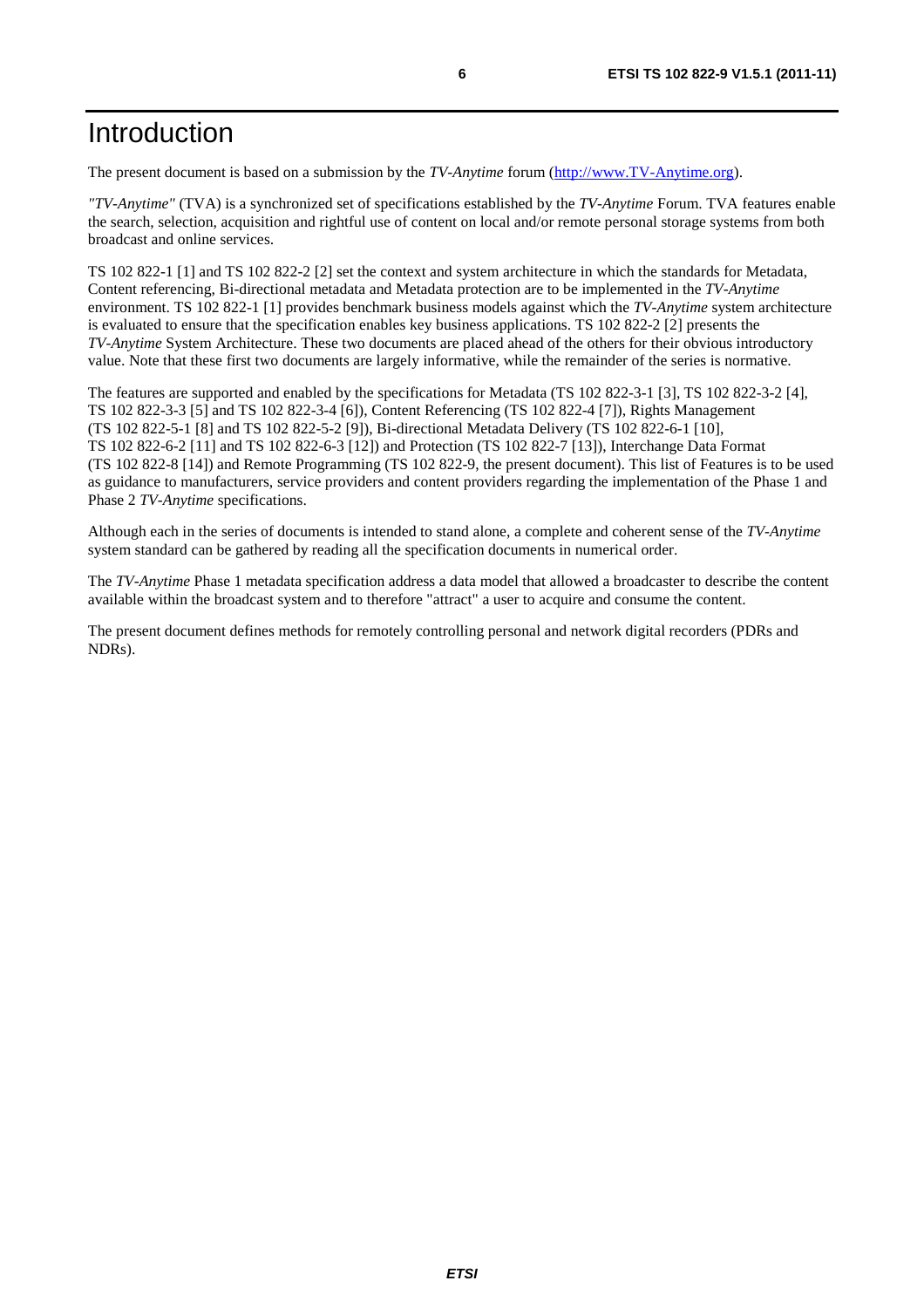### 1 Scope

The present document is one in a series of Technical Specification documents produced by the *TV-Anytime* Forum. These documents establish the fundamental specifications for the services, systems and devices that will conform to the *TV-Anytime* standard, to a level of detail that is implementable for compliant products and services.

TS 102 822-1 [1] and TS 102 822-2 [2] set the context and system architecture in which the standards for Metadata, Content referencing, Bi-directional metadata and Metadata protection are to be implemented in the *TV-Anytime* environment. TS 102 822-1 [1] provides benchmark business models against which the *TV-Anytime* system architecture is evaluated to ensure that the specification enables key business applications. TS 102 822-2 [2] presents the *TV-Anytime* System Architecture and the relationship between Phase 1 and Phase 2 technologies. These first two documents are largely informative, while the remainder of the series is normative.

The present document has been developed during the second phase of *TV-Anytime* and covers the definition of the interchange data format for the delivery of *TV-Anytime* metadata and content referencing information from different data sources.

The *TV-Anytime* Forum has defined a number of data types that can be exchanged between *TV-Anytime* devices. These include program metadata, content referencing information, and user-centric metadata.

There is an interest to remotely control a PDR from other devices and locations such as a personal computer in the office or a PDA on the move. The present document defines how a mailing service may be used to remotely control a home PDR from outside.

There is also an interest to make use of an NDR (Network Digital Recorder) when the home PDR is not in a position to record content the end-user wants to obtain. The present document defines how to declare an NDR service, how to discover it and how to make use of it to record content to be delivered to the end-user.

### 2 References

References are either specific (identified by date of publication and/or edition number or version number) or non-specific. For specific references, only the cited version applies. For non-specific references, the latest version of the reference document (including any amendments) applies.

Referenced documents which are not found to be publicly available in the expected location might be found at [http://docbox.etsi.org/Reference.](http://docbox.etsi.org/Reference)

NOTE: While any hyperlinks included in this clause were valid at the time of publication ETSI cannot guarantee their long term validity.

### 2.1 Normative references

The following referenced documents are necessary for the application of the present document.

- [1] ETSI TS 102 822-1: "Broadcast and On-line Services: Search, select, and rightful use of content on personal storage systems ("TV-Anytime"); Part 1: Benchmark Features".
- [2] ETSI TS 102 822-2: "Broadcast and On-line Services: Search, select, and rightful use of content on personal storage systems ("TV-Anytime"); Part 2: Phase 1 - System description".
- [3] ETSI TS 102 822-3-1: "Broadcast and On-line Services: Search, select, and rightful use of content on personal storage systems ("TV-Anytime"); Part 3: Metadata; Sub-part 1: Phase 1 - Metadata schemas".
- [4] ETSI TS 102 822-3-2: "Broadcast and On-line Services: Search, select, and rightful use of content on personal storage systems ("TV-Anytime"); Part 3: Metadata; Sub-part 2: System aspects in a uni-directional environment".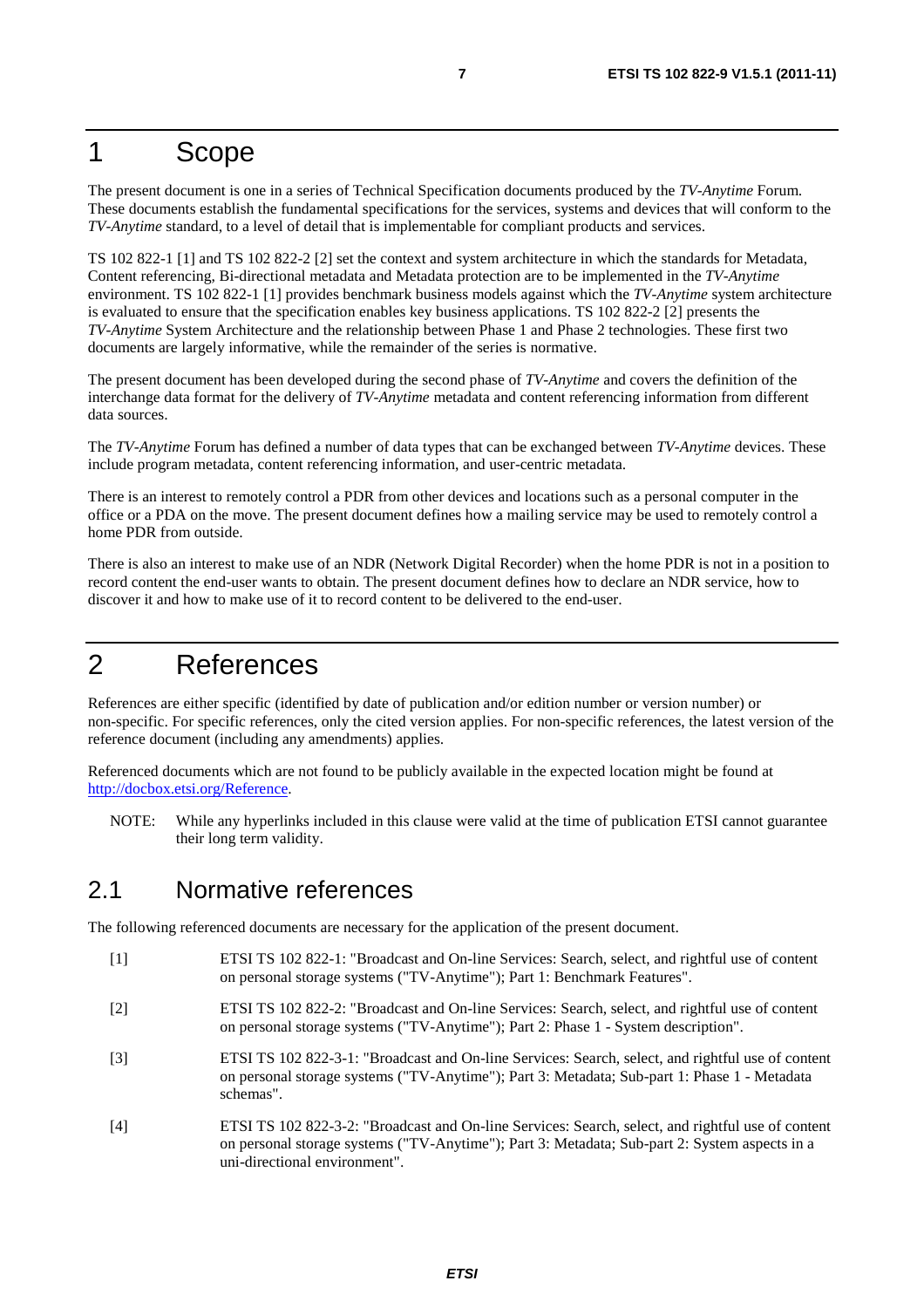- [5] ETSI TS 102 822-3-3: "Broadcast and On-line Services: Search, select, and rightful use of content on personal storage systems ("TV-Anytime"); Part 3: Metadata; Sub-part 3: Phase 2 - Extended Metadata Schema".
- [6] ETSI TS 102 822-3-4: "Broadcast and On-line Services: Search, select, and rightful use of content on personal storage systems ("TV-Anytime"); Part 3: Metadata; Sub-part 4: Phase 2 - Interstitial metadata".
- [7] ETSI TS 102 822-4: "Broadcast and On-line Services: Search, select, and rightful use of content on personal storage systems ("TV-Anytime"); Part 4: Phase 1 - Content referencing".
- [8] ETSI TS 102 822-5-1: "Broadcast and On-line Services: Search, select, and rightful use of content on personal storage systems ("TV-Anytime"); Part 5: Rights Management and Protection (RMP) Sub-part 1: Information for Broadcast Applications".
- [9] ETSI TS 102 822-5-2: "Broadcast and On-line Services: Search, select, and rightful use of content on personal storage systems ("TV-Anytime"); Part 5: Rights Management and Protection (RMP) Sub-part 2: RMPI binding".
- [10] ETSI TS 102 822-6-1: "Broadcast and On-line Services: Search, select, and rightful use of content on personal storage systems ("TV-Anytime"); Part 6: Delivery of metadata over a bi-directional network; Sub-part 1: Service and transport".
- [11] ETSI TS 102 822-6-2: "Broadcast and On-line Services: Search, select, and rightful use of content on personal storage systems ("TV-Anytime"); Part 6: Delivery of metadata over a bi-directional network; Sub-part 2: Phase 1 - Service discovery".
- [12] ETSI TS 102 822-6-3: "Broadcast and On-line Services: Search, select, and rightful use of content on personal storage systems ("TV-Anytime"); Part 6: Delivery of metadata over a bi-directional network; Sub-part 3: Phase 2 - Exchange of Personal Profile".
- [13] ETSI TS 102 822-7: "Broadcast and On-line Services: Search, select, and rightful use of content on personal storage systems ("TV-Anytime Phase 1"); Part 7: Bi-directional metadata delivery protection".
- [14] ETSI TS 102 822-8: "Broadcast and On-line Services: Search, select, and rightful use of content on personal storage systems ("TV-Anytime"); Part 8: Phase 2 - Interchange data format".
- [15] W3C Recommendations: "XML Schema"; (version 20010502).
- NOTE: Available at: [http://www.w3.org/TR/2001/REC-xmlschema-0-20010502,](http://www.w3.org/TR/2001/REC-xmlschema-0-20010502) [http://www.w3.org/TR/2001/REC-xmlschema-1-20010502,](http://www.w3.org/TR/2001/REC-xmlschema-1-20010502) [http://www.w3.org/TR/2001/REC-xmlschema-2-20010502.](http://www.w3.org/XML/Schema)
- [16] W3C Recommendation, 14 January 1999: "Namespaces in XML"; T. Bray, D. Hollander, A. Layman.
- NOTE: Available at [http://www.w3.org/TR/1999/REC-xml-names-19990114.](http://www.w3.org/TR/1999/REC-xml-names-19990114)
- [17] IETF RFC 1945: "Hypertext Transfer Protocol, HTTP/1.0".
- NOTE: Available at [http://www.ietf.org/rfc/rfc1945.txt.](http://www.ietf.org/rfc/rfc1945.txt)
- [18] W3C Note, 8 May 2000: "Simple Object Access Protocol (SOAP) 1.1".
- NOTE: Available at<http://www.w3.org/TR/2000/NOTE-SOAP-20000508/>.
- [19] Universal Description Discovery & Integration (UDDI), Version 3.0.
- NOTE: Available at [http://uddi.org/pubs/uddi-v3.00-published-20020719.htm.](http://uddi.org/pubs/uddi-v3.00-published-20020719.htm)
- [20] W3C Note, 15 March 2001: "Web Services Description Language (WSDL) 1.1".
- NOTE: Available at<http://www.w3.org/TR/2001/NOTE-wsdl-20010315>.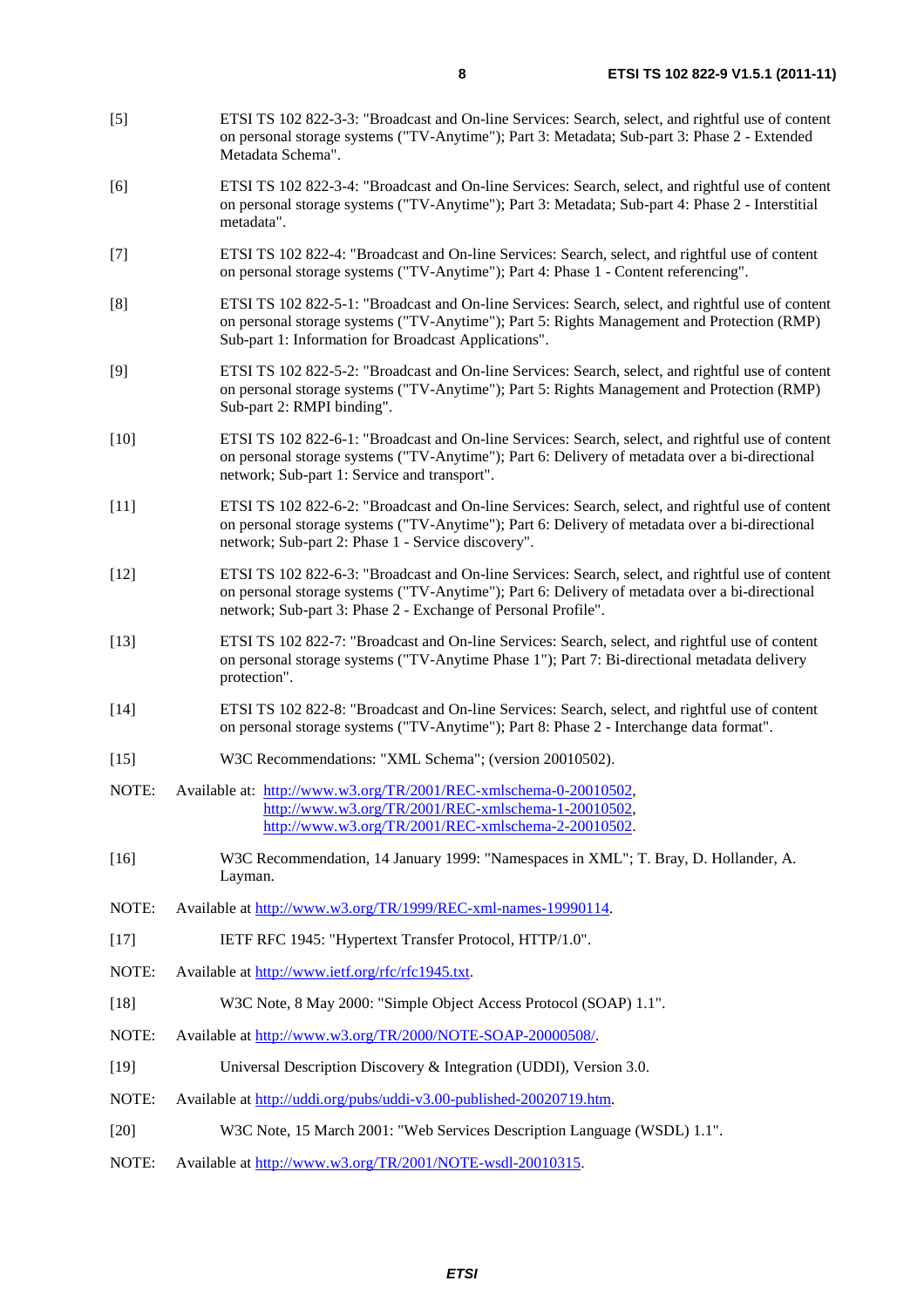[21] Web Services Inspection Language, Version 1.0.

NOTE: Available at [http://www.ibm.com/developerworks/webservices/library/ws-wsilspec.htm](http://www.ibm.com/developerworks/webservices/library/ws-wsilspec.html)l.

[22] The WS-Inspection and UDDI Relationship.

NOTE: Available at<http://www-106.ibm.com/developerworks/webservices/library/ws-wsiluddi.html>.

[23] IETF RFC 822: "ARPA Internet Text Messages".

NOTE: Available at [http://www.faqs.org/rfcs/rfc822.html.](http://www.faqs.org/rfcs/rfc822.html)

### 2.2 Informative references

The following referenced documents are not necessary for the application of the present document but they assist the user with regard to a particular subject area.

Not applicable.

### 3 Definitions and abbreviations

### 3.1 Definitions

For the purposes of the present document, the following terms and definitions apply:

**acquisition:** process of retrieving selected content

**application:** specific set of functions running on the PDR

NOTE: Some applications use metadata, either automatically or under consumer control.

**authority:** organization that generates CRIDs

**bi-directional network:** network that supports two way, point-to-point, one-to-many, and many-to-many data delivery

NOTE: Internet is an example of such a network. A PDR may access a bi-directional network using its return path.

**capture:** process of storing the acquired content (e.g. to local storage)

**client:** personal digital recorder or any device connected to the Internet

**content:** audio, video or other types of material the viewer would like to access

NOTE: Movies, games, TV programmes, radio programmes, etc.

**content reference:** pointer to a specific content item

**location resolution:** process of establishing the address (location and time) of a specific content instance from its CRID

**locator:** time and place from where content can be acquired

**metadata:** data about content

EXAMPLE: The title, genre and summary of a television programme.

NOTE: In the context of *TV-Anytime*, metadata also includes consumer profile and history data.

**metadata service:** service that provides *TV-Anytime* data via a server on a bi-directional network using the data and protocols defined in the present document

**programme:** editorially coherent piece of content that is acquired by a PDR as a whole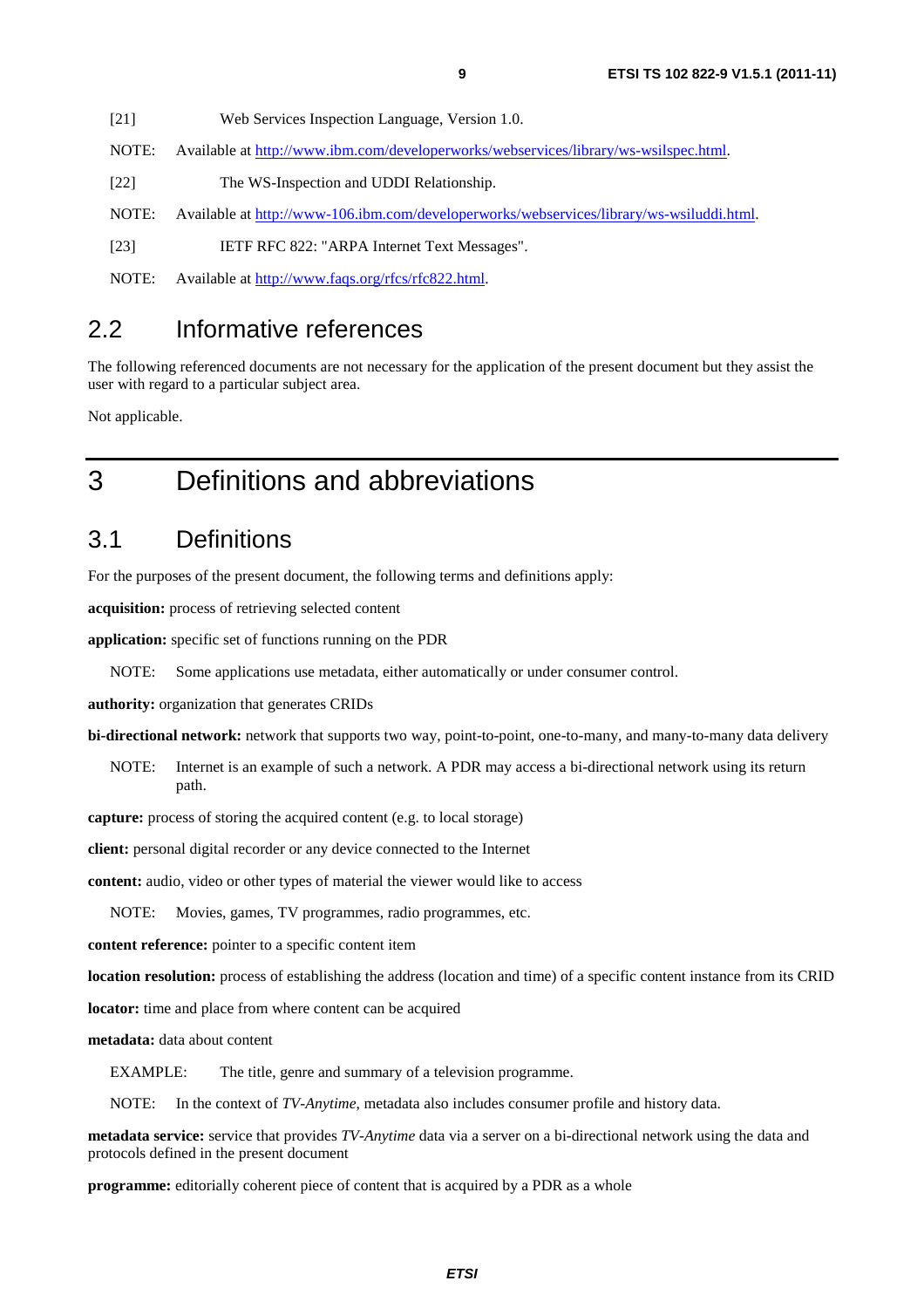**return path:** path of the bi-directional distribution system from a consumer to a service provider

**service provider:** aggregator and supplier of content or metadata which may include gateway and management roles

### 3.2 Abbreviations

For the purposes of the present document, the following abbreviations apply:

| API           | <b>Application Programming Interface</b>                                                     |
|---------------|----------------------------------------------------------------------------------------------|
| <b>CRID</b>   | Content Reference IDentifier                                                                 |
| NOTE:         | An identifier for content that is independent of its location specified by TS 102 822-4 [7]. |
| <b>FTP</b>    | File Transfer Protocol                                                                       |
| <b>HTTP</b>   | <b>HyperText Transfer Protocol</b>                                                           |
| <b>IMI</b>    | Instance Metadata Identifier                                                                 |
| <b>IP</b>     | Internet Protocol                                                                            |
| <b>MIME</b>   | Multipurpose Internet Mail Extension                                                         |
| <b>NDR</b>    | Network Digital Recorder                                                                     |
| PC            | Personal Computer                                                                            |
| PDA.          | Personal Digital Assistant                                                                   |
| <b>PDR</b>    | Personal Digital Recorder                                                                    |
| RMP           | <b>Rights Management and Protection</b>                                                      |
| <b>RTP</b>    | <b>Real-time Transfer Protocol</b>                                                           |
| SOAP          | Simple Object Access Protocol                                                                |
| TVA           | TV-Anytime                                                                                   |
| <b>UDDI</b>   | Universal Description Discovery and Integration                                              |
| <b>UDP</b>    | <b>User Datagram Protocol</b>                                                                |
| URI.          | Uniform Resource Identifier                                                                  |
| URL           | <b>Uniform Resource Locator</b>                                                              |
| W3C           | World Wide Web Consortium                                                                    |
| <b>WSDL</b>   | Web Services Description Language                                                            |
| WS-Inspection | Web Services Inspection                                                                      |
| XML           | eXtensible Markup Language                                                                   |

# 4 Remote PDR access

### 4.1 Remote PDR programming (metadata delivery)

There is a desire to be able to remotely control a PDR, primarily to allow remote booking of recordings.

Remote booking will enable a user to program their PDR from their office PC, from their mobile, whilst on holiday etc. In addition it will also provide a mechanism for a metadata provider to recommend programs to be booked. This could be achieved by a PDR user subscribing to a recommendation engine. The recommendation engine would then periodically mail the PDR to book content to be recorded depending on the user's profile.

The namespace for *TV-Anytime* remote PDR programming has been defined as:

urn:tva:ndr:2011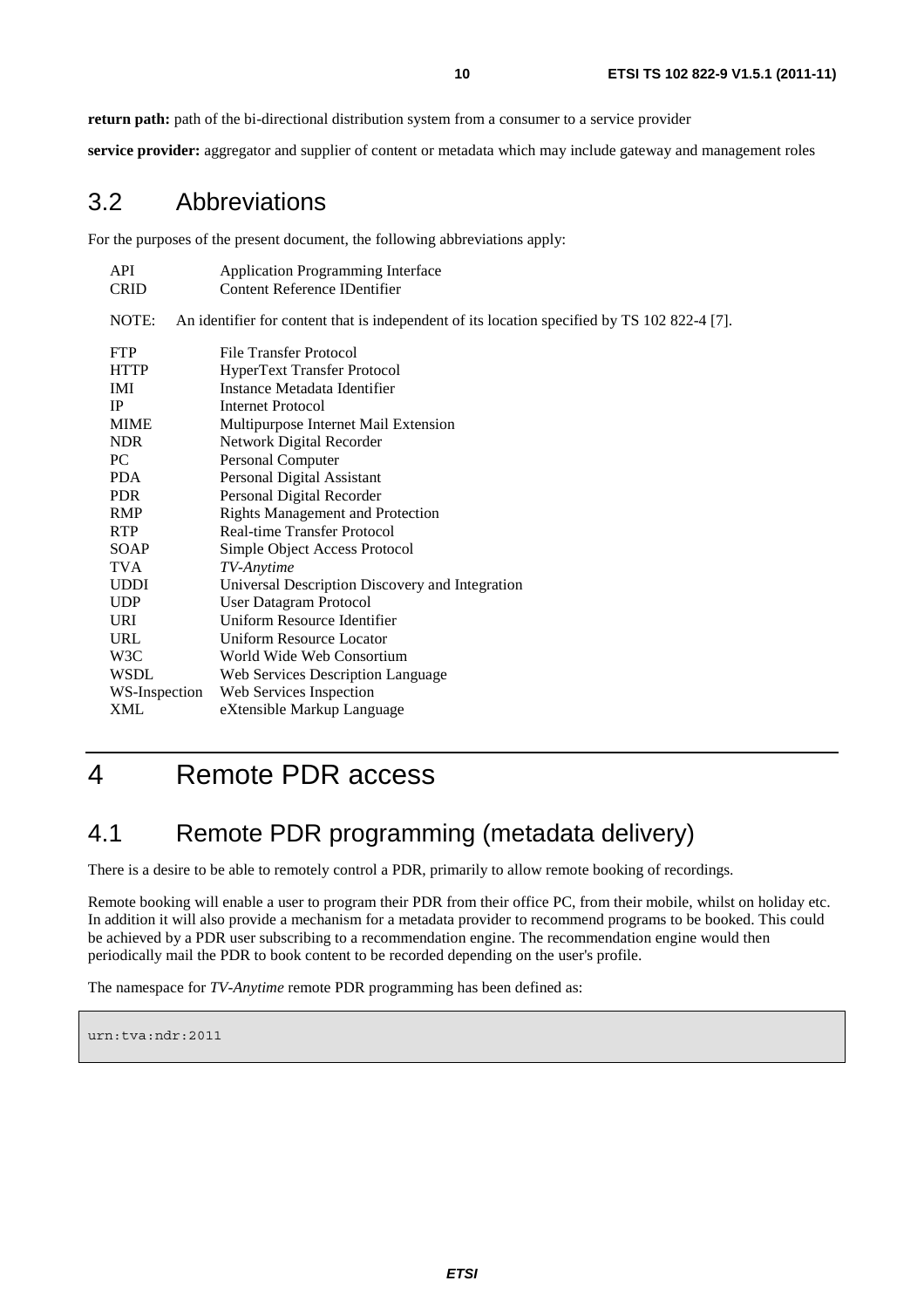

### 4.1.1 Remote PDR programming by e-mail



The e-mail shall conform to RFC 822 [23].

The Subject line shall contain the CRID [7] or CRIDs to be recorded. When multiple CRIDs are provided they shall be separated by one or more space characters e.g. CRID://foo.co.uk/Westenders.

Optionally the e-mail message body may contain an XML instance as specified in TS 102 822-8 [14]. When included the Content-Type parameter within the e-mail header shall be set to "text/xml".

The "core\_data" instance allows you to define the CRIDs to be booked. When these are included they take precedence over those contained within the subject line of the e-mail message header.

The actual RemoteBooking message shall form the "body" of the message.

The following is an example of an e-mail using only the Subject line.

```
From: user@mailserver.com
To: Bookings.user2pdr@pdr.com
Subject: CRID://foo.co.uk/Westenders 
Date: Thu, 3 Feb 2009 13:20:00 
Message-Id: 
The following is an example of an e-mail using the message body:
From: user@mailserver.com
To: Bookings.user2pdr@pdr.com
Subject: Recommended content 
Date: Thu, 3 Feb 2009 13:20:00 
Message-Id: 
Content-Type: text/xml; charset=UTF-8 
<?xml version="1.0" encoding="UTF-8"?> 
<CoreData xmlns="urn:tva:CoreData:2011" xmlns:tva="urn:tva:metadata:2011" 
xmlns:CR="urn:tva:ContentReferencing:2011" 
xmlns:xsi:schemaLocation="urn:tva:CoreData:2011 tva_core_data_8_v151.xsd"> 
   <SelectedContent id="CRID://foo.co.uk/Westenders"> 
     <tva:TVAMain version="03" xml:lang="en" publisher="..." publicationTime="2001-04- 
     05T21:00:00.00+01:00"> 
      <tva:CopyrightNotice>...</tva:CopyrightNotice> 
      <tva:ProgramDescription> 
         <tva:ProgramInformationTable> 
          <tva:ProgramInformation programId="CRID://foo.co.uk/Westenders">
```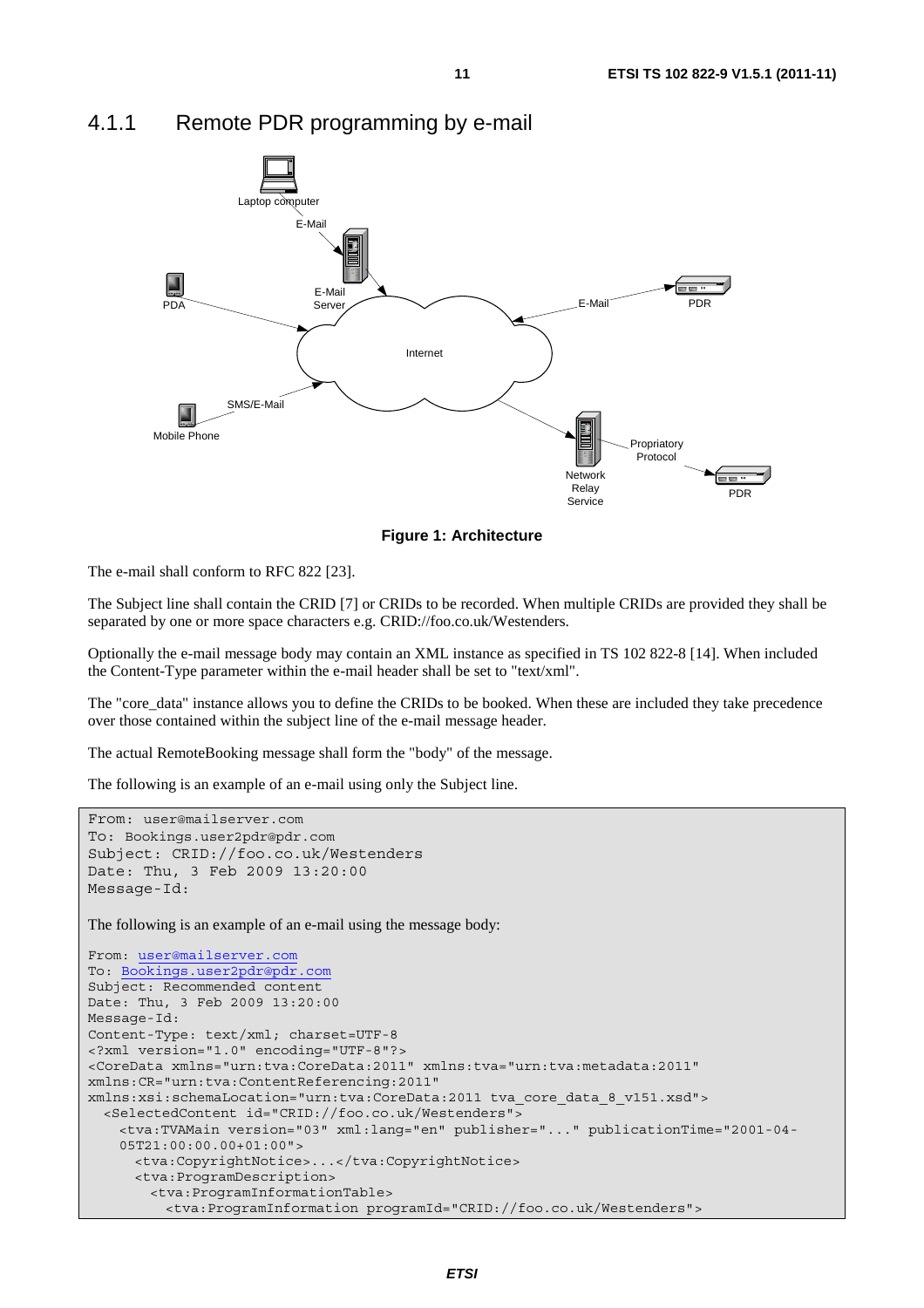```
 <tva:BasicDescription> 
              <tva:Title>Eastenders</tva:Title> 
              <tva:Keyword>Soap</tva:Keyword> 
            </tva:BasicDescription> 
          </tva:ProgramInformation> 
        </tva:ProgramInformationTable> 
      </tva:ProgramDescription> 
    </tva:TVAMain> 
    <WSIFServerAddress>http://www.TV-AllChannels.com</WSIFServerAddress> 
    <Action> 
      <Type href="urn:tva:CoreData:cs:CoreDataActionTypeCS:2005:5"> 
       <tva:Name xml:lang="en">recommend</tva:Name>
        <tva:Definition xml:lang="en">preselection coming from me or suggestion coming 
       from any user</tva:Definition>
      </Type> 
    </Action> 
  </SelectedContent> 
</CoreData>
```
### 4.1.2 Other remote PDR programming solutions

Other mechanisms may be considered to program a PDR from a remote device and location (e.g. a Web site or an SMS service) that are not defined in the present document.

### 4.2 Remote PDR management

Although certain remote PDR management functions such as "list content", "search", "delete", "show recording list", "transfer content to and from another device" are useful, the present document only defines the "recording request" function and the "related status request" function.

# 5 NDR operation

### 5.1 NDR remote programming scenarios

The use of an NDR is of interest in a number of situations where:

- the end-user is outside their home with no possibility to access his home PDR;
- content the end-user is interested in, is out of reach of his PDR (content broadcast on a channel not delivered to the end-user's receiver, conflict between recording requests, conflict between live event viewing and a recording request on a limited reception resource, etc.).

Different NDR usage scenarios illustrated in figure 2:

- recording request from a PDR for a content to be delivered to the PDR;
- recording request from a PDR for a content to be delivered to a PC or PDA;
- recording request from a PC or PDA for a content to be delivered to a PDR;
- recording request from a PC or PDA for a content to be delivered to the same equipment.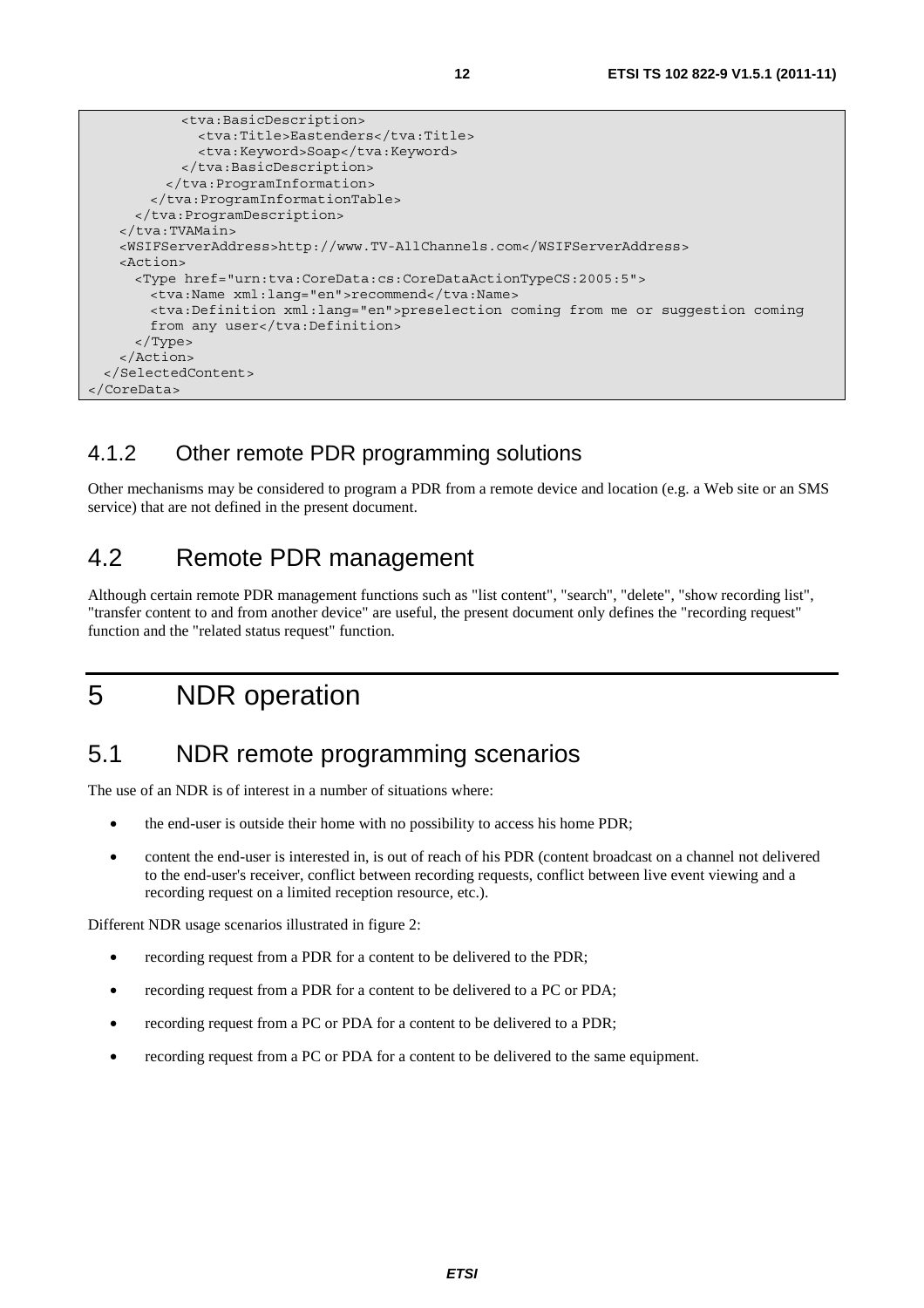

**Figure 2: Remote programming scenarios** 

### 5.2 NDR control service and transport

### 5.2.1 Introduction

The following service description is based on the "NDR Service operation and transport" structure defined in TS 102 822-6-1 [10], and on the "NDR Service discovery" mechanisms defined in TS 102 822-6-2 [11].

### 5.2.1.1 Types and Functionalities of NDR services

*TV-Anytime* NDR services specified are all request-response based. The network transaction is always point-to-point (client to server), and the transaction is always initiated by the client.

#### **NDR control:**

NDR control occurs when a client wishes to record broadcast content.

For the *TV-Anytime* control NDR operation that is provided, there is a corresponding operation, describe\_control\_NDR. These two operations (an operation, *X*, and its corresponding *describe*\_*X* operation) together form a port (see annex A). Since a port always has a single binding and endpoint, the URL of the operation, *X*, and its corresponding *describe\_X* operation must be the same. A "describe" operation is responsible for returning a capability description for the corresponding operation of the same port. A "describe" operation has no input parameters.

#### 5.2.1.2 NDR service capability descriptions

In order to exploit usefully the NDR service described in the previous clause, the client needs information about the nature of the NDR service being offered. This is because different NDR services will provide different functionalities and optional features. For example, some NDR services may offer just content recording, whilst others may provide transrating or transcoding.

To address this issue, each NDR service provides, on request from a client, a capability description. This capability description allows a client to know about the features supported by the NDR service.

Furthermore, it allows NDR service providers to introduce new features and to make this known by end users.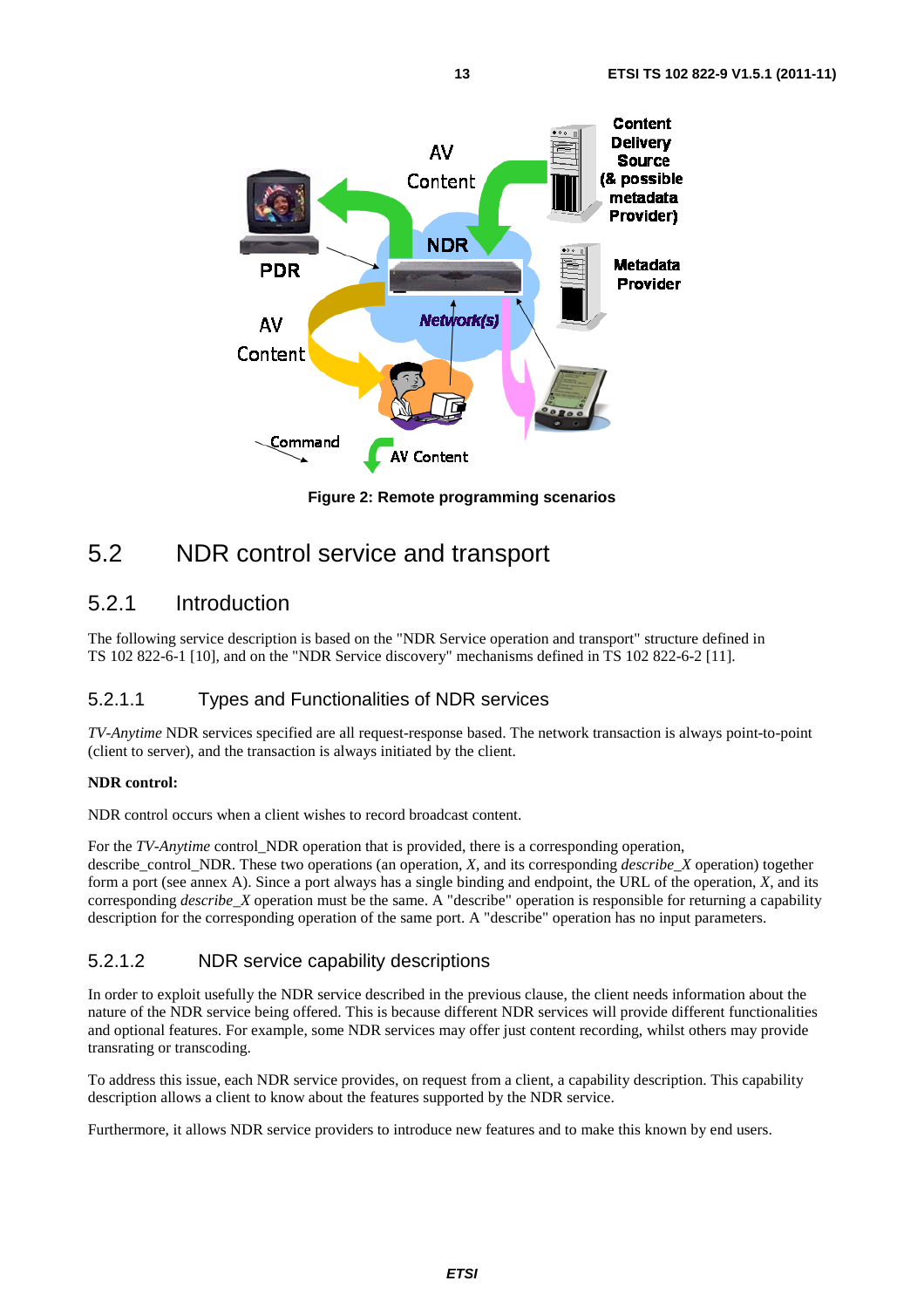### 5.2.2 NDR service types

*TV-Anytime* defines one type of NDR web service, which can be thought of as a remote procedure with a well-defined set of inputs and outputs and a well-defined behaviour. In WSDL [20] terminology, this remote procedure is known as an "operation" (see annex A). The NDR control operation is called the control\_NDR operation.

The types used in the requests and responses to *TV-Anytime* NDR services are defined in the target namespace [16]: "urn:tva:ndr:2005". This allows Schema aware tools to validate the various messages. The types defined in the metadata specification TS 102 822-3-1 [3] and content referencing specification TS 102 822-4 [7] schemas are referenced in the transport namespace (using XML Schema's import mechanism [15]).

The schema fragments in clause 5.2.2 are all defined within this namespace. The corresponding namespace qualifier used in these schema fragments is "ndr". The complete XML schema file (tva\_ndr\_9\_v111.xsd) may be found attached in annex C.

#### 5.2.2.1 "control\_NDR" operation

The control NDR operation allows a client to query a server in order to control the hosted NDR function. The following list gives a few examples of the types of functionality that a *TV-Anytime* NDR provider can offer using a control\_NDR operation:

- operation that takes a certain channel and a command Record to get the content currently broadcast on this channel recorded from now on till the end and returns a positive response;
- operation that takes a certain channel and a command Record to get the content currently broadcast on this channel recorded from now until the end and returns a negative response (unknown channel);
- operation that takes a CRID and an IMI and a command Record to get the corresponding content recorded and returns an availability date and time to ask for content availability;
- operation that takes an accepted requestId and a command Cancel to cancel a previously accepted record request;
- operation that takes an accepted requestId and a command Status and returns the availability of the content or the date and time to ask again for content availability if the content is not yet available.

A control\_NDR operation can support all these types of queries.

#### 5.2.2.2 Request format

The request format allows the client to specify four types of commands. The semantics and structure of these commands are explained in more detail in clause 5.2.2.3.

```
 <complexType name="Control_NDRType"> 
  <choice> 
    <element name="RecordRequest" type="ndr:RecordRequestType"/> 
    <element name="RecordStatus" type="ndr:RecordStatusType"/> 
    <element name="RecordCancel" type="ndr:RecordCancelType"/> 
     <element name="RecordListRequest" type="ndr:RecordListRequestType"/> 
  </choice> 
 </complexType> 
 <element name="Control_NDR" type="ndr:Control_NDRType"/>
```

| <b>Name</b>         | <b>Definition</b>                                                              |
|---------------------|--------------------------------------------------------------------------------|
| Control_NDRType     | A complex type to describe all the requests which can be sent to an NDR.       |
| RecordRequest       | An element used to request the recording of a specific content currently       |
|                     | broadcast or to be broadcast.                                                  |
| RecordStatus        | An element used to ask for the status of a previously accepted Record Request. |
| <b>RecordCancel</b> | An element used to cancel a previously accepted record request.                |
| RecordListRequest   | An element used to ask for the list of previously accepted record requests     |
|                     | arisen by a user.                                                              |
| Control_NDR         | An element used to contain a request to an NDR.                                |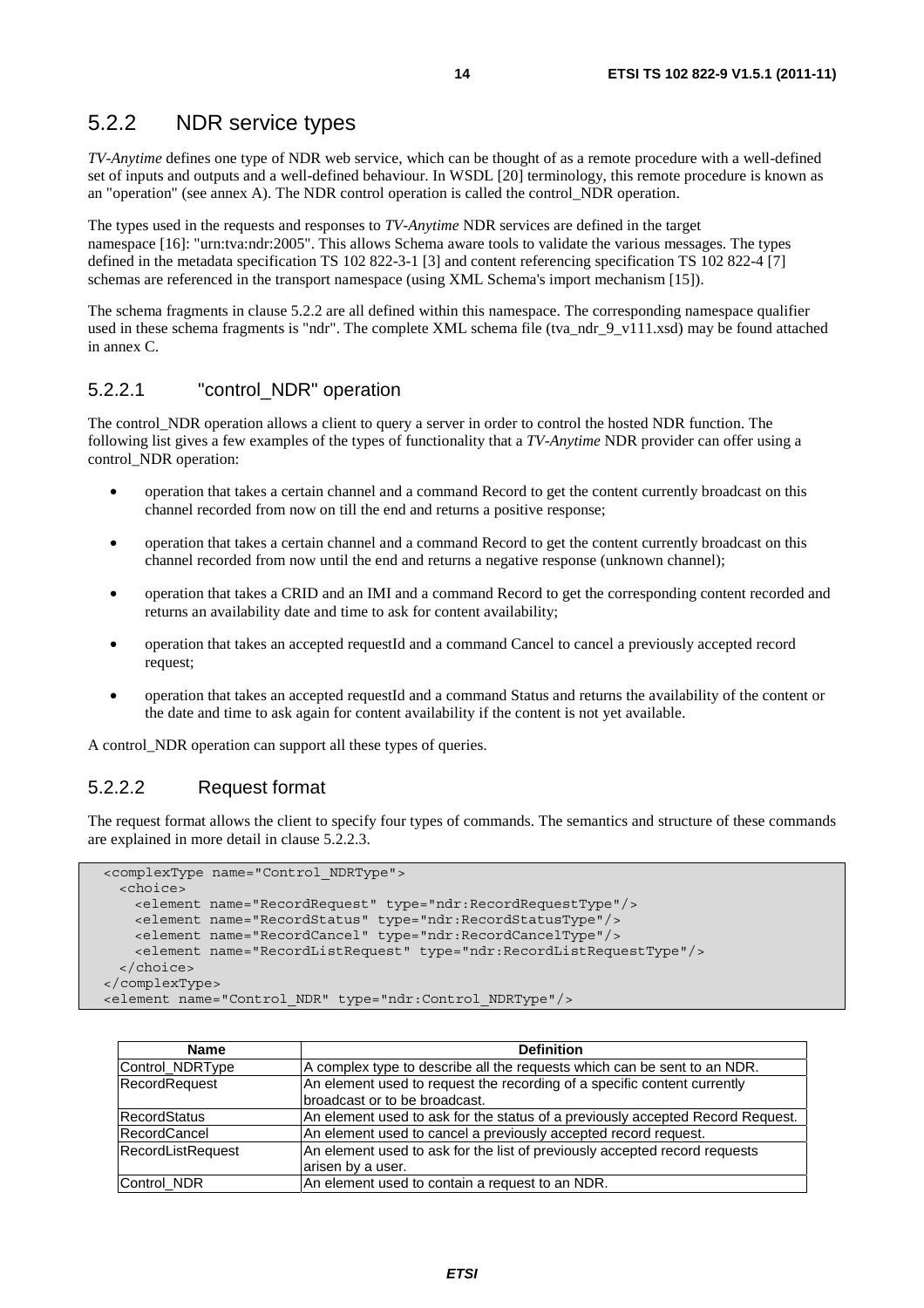#### 5.2.2.3 RecordRequest parameters

#### 5.2.2.3.1 Introduction

The RecordRequest command may contain a number of parameters to allow several types of record request:

- a record request for the content currently broadcast on a channel (no ContentId element);
- a record request for future broadcast content (all elements may be needed);
- any record request may include a request for format conversion, bit rate conversion or use of a specific delivery protocol as allowed by the NDR capability description.

If a CRID is supplied, it is a request for a complete recording and allows the NDR to resolve it.

A partial locator contains only the serviceURL.

A full locator contains a serviceURL, start time and duration.

We do not allow for a mix of partial and full locators in a record request.

- Case A: A partial locator (immediate recording and results in partial recording).
- Case B: CRID plus a list of partial locators (results in complete recording).
- Case C: A full locator (partial or complete recording).
- Case D: A list of full locators (partial or complete recording).
- Case E: A CRID plus a list of full locators (complete recording).
- Case F: A CRID plus a list of IMI(s) (complete recording).

A Record request is defined as follows:

```
 <complexType name="ContentIdType"> 
   <sequence> 
    <element name="InstanceMetadataId" type="tva:InstanceMetadataIdType" 
    minOccurs="0" maxOccurs="unbounded"/> 
  </sequence> 
   <attribute name="CRID" type="tva:CRIDType" use="required"/> 
 </complexType> 
 <complexType name="DeliveryProtocolType"> 
  <complexContent> 
     <extension base="tva:ControlledTermType"> 
       <attribute name="version" type="float" use="optional"/> 
    </extension> 
  </complexContent> 
 </complexType> 
 <complexType name="ControlProtocolType"> 
  <complexContent> 
    <extension base="tva:ControlledTermType"> 
      <attribute name="version" type="float" use="optional"/> 
    </extension> 
  </complexContent> 
 </complexType> 
 <complexType name="ProtocolSetType"> 
  <sequence> 
    <element name="DeliveryProtocol" type="ndr:DeliveryProtocolType" minOccurs="0"/> 
    <element name="ControlProtocol" type="ndr:ControlProtocolType" minOccurs="0"/> 
  </sequence> 
 </complexType> 
 <complexType name="RecordRequestType"> 
  <sequence> 
    <element name="SubscriptionId" type="string"/> 
    <element name="ContentId" type="ndr:ContentIdType" minOccurs="0"/> 
    <element name="Locator" type="cr:LocatorType" minOccurs="0" maxOccurs="unbounded"/>
```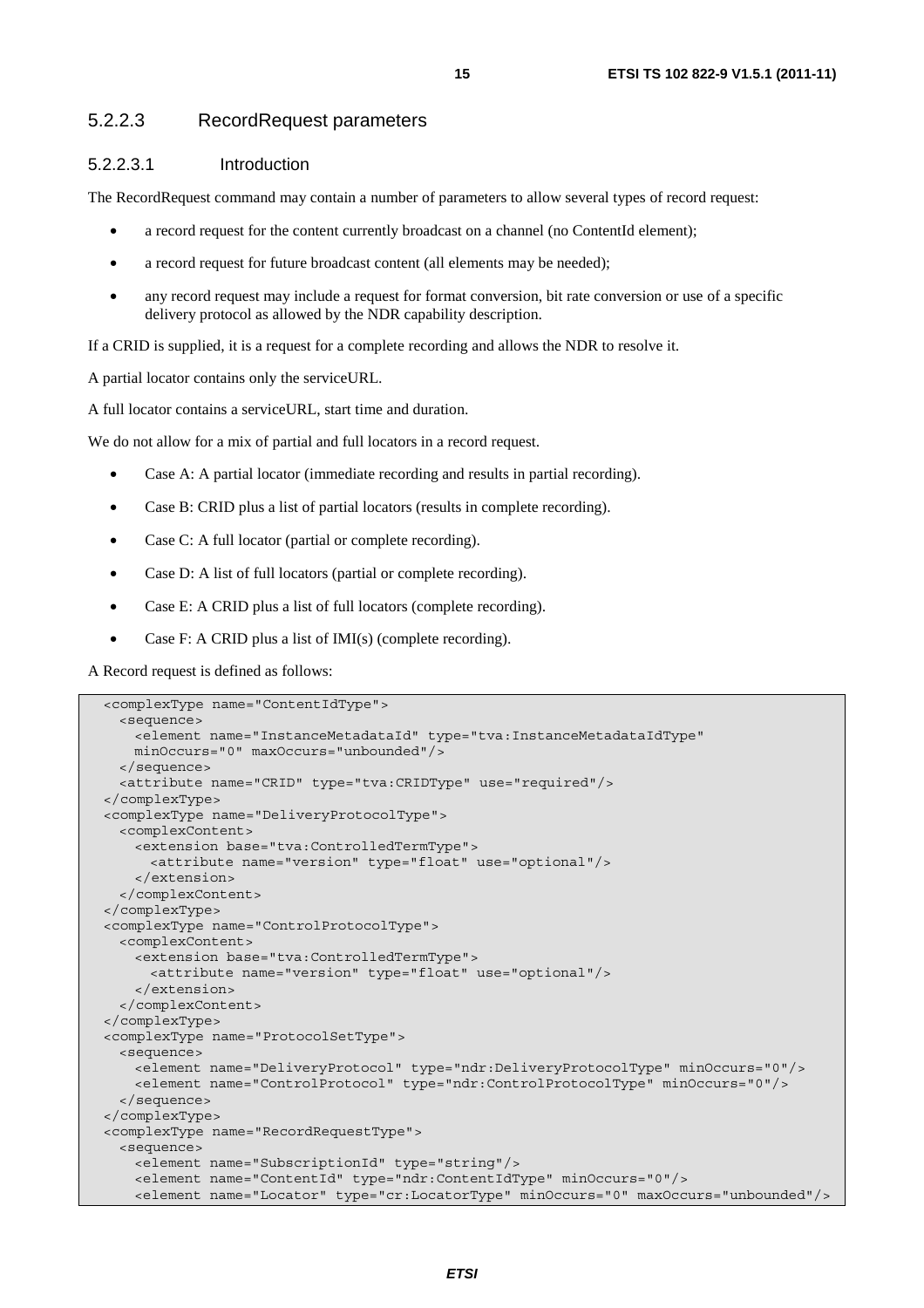<element name="DeliveryMediaFormat" type="tva:AVAttributesType" minOccurs="0"/> <element name="ProtocolSet" type="ndr:ProtocolSetType" minOccurs="0"/> <element name="StartTime" type="dateTime" minOccurs="0"/> <element name="EndTime" type="dateTime" minOccurs="0"/> <element name="FilteringAndSearchPreferences" type="mpeg7:FilteringAndSearchPreferencesType" minOccurs="0"/> </sequence> </complexType>

| <b>Name</b>                   | <b>Definition</b>                                                                                                                                     |
|-------------------------------|-------------------------------------------------------------------------------------------------------------------------------------------------------|
| ContentIdType                 | A complex type identifying content to be recorded.                                                                                                    |
| InstanceMetadataId            | This element containing a reference to a specific instance of the                                                                                     |
|                               | content to be recorded.                                                                                                                               |
| CRID                          | An attribute containing the Content Reference IDentifier (CRID [7]) of<br>the selected content to be recorded.                                        |
| DeliveryProtocolType          | A complex type to identify a delivery protocol supported by the NDR.                                                                                  |
| version                       | An optional attribute to identify the version of the delivery protocol. The                                                                           |
|                               | default value is the initial version of the delivery protocol.                                                                                        |
| ControlProtocolType           | A complex type to identify a control protocol supported by the NDR.                                                                                   |
| version                       | An optional attribute to identify the version of the supported control<br>protocol. The default value is the initial version of the control protocol. |
| ProtocolSetType               | A complex type to develop a delivery protocol and the associated<br>control protocol if any.                                                          |
| DeliveryProtocol              | An element providing the identification of a delivery protocol supported<br>by the NDR.                                                               |
| ControlProtocol               | An element providing the identification of the control protocol                                                                                       |
|                               | supported by the NDR associated to the delivery protocol if any.                                                                                      |
|                               | E.g. There is no control protocol associated with the FTP delivery                                                                                    |
|                               | protocol. The RTSP control protocol can be associated to RTP, UDP                                                                                     |
| RecordRequestType             | or HTTP.<br>A complex type used to define an NDR record request.                                                                                      |
| SubscriptionId                | This element identifies the subscription made by the end-user. This                                                                                   |
|                               | SubscriptionId is obtained by the end-user as the result of subscription                                                                              |
|                               | made over the Internet with the subscription server indicated by the                                                                                  |
|                               | "SubscriptionURL" element located in the NDR service capability                                                                                       |
|                               | description.                                                                                                                                          |
| ContentId                     | This element identifies the content to be recorded. If this element is                                                                                |
|                               | missing, the content to be recorded is the content currently broadcast                                                                                |
|                               | on the channel indicated by the element "Locator".                                                                                                    |
| Locator                       | This element defined in TS 102 822-4 [7] identifies the channel from                                                                                  |
|                               | which the selected content should be recorded. It might include in                                                                                    |
| <b>DeliveryMediaFormat</b>    | addition date and time and IMI.<br>An optional element allowing to specify content to be recorded in an                                               |
|                               | encoding format different than the one used by the broadcaster and/or                                                                                 |
|                               | a different bit rate for the encoding of the recorded content before                                                                                  |
|                               | delivery to the end-user. Default value is delivery media format                                                                                      |
|                               | identical to source media format.                                                                                                                     |
| ProtocolSet                   | An optional element indicating the protocols to be used for the delivery                                                                              |
|                               | and the control of the content to be recorded, among all values defined                                                                               |
|                               | in the DeliveryProtocolType classification scheme given in clause C.2.                                                                                |
|                               | (DeliveryProtocolTypeCS.xml) and in the ControlProtocolType                                                                                           |
|                               | classification scheme given in clause C.3                                                                                                             |
|                               | (ControlProtocolTypeCS.xml). The default values are "rtp" and "rtsp".                                                                                 |
| <b>StartTime</b>              | An optional element indicating the time at which the recording should<br>start.                                                                       |
| EndTime                       | An optional element indicating the time at which the recording should                                                                                 |
|                               | end.                                                                                                                                                  |
| FilteringAndSearchPreferences | An element indicating the presence of FilteringAndSearchPreferences                                                                                   |
|                               | to be used by the NDR Service, in case there is a need to resolve a                                                                                   |
|                               | CRID.                                                                                                                                                 |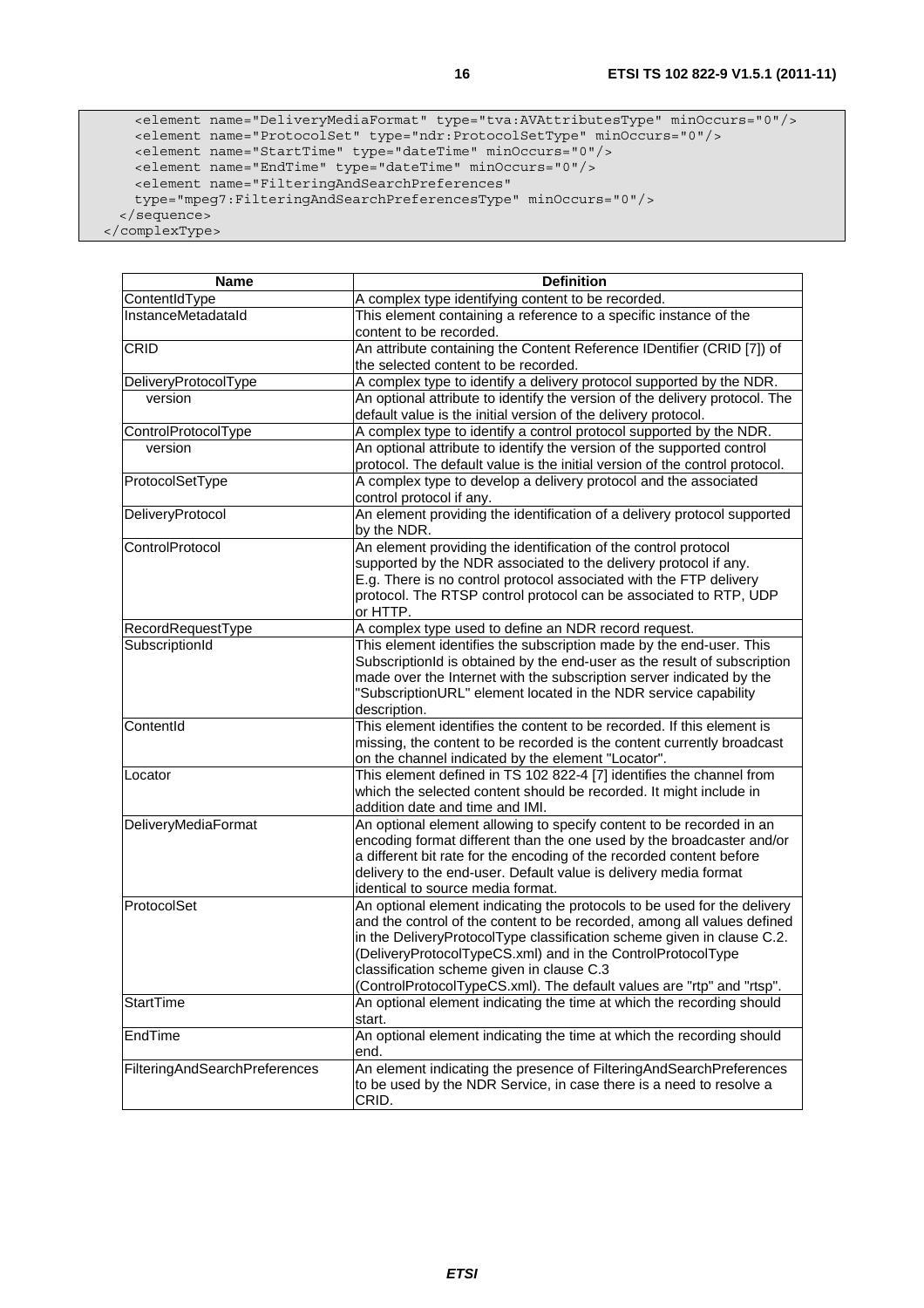#### 5.2.2.3.2 RecordStatus parameters

When a PDR or end-user wants to know if a previously accepted record request is completed or not, it issues a RecordStatus command, as follows.

```
<!-- ########### Schema of the status of a record request ########### --> 
  <complexType name="RecordStatusType"> 
   <attribute name="requestId" type="string" use="required"/> 
  </complexType>
```

| <b>Name</b>        | <b>Definition</b>                                                         |
|--------------------|---------------------------------------------------------------------------|
| RecordStatusType   | A complex describing a record status.                                     |
| <b>I</b> requestId | An attribute containing the record request identifier returned by the NDR |
|                    | service when a record Request is accepted.                                |

#### 5.2.2.3.3 RecordCancel parameters

When a PDR or end-user wants to cancel a previously accepted record request, it issues a RecordCancel command as follows.

```
<!-- ########### Schema of the cancel of a record request ########### --> 
  <complexType name="RecordCancelType"> 
  <attribute name="requestId" type="string" use="required"/> 
  </complexType> 
</schema>
```

| <b>Name</b>      | <b>Definition</b>                                                                                                       |
|------------------|-------------------------------------------------------------------------------------------------------------------------|
| RecordCancelType | A complex type describing a record cancel request.                                                                      |
| requestId        | An attribute containing the record request identifier returned by the NDR<br>service when a record request is accepted. |
|                  |                                                                                                                         |

#### 5.2.2.3.4 RecordListRequest parameters

When a PDR or end-user wants to know the list of previously accepted record requests which he generated, it issues a RecordListRequest command, as follows.

```
<!-- ######## Schema of the list of previously accepted record requests ######## --> 
  <complexType name="RecordListRequestType"> 
    <sequence> 
      <element name="SubscriptionId" type="string"/> 
    </sequence> 
  </complexType>
```

| <b>Name</b>           | <b>Definition</b>                                                                                                                                                                                                                                                                                          |
|-----------------------|------------------------------------------------------------------------------------------------------------------------------------------------------------------------------------------------------------------------------------------------------------------------------------------------------------|
| RecordListRequestType | A complex type used to define an NDR record list request. As a result, it<br>provides the list of previously accepted record requests arisen by the<br>user with ID, SubscriptionId.                                                                                                                       |
| SubscriptionId        | This element identifies the subscription made by the end-user. This<br>SubscriptionId is obtained by the end-user as the result of subscription<br>made over the Internet with the subscription server indicated by the<br>"SubscriptionURL" element located in the NDR service capability<br>description. |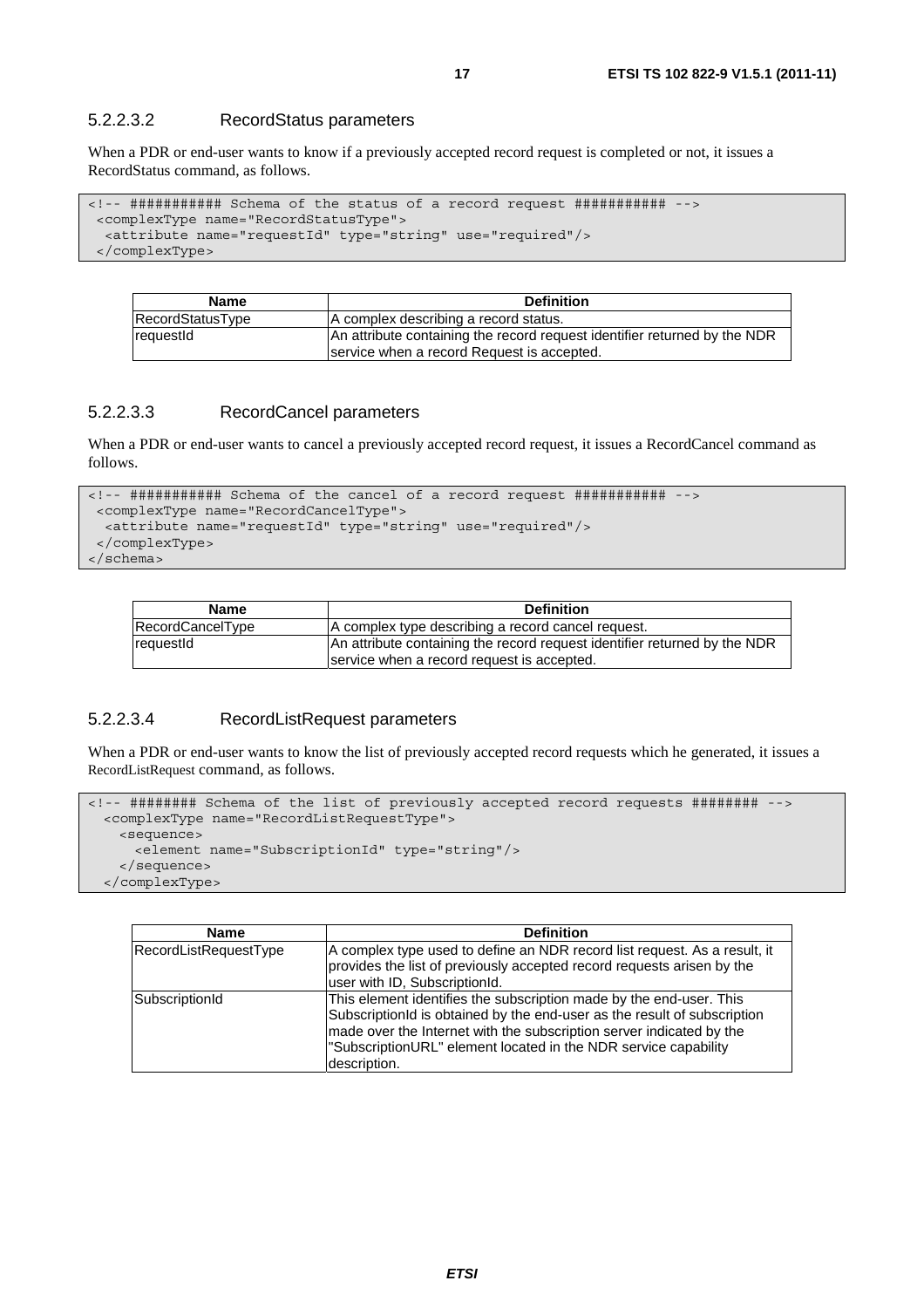#### 5.2.2.4 Response format

A control\_NDR response to a request contains a TVAMain XML instance document specific to each request.

```
 <complexType name="ControlNDRResultType"> 
    <choice> 
      <element name="RecordRequestResult" type="ndr:RecordRequestResultType"/> 
 <element name="RecordStatusResult" type="ndr:RecordStatusResultType"/> 
 <element name="RecordCancelResult" type="ndr:RecordCancelResultType"/> 
      <element name="RecordListRequestResult" type="ndr:RecordListRequestResultType"/> 
    </choice> 
  </complexType> 
  <element name="Control_NDR_Result" type="ndr:ControlNDRResultType"/>
```

| Name                      | <b>Definition</b>                                                            |
|---------------------------|------------------------------------------------------------------------------|
| ControlNDRResultType      | A complex type that defines the responses to the different requests that can |
|                           | be sent to an NDR service provider.                                          |
| RecordRequestResult       | An element provided by the NDR Service that contains the response to a       |
|                           | record request command.                                                      |
| <b>RecordStatusResult</b> | An element provided by the NDR Service that contains the response to a       |
|                           | record status command.                                                       |
| <b>RecordCancelResult</b> | An element provided by the NDR Service that contains the response to a       |
|                           | record cancel command.                                                       |
| RecordListRequestResult   | An element to collect the results of a request to identify a record list.    |
| Control_NDR_Result        | An element describing an NDR response to a request.                          |

#### 5.2.2.4.1 RecordRequestResult parameters

```
 <!-- ########### Description of the response to a record request ########### --> 
 <complexType name="RecordRequestOKType"> 
  <sequence> 
    <element name="RequestId" type="string"/> 
    <element name="Time2Call" type="dateTime"/> 
    <element name="RecordingCharge" type="tva:PriceType" minOccurs="0"/> 
    <element name="ConservationDelay" type="duration" minOccurs="0"/> 
  </sequence> 
 </complexType> 
 <simpleType name="RecordRequestErrorType"> 
   <restriction base="string"> 
    <enumeration value="unknownSubscriptionId"/> 
    <enumeration value="unknownCRID"/> 
    <enumeration value="unavailableServiceURL"/> 
    <enumeration value="unavailableNDRService"/> 
    <enumeration value="unknownDeliveryProtocol"/> 
    <enumeration value="unknownControlProtocol"/> 
    <enumeration value="unsupportedDeliveryProtocol"/> 
    <enumeration value="unsupportedControlProtocol"/> 
    <enumeration value="unknownOriginalMediaFormat"/> 
    <enumeration value="unsupportedOriginalMediaFormat"/> 
    <enumeration value="unknownDeliveryMediaFormat"/> 
    <enumeration value="unsupportedDeliveryMediaFormat"/> 
  </restriction> 
 </simpleType> 
 <complexType name="RecordRequestResultType"> 
  <sequence> 
    <choice> 
      <element name="RecordRequestOK" type="ndr:RecordRequestOKType"/> 
      <element name="RecordRequestError" type="ndr:RecordRequestErrorType"/> 
    </choice> 
  </sequence> 
   <attribute name="serviceVersion" type="unsignedInt" use="required"/> 
 </complexType>
```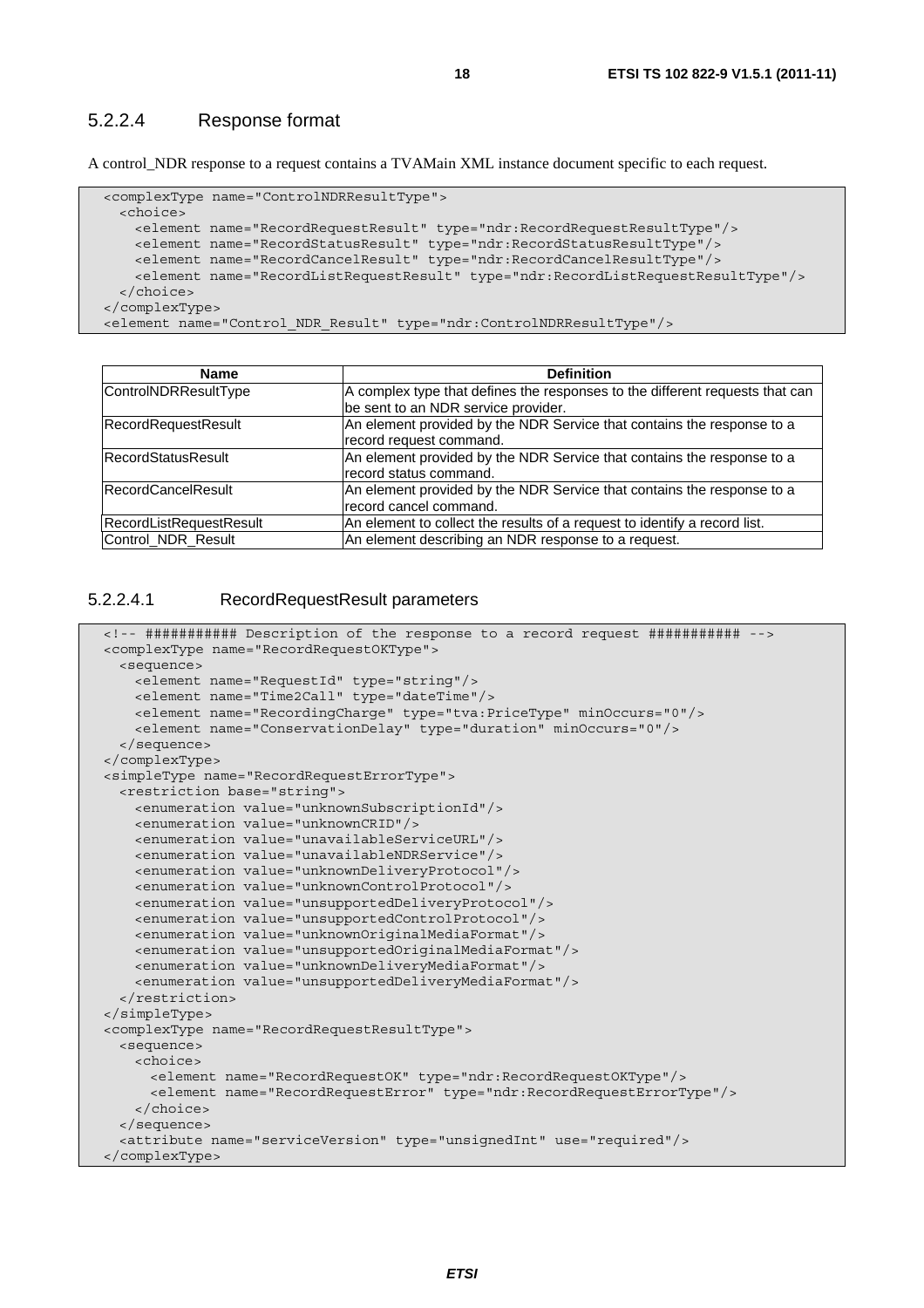| <b>Name</b>             | <b>Definition</b>                                                                                                                                                                                                                                                                                                                                                                                                                                                                                 |
|-------------------------|---------------------------------------------------------------------------------------------------------------------------------------------------------------------------------------------------------------------------------------------------------------------------------------------------------------------------------------------------------------------------------------------------------------------------------------------------------------------------------------------------|
| RecordRequestOKType     | A complex type providing additional information when the request<br>can be fulfilled.                                                                                                                                                                                                                                                                                                                                                                                                             |
| RequestId               | An element containing the record request identifier returned by<br>the NDR service when a record request is accepted.                                                                                                                                                                                                                                                                                                                                                                             |
| Time2Call               | This element provided by the NDR service contains the date and<br>time at which it is likely that the selected content will be available<br>for delivery to the end-user using the selected delivery protocol.                                                                                                                                                                                                                                                                                    |
| RecordingCharge         | This element provided by the NDR service contains the charge to<br>be applied to the requested recording.                                                                                                                                                                                                                                                                                                                                                                                         |
| ConservationDelay       | This element provided by the NDR service contains the life time of<br>the selected content recording.                                                                                                                                                                                                                                                                                                                                                                                             |
| RecordRequestErrorType  | A simple type describing possible error messages to be returned<br>when a record request cannot be fulfilled:<br>unknownCRID: this error appears when the CRID provided in the<br>record request does not exist;<br>unavailableServiceURL: this error appears when the NDR Service<br>has no access to the TV Channel indicated by "ServiceURL";<br>unavailableNDRService: this error appears when the NDR<br>Service is not able to accept the request at this time.                             |
| RecordRequestResultType | A complex type describing the results of a record request.                                                                                                                                                                                                                                                                                                                                                                                                                                        |
| <b>RecordRequestOK</b>  | When the record request is accepted by the NDR service, an<br>element provides the necessary information about the progress of<br>the recording, to the attention of the user.                                                                                                                                                                                                                                                                                                                    |
| RecordRequestError      | An element providing the reason why a record request could not<br>be fulfilled.                                                                                                                                                                                                                                                                                                                                                                                                                   |
| serviceVersion          | An attribute also available in the NDR service capability<br>description. It indicates the version of the NDR service capability<br>description. When the NDR service makes a modification to the<br>NDR service capability description, it increases the<br>serviceVersion. This allows the client to discover that a new<br>version of the NDR service capability description is available. It<br>should make a request to update its own version of the NDR<br>service capability description. |

#### 5.2.2.4.2 RecordStatusResult parameters

```
 <!-- ########### Description of the response to a record status request ######### --> 
 <simpleType name="FailureType"> 
  <restriction base="string"> 
    <enumeration value="unknownRequest"/> 
    <enumeration value="cancelledBroadcast"/> 
    <enumeration value="cancelledByNDR"/> 
  </restriction> 
 </simpleType> 
 <complexType name="RecordStatusResultType"> 
  <choice> 
    <element name="Running"> 
      <complexType> 
        <sequence> 
          <element name="Time2Call" type="dateTime"/> 
        </sequence> 
      </complexType> 
    </element> 
    <element name="ContentAvailable"> 
       <complexType> 
        <sequence> 
          <element name="ContentURL" type="anyURI"/> 
          <element name="ConservationDeadline" type="dateTime" minOccurs="0"/> 
        </sequence> 
       </complexType> 
    </element> 
    <element name="Failure" type="ndr:FailureType"/> 
  </choice> 
   <attribute name="requestId" type="string" use="required"/> 
 </complexType>
```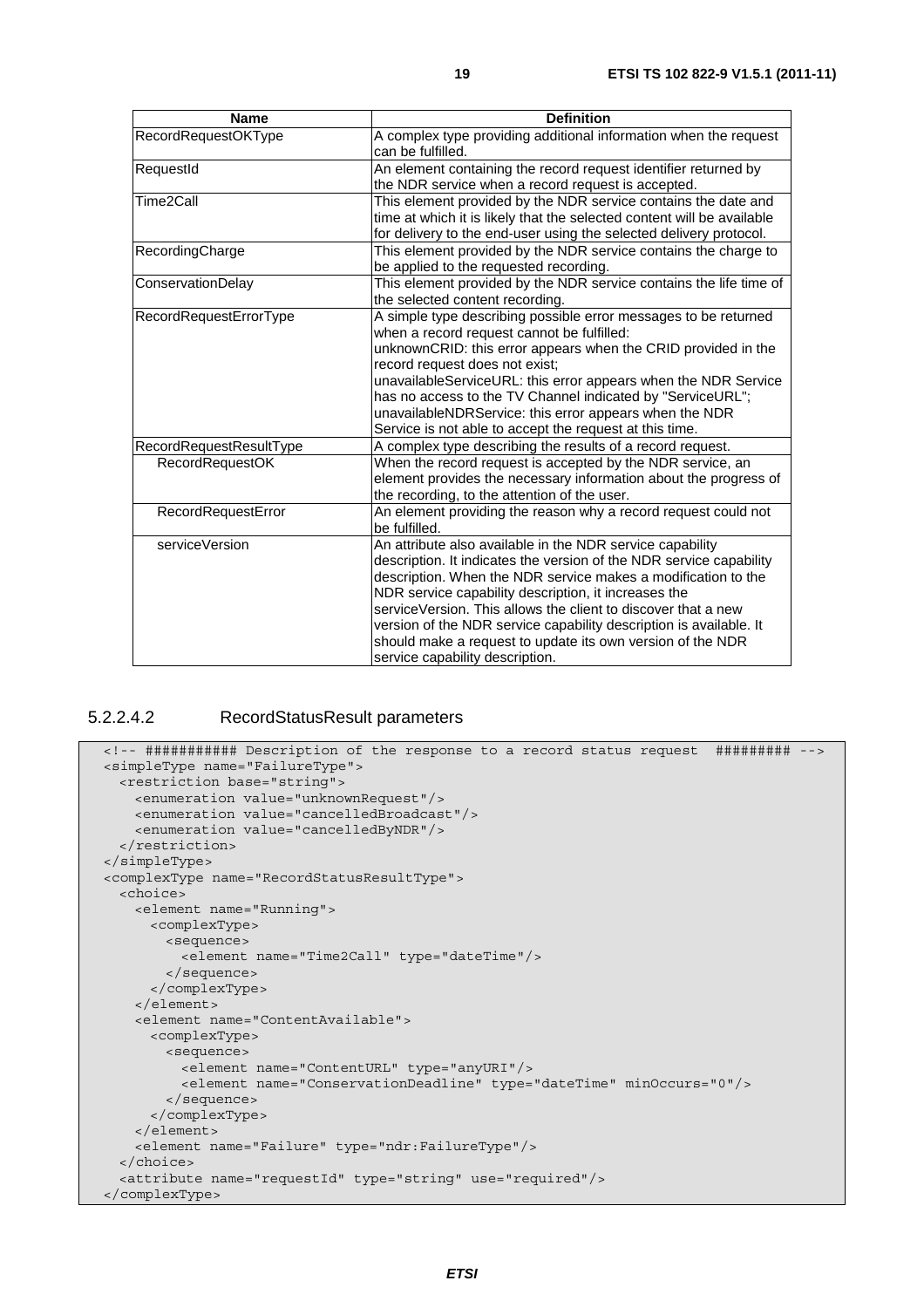| Name                   | <b>Definition</b>                                                     |
|------------------------|-----------------------------------------------------------------------|
| FailureType            | A simple type to express the reason why the record request            |
|                        | referred by the record status request has failed.                     |
| RecordStatusResultType | A complex type describing the status of a record request.             |
| Running                | The presence of this element indicates that the content is not yet    |
|                        | recorded.                                                             |
| Time2Call              | An element indicating at what time the content is likely to be        |
|                        | available for delivery to the end user.                               |
| ContentAvailable       | The presence of this element indicates that the content is available  |
|                        | but maybe not yet completely recorded. This depends on the            |
|                        | protocols to be used for control and delivery to the end-user.        |
| ContentURL             | This element contains the URI to be used to get the recorded          |
|                        | content from the NDR Service.                                         |
| ConservationDeadline   | This element provided by the NDR Service contains the deadline to     |
|                        | get the selected content recording.                                   |
| Failure                | This optional element contains the reason why the referred record     |
|                        | request has failed.                                                   |
| requestId              | An attribute containing the record request identifier returned by the |
|                        | NDR service when a record request is accepted.                        |

#### 5.2.2.4.3 RecordCancelResult parameters

```
 <!-- ########### Description of the response to a cancel request ########### --> 
 <simpleType name="RecordCancelResultType"> 
  <restriction base="string"> 
    <enumeration value="unknownRequest"/> 
    <enumeration value="OK"/> 
    <enumeration value="removedAfterRecording"/> 
   </restriction> 
 </simpleType>
```

| <b>Name</b>                   | <b>Definition</b>                                                     |
|-------------------------------|-----------------------------------------------------------------------|
| <b>RecordCancelResultType</b> | A complex type used to describe the result of a cancellation request. |

#### 5.2.2.4.4 RecordListRequestResult parameters

```
<complexType name="RecordListRequestResultType"> 
    <sequence> 
      <element name="RecordRequestStatus" 
      type="ndr:RecordStatusResultType" minOccurs="0" maxOccurs="unbounded"/> 
    </sequence> 
    <attribute name="serviceVersion" type="unsignedInt" use="required"/> 
</complexType>
```

| <b>Name</b>                        | <b>Definition</b>                                                                                                                                                                                                                                                                                                                                                                                                                                                                              |
|------------------------------------|------------------------------------------------------------------------------------------------------------------------------------------------------------------------------------------------------------------------------------------------------------------------------------------------------------------------------------------------------------------------------------------------------------------------------------------------------------------------------------------------|
| <b>RecordListRequestResultType</b> | A complex type describing the results of a record list request.                                                                                                                                                                                                                                                                                                                                                                                                                                |
| <b>RecordRequestStatus</b>         | An element containing information on the status of a request.                                                                                                                                                                                                                                                                                                                                                                                                                                  |
| serviceVersion                     | An attribute also available in the NDR service capability description. It<br>indicates the version of the NDR service capability description. When<br>the NDR service makes a modification to the NDR service capability<br>description, it increases the serviceVersion. This allows the client to<br>discover that a new version of the NDR service capability description is<br>available. It should make a request to update its own version of the<br>NDR service capability description. |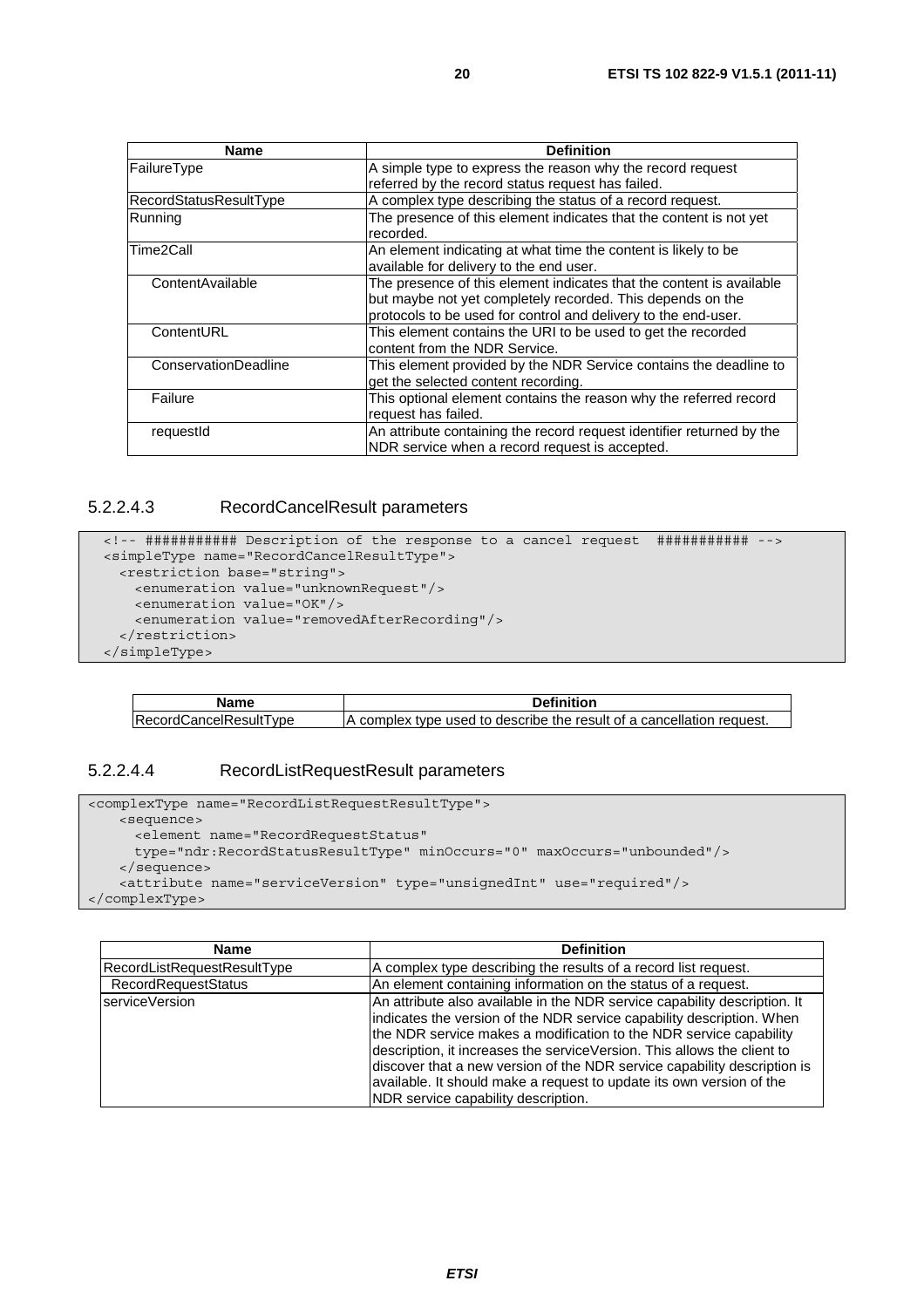### 5.2.3 Transport protocol

#### 5.2.3.1 Introduction

SOAP [18] and HTTP [17] are used for delivering *TV-Anytime* XML data over the IP networks, since this combination is very well suited to the point-to-point, request-response nature of the *TV-Anytime* operations. The exact usage of SOAP and HTTP is given in the next two clauses. Figure 3 provides a semantic representation of the network stack.



#### **Figure 3: The bi-directional network transport stack**

The architecture depicted in figure 3 results in HTTP requests of the following form.

```
POST /tva/md-service HTTP/1.0 
Host: www.example.com 
Content-Type: text/xml; charset="utf-8" 
Content-Length: nnnn 
Accept-Encoding: deflate 
SOAPAction: "control_NDR" 
<?xml version="1.0" encoding="UTF-8"?> 
<Envelope xmlns="http://schemas.xmlsoap.org/soap/envelope/"> 
   <Body> 
    <ndr:Control_NDR xmlns:NDR="urn:tva:ndr:2011" xmlns:tva="urn:tva:metadata:2011" 
xmlns:mpeg7="urn:tva:mpeg7:2008" xmlns:xsi="http://www.w3.org/2001/XMLSchema-instance" 
xsi:schemaLocation="urn:tva:ndr:2011 tva_ndr_9_v151.xsd"> 
     <RecordRequest> 
      <SubscriptionId>3456-4567-5677-4321</SubscriptionId> 
      <ContentId CRID="crid://www.broadcaster.com/ajcnd"/> 
      <Locator>dvb://1.4ee2.3fa;4f5</Locator> 
      <ProtocolSet> 
       <DeliveryProtocol href="urn:tva:ndr:cs:DeliveryProtocolTypeCS:2005:ftp"/> 
      </ProtocolSet> 
     </RecordRequest> 
    </ndr:Control_NDR> 
   </Body> 
</Envelope>
```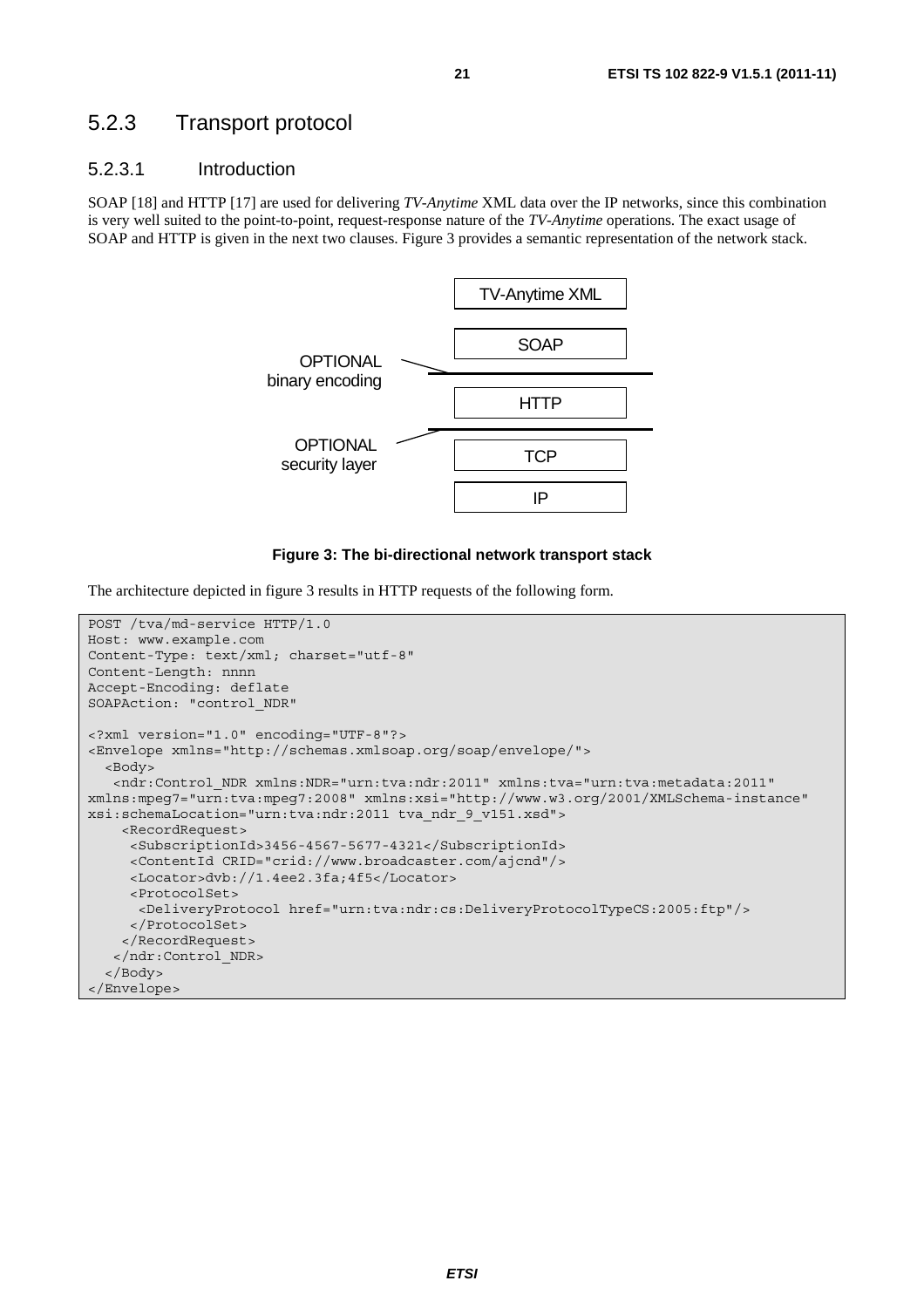The architecture depicted in figure 3 results in HTTP responses of the following form.

```
HTTP/1.1 200 OK 
Content-Type: text/xml; charset="utf-8" 
Content-Length: nnnn 
Content-Encoding: deflate 
<?xml version="1.0" encoding="UTF-8"?> 
<Envelope xmlns="http://www.w3.org/2002/06/soap-envelope"> 
   <Body> 
<ndr:Control_NDR_Result xmlns:NDR="urn:tva:ndr:2011" xmlns:tva="urn:tva:metadata:2011" 
xmlns:mpeg7="urn:tva:mpeg7:2008" xmlns:xsi="http://www.w3.org/2001/XMLSchema-instance" 
xsi:schemaLocation="urn:tva:ndr:2011 tva_ndr_9_v151.xsd"> 
   <RecordRequestResult serviceVersion="12"> 
    <RecordRequestOK> 
       <RequestId>45U753-452</RequestId> 
       <Time2Call>2009-07-15T20:35:00.00</Time2Call> 
      <RecordingCharge currency="EUR">2</RecordingCharge> 
      <ConservationDelay>PT12H</ConservationDelay> 
    </RecordRequestOK> 
   </RecordRequestResult> 
</ndr:Control_NDR_Result> 
  </Body> 
</Envelope>
```
#### 5.2.3.2 SOAP

The following usage of SOAP [18] is mandated:

- *TV-Anytime* metadata services will provide an HTTP binding, and may support other transport bindings where appropriate.
- SOAP supports different messaging styles, but is most commonly used for remote procedure calls. *TV-Anytime* does not use remote procedure call messaging style, since this implies that every parameter must be included in a procedure call, which is not appropriate for *TV-Anytime* operations that have several optional parameter types. However, the remote procedure call convention of naming the root element in the SOAP body according to the name of the operation is followed.
- SOAP encoding is not used in the request or the response (i.e. the element in the root of the SOAP body will belong to the *TV-Anytime* transport types namespace (urn:tva:transport:2005). Servers will reject any request that arrives with a SOAP encoding attribute with the appropriate SOAP Fault.
- The SOAP Actor feature is not supported and servers will reject any request that arrives with a SOAP Actor attribute in the SOAP Header with the appropriate SOAP Fault.
- The following clause defines application specific fault conditions to be used in the SOAP Fault element.

This usage of SOAP is more formally defined using the WSDL [20] interface definition that can be found in annex A.

#### 5.2.3.3 Error codes

The first line of error reporting is governed by the SOAP specification [18]. SOAP fault reporting and fault codes will be returned for most invalid requests or any request where the intent of the caller cannot be determined.

In a manner consistent with the SOAP processing rules, HTTP [17] status codes will be used for communicating status information in HTTP. As is the case for SOAP, success reporting will use a 200-status code to indicate that the client's request including the SOAP component was successfully processed.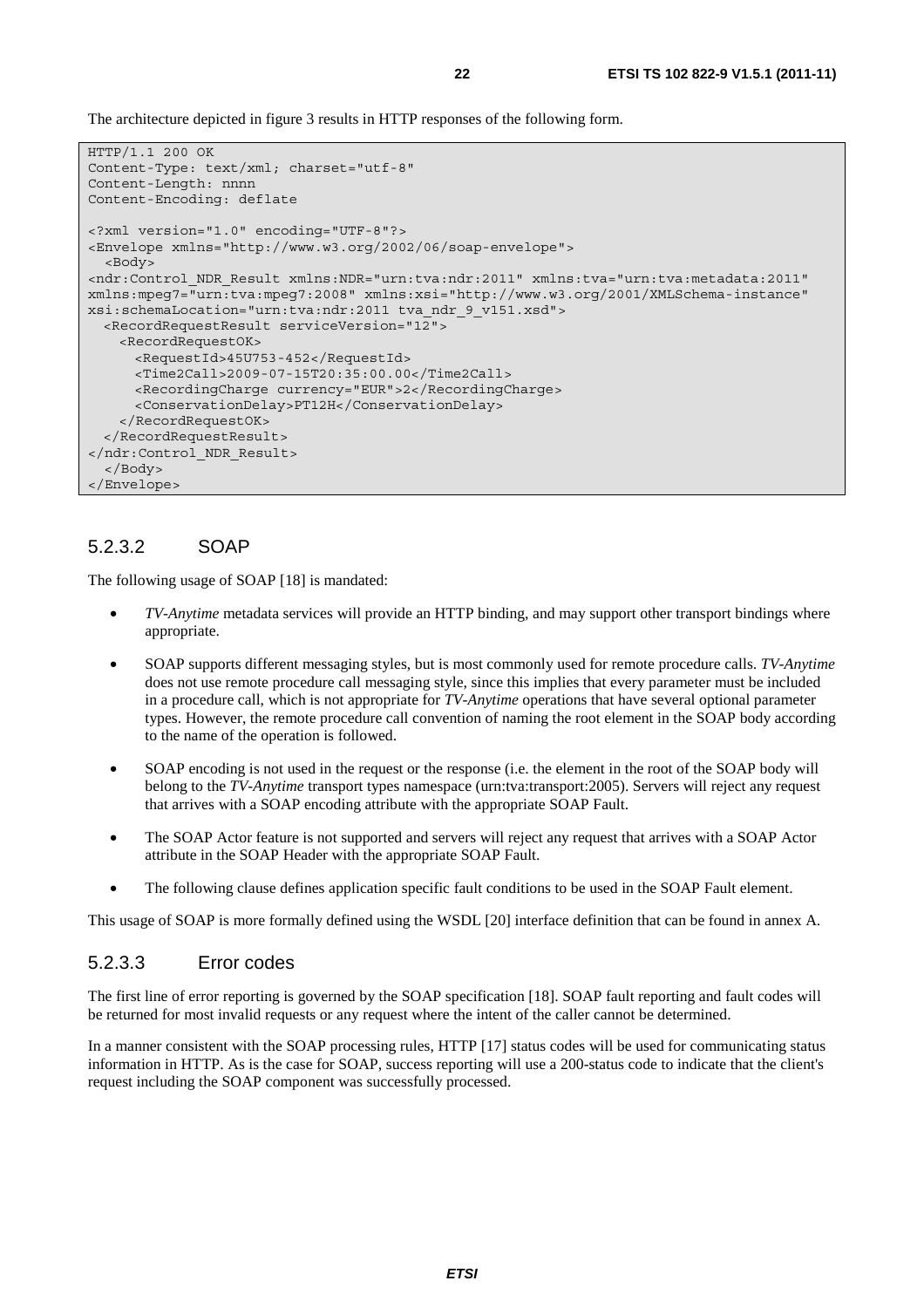The ErrorReport element is defined to allow servers to report application-level errors that are specific to *TV-Anytime* metadata services. In accordance with the SOAP specification, if the content of the SOAP message's body cannot be processed successfully, the SOAP fault must contain a detail element (which in turn contains an ErrorReport). The inability to process a well-formed Body element is also termed an "application-level error", since the error cannot be detected by the SOAP processor and instead relies on application-level knowledge. The error report contains error information that includes descriptions and a code that can be used to determine the cause of the error. Errors that arise due to problems with in the HTTP layer or SOAP layer (e.g. the SOAP message does not conform to the SOAP specification) should be reported using the error mechanisms provided by those layers and MUST NOT be reported inside a SOAP fault's detail element.

*TV-Anytime* application-level errors should be conveyed using standard HTTP status codes, where a 500-level code indicates a server-induced error. In such cases, the metadata service must issue an HTTP 500 "Internal Server Error" response and return an ErrorReport inside a SOAP fault report.

Any errors detected in the request will invalidate the entire request, and cause an ErrorReport to be generated within a SOAP fault as described below. A server may report multiple errors, although there is no requirement for the metadata service to continue processing the request after detecting the first error. In accordance with the SOAP specification, additional application response elements should not be included in the Body of the SOAP request. In other words, it is not possible for the server to indicate an error condition and also make a best-effort at providing a response.

The ErrorReport element takes the following form.

```
 <!-- ########### Description of the error reports ########### --> 
 <simpleType name="errorCodeType"> 
  <restriction base="string"> 
    <enumeration value="FatalError"/> 
    <enumeration value="InvalidRequest"/> 
    <enumeration value="Unsupported"/> 
    <enumeration value="UnrecognizedVersion"/> 
     <enumeration value="UnspecifiedError"/> 
  </restriction> 
 </simpleType> 
 <complexType name="ErrorReportType"> 
   <sequence> 
     <element name="Error" type="ndr:ErrorType" maxOccurs="unbounded"/> 
  </sequence> 
 </complexType> 
 <complexType name="ErrorType"> 
  <sequence> 
    <element name="Reason" type="mpeg7:TextualType" minOccurs="0" 
    maxOccurs="unbounded"/> 
  </sequence> 
   <attribute name="errorCode" type="ndr:errorCodeType" use="required"/> 
 </complexType> 
 <element name="ErrorReport" type="ndr:ErrorReportType"/>
```

| <b>Name</b>      | <b>Definition</b>                                                                                                      |
|------------------|------------------------------------------------------------------------------------------------------------------------|
| errorCodeType    | A simple type defining a required string that precisely defines<br>the nature of the error.                            |
| ErrorReportType  | A complex type to enumerate the application level errors that<br>have occurred as a result of invoking an NDR service. |
| Error            | This element describes a single NDR-level error.                                                                       |
| ErrorType        | A complex type defining the type of the error reported in the<br>error report.                                         |
| Reason           | An optional human meaningful description of the error.                                                                 |
| <b>errorCode</b> | An attribute describing the error.                                                                                     |
| ErrorReport      | An element describing errors when sending requests to an<br>NDR service.                                               |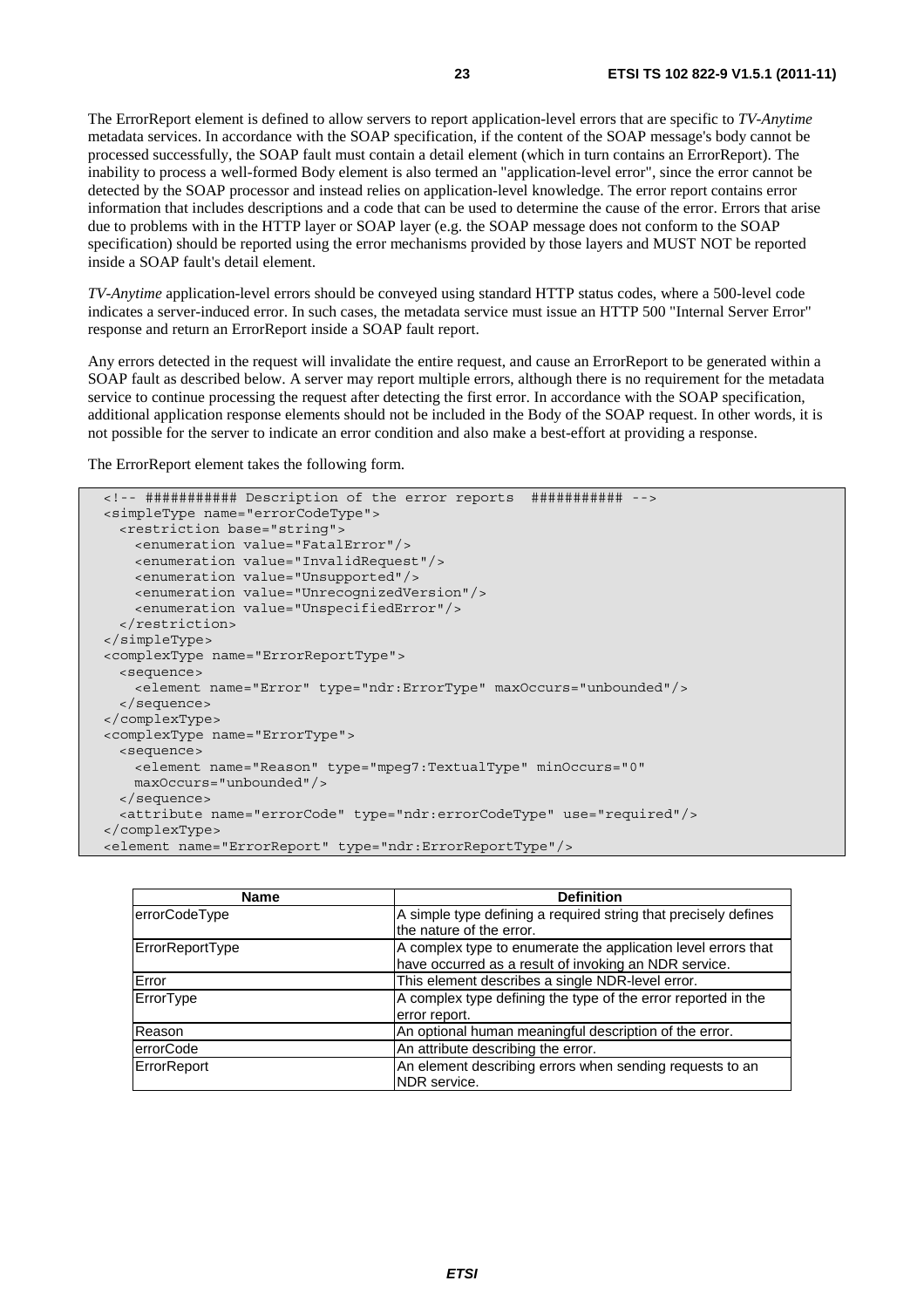The following general error conditions are defined as error codes that may be returned by invoking any of the operations defined in the present document:

- **FatalError:** Signifies that a serious technical error has occurred whilst processing the request.
- **InvalidRequest:** The query is well-formed but not valid according to the schema defined by the present document.
- **Unsupported:** Signifies that the NDR service does not support an optional feature that is required in order to correctly process the request. A possible reason for this error is that the client has assumed a functionality that is at odds with the functionality described in the capability description.
- **UnrecognizedVersion:** Signifies that the namespace of the child element inside the Body element of the request (e.g. urn:tva:ndr:2004 instead of urn:tva:ndr:2005) is not supported by this NDR service.
- **UnspecifiedError:** Signifies any other error.

### 5.2.4 NDR service capability description control

For each *TV-Anytime* Control\_NDR operation that is provided, there is a corresponding operation, describe control NDR. This operation (an operation, *X*, and its corresponding *describe* X operation) together form a port (see annex A). Since a port always has a single binding and endpoint, the URL of the operation, *X*, and its corresponding *describe\_X* operation must be the same. A "describe" operation is responsible for returning a service capability description for the corresponding operation of the same port. A "describe" operation has no input parameters.

The describe control NDR service capability description provides the following type of information about the operation:

- Human-readable descriptive information about the operation.
- If media bit rate conversion capability is available.
- If media format conversion capability is available.
- If several delivery and control protocols are available.

The definition of the NDR service capability description is as follows.

```
 <complexType name="ServiceURLListType"> 
   <sequence> 
    <element name="ServiceURL" type="anyURI" maxOccurs="unbounded"/> 
   </sequence> 
 </complexType> 
 <complexType name="ConversionOfferType"> 
  <sequence> 
    <element name="OriginalMediaFormat" type="tva:AVAttributesType" minOccurs="0"/> 
     <element name="DeliveryMediaFormat" type="tva:AVAttributesType" minOccurs="0"/> 
   </sequence> 
 </complexType> 
 <complexType name="ConversionListType"> 
  <sequence> 
    <element name="ConversionOffer" type="ndr:ConversionOfferType" 
    maxOccurs="unbounded"/> 
  </sequence> 
 </complexType> 
 <complexType name="ProtocolSetListType"> 
  <sequence> 
    <element name="ProtocolSet" type="ndr:ProtocolSetType" maxOccurs="unbounded"/> 
  </sequence> 
 </complexType> 
 <complexType name="describe_control_NDR_ResultType"> 
   <sequence> 
    <element name="Name" type="mpeg7:TextualType" minOccurs="0" maxOccurs="unbounded"/>
```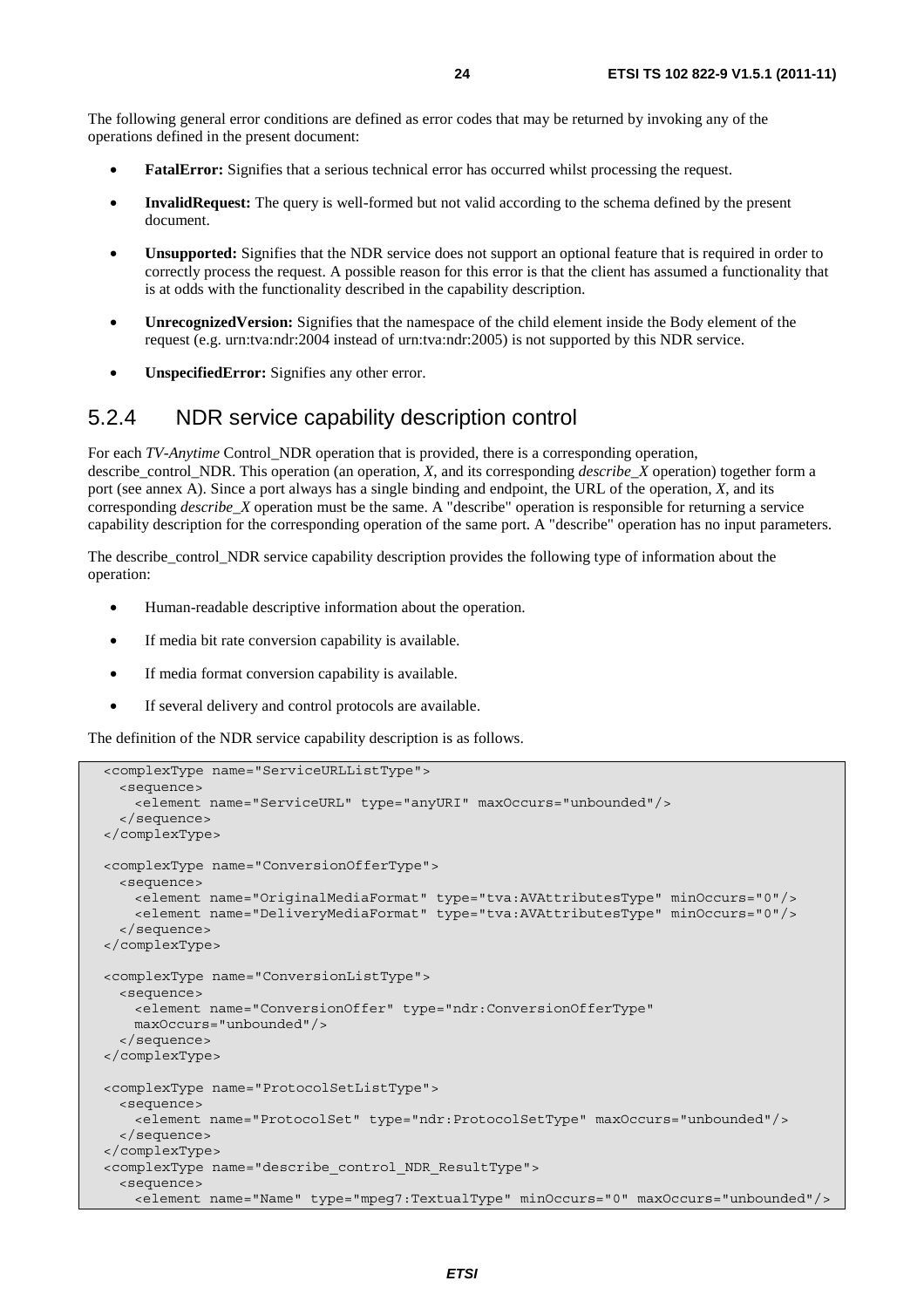```
 <element name="Description" type="mpeg7:TextualType" minOccurs="0" 
      maxOccurs="unbounded"/> 
      <element name="SubscriptionURL" type="anyURI" minOccurs="0"/> 
      <element name="ServiceURLList" type="ndr:ServiceURLListType"/> 
 <element name="ConversionList" type="ndr:ConversionListType" minOccurs="0"/> 
 <element name="ProtocolSetList" type="ndr:ProtocolSetListType" 
      minOccurs="0"/> 
      <element name="PlayWhileRecording" type="boolean" minOccurs="0"/> 
      <element name="SupportForFilteringAndSearchPreferences" type="boolean" 
      minOccurs="0"/> 
    </sequence> 
    <attribute name="serviceVersion" type="unsignedInt" use="required"/> 
  </complexType> 
  <element name="describe_control_NDR_Result"
```
type="ndr:describe\_control\_NDR\_ResultType"/>

| <b>Name</b>                     | <b>Definition</b>                                                                                                                                                                                                                                                                                                                                                                                                             |
|---------------------------------|-------------------------------------------------------------------------------------------------------------------------------------------------------------------------------------------------------------------------------------------------------------------------------------------------------------------------------------------------------------------------------------------------------------------------------|
| ServiceURLListType              | A complex type to develop a list of service URLs.                                                                                                                                                                                                                                                                                                                                                                             |
| ServiceURL                      | This element contains an URL which allows the receiver to<br>identify the associated physical service. This element should be<br>consistent with the possible BroadcastURL in events that<br>reference this ServiceInformation element.                                                                                                                                                                                       |
| <b>ConversionOfferType</b>      | A complex type describing a conversion mode that can be<br>performed by an NDR.                                                                                                                                                                                                                                                                                                                                               |
| OriginalMediaFormat             | An optional element describing the original media format in which<br>content is broadcast by the source.                                                                                                                                                                                                                                                                                                                      |
| DeliveryMediaFormat             | An optional element describing the media format for delivery if the<br>NDR is able to convert the source broadcast media format in this<br>other format.                                                                                                                                                                                                                                                                      |
| ConversionListType              | A complex type to develop a list of conversions that an NDR can<br>perform.                                                                                                                                                                                                                                                                                                                                                   |
| ConversionOffer                 | Description of a media conversion the NDR is able to do.                                                                                                                                                                                                                                                                                                                                                                      |
| ProtocolSetListType             | A complex type to develop a list of possible delivery and control<br>protocols from the NDR.                                                                                                                                                                                                                                                                                                                                  |
| ProtocolSet                     | An element providing the identification of an association of a<br>control protocol and a delivery protocol that can be used by the<br>NDR for later delivery of the recorded content, e.g. rtsp with http,<br>ftp, rtsp with rtp, etc. All the possible values are identified in the<br>protocol type classification schemes<br>(DeliveryProtocolTypeCS.xml and ControlProtocolTypeCS.xml)<br>located in clauses C.2 and C.3. |
| describe_control_NDR_ResultType | A complex type defining the relevant parameters describing NDR<br>service capability.                                                                                                                                                                                                                                                                                                                                         |
| Name                            | An optional element giving the name of the NDR service, in a<br>human readable form.                                                                                                                                                                                                                                                                                                                                          |
| Description                     | An optional element giving a textual description of the NDR<br>service, in a human readable form. This allows an application<br>exploiting the NDR service to indicate to the user information<br>about the NDR service that he is using (e.g. "Record all French<br>channels").                                                                                                                                              |
| SubscriptionURL                 | An optional element with a URL from where the user can obtain<br>information on subscription conditions to a NDR service.                                                                                                                                                                                                                                                                                                     |
| ServiceURLList                  | A required element with a list of serviceURL the NDR is able to<br>record for the user.                                                                                                                                                                                                                                                                                                                                       |
| ConversionList                  | An optional element providing a list of conversion capabilities.<br>This element can be omitted if no conversion is provided.                                                                                                                                                                                                                                                                                                 |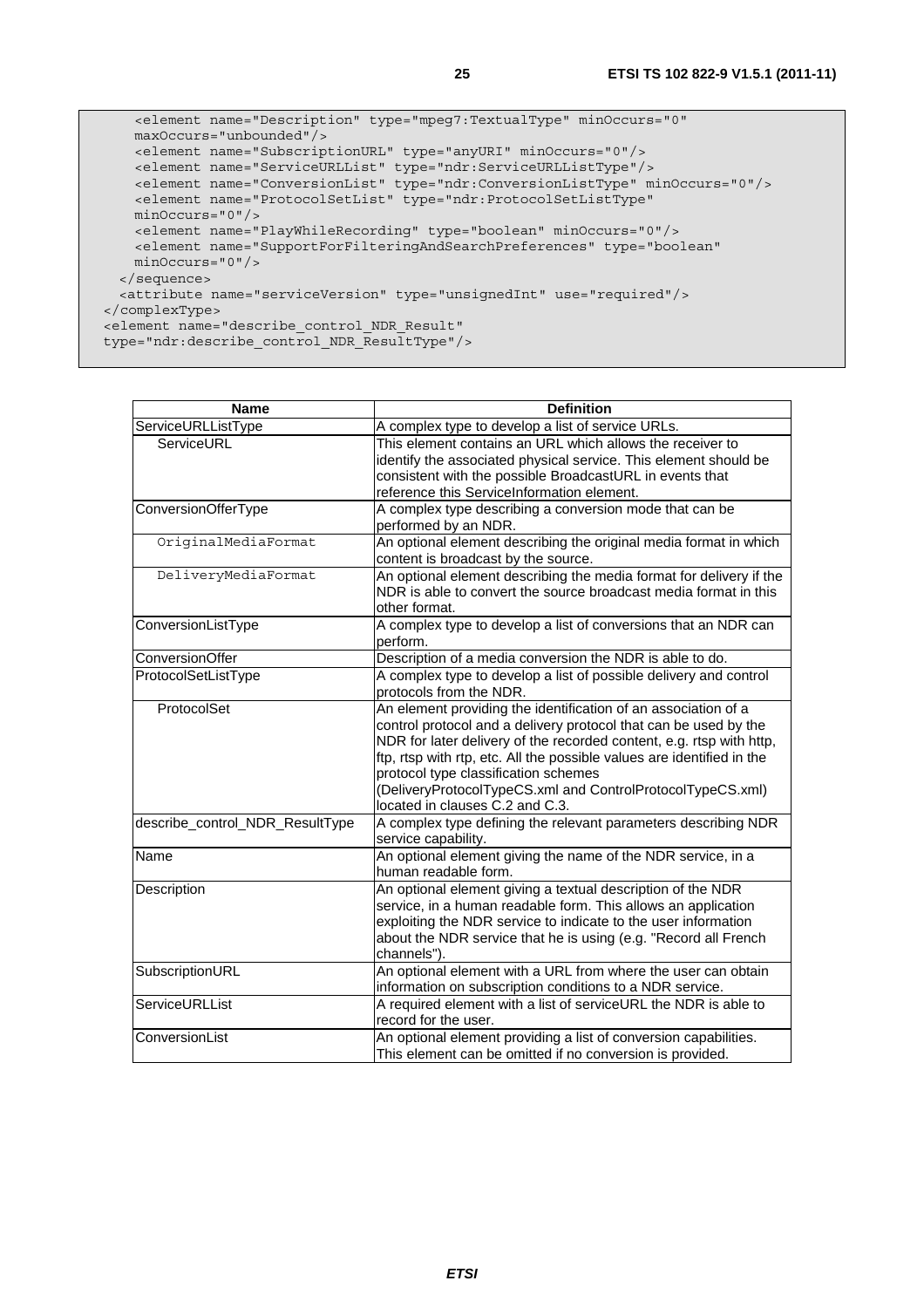| <b>Name</b>                                 | <b>Definition</b>                                                                                                                                                                                                                                                                                                                                                                   |
|---------------------------------------------|-------------------------------------------------------------------------------------------------------------------------------------------------------------------------------------------------------------------------------------------------------------------------------------------------------------------------------------------------------------------------------------|
| ProtocolSetList                             | An optional element providing a list of protocols that can be used<br>for later delivery of the recorded content. The default value is "rtp<br>with rtsp".                                                                                                                                                                                                                          |
| PlayWhileRecording                          | An optional element allowing the NDR to declare that it is able to<br>deliver the content while the content is still broadcast. Default<br>value is "false".                                                                                                                                                                                                                        |
| SupportForFilteringAndSearchPrefer<br>ences | An optional element This allows the NDR to declare that it is able<br>to support Filtering And Search preferences to select a specific<br>linstance of the content to be recorded. Default value is "false".                                                                                                                                                                        |
| serviceVersion                              | A required attribute containing a number that must equal the<br>version number returned as part of the corresponding operation's<br>result. The intention of this number is to make the client aware<br>when an operation has been upgraded (e.g. can be searched on<br>new channels or for new features) and to refresh the cached<br>capability description information (if any). |
| describe control NDR Result                 | An element providing information on the NDR service capability.                                                                                                                                                                                                                                                                                                                     |

### 5.3 NDR service discovery methods

NDR service discovery is the process by which a client establishes a URL where a *TV-Anytime* NDR service can be found. There are a number of ways this process can occur, but only the last method (clause 5.4) is addressed by the present document.

### 5.3.1 Non-standardized discovery

A number of methods exist for discovering the URLs of NDR services that are not standardized by *TV-Anytime*. The following list gives some examples:

- the client might be pre-programmed with a set of URLs that refer to one or more NDR services. This will typically be useful in a vertical market, or tightly controlled horizontal market;
- a user might manually enter a URL of a new NDR service he is interested in, using some means of text input;
- a client software may be updated using software updates delivered via a unidirectional broadcast, or over the return channel.

### 5.3.2 Client-initiated discovery using a bi-directional network

This mode of NDR service discovery involves using the bi-directional network to access a "Yellow Pages" of *TV-Anytime* NDR services. The mechanism is based upon W3C standards for web service discovery (UDDI [19] and WS-Inspection [21]), the use of which is standardized by *TV-Anytime*, according to the rules given in clause 5.4. Support for these discovery techniques by clients and servers is optional.

### 5.4 NDR service discovery using web service discovery

The present document describes how standard web service discovery techniques can be used to allow PDRs and other *TV-Anytime* clients to discover *TV-Anytime* NDR services. The relevant standards are UDDI [19] and WS*-*Inspection [21] that enable different but complementary modes of discovery. A provider can choose to enable neither, both, or only one of these mechanisms.

For a useful overview of these two standards please refer to: "The WS-Inspection and UDDI Relationship" [22].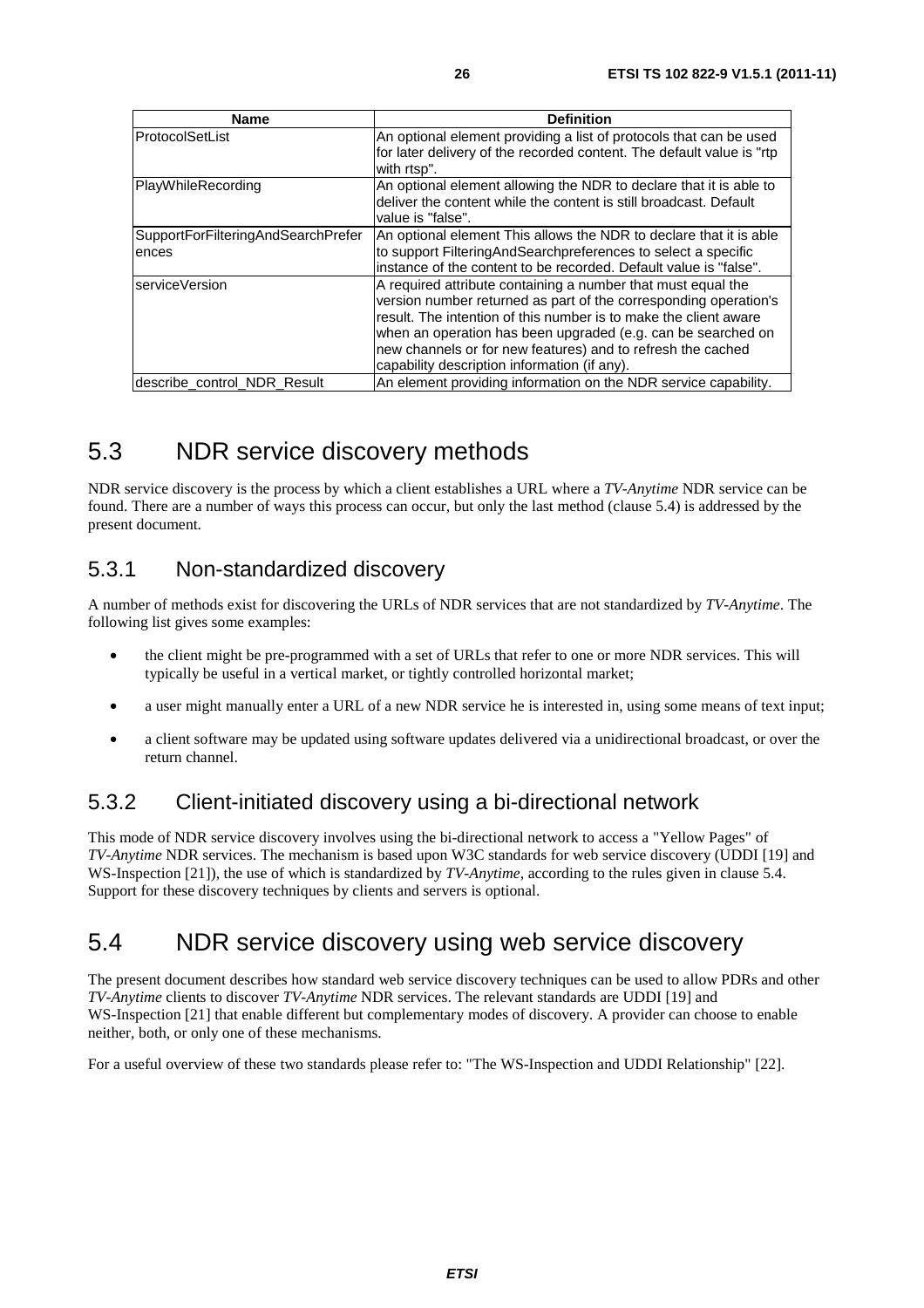### 5.4.1 Universal Description, Discovery and Integration (UDDI)

UDDI [19] allows PDRs, and other clients with Internet connectivity, to discover *TV-Anytime* NDR services without the client requiring any prior knowledge of the NDR service, nor any information from a unidirectional metadata service. NDR service providers may publish details of their *TV-Anytime* NDR service(s) to the UDDI Business Registry. Any client can then use a node in the UDDI Business Registry (which have well-known addresses) to browse and locate *TV-Anytime* NDR services.

The present document relies on the use of version 3 of the UDDI specification. Clients wishing to discover *TV-Anytime* web services using UDDI must conform to the behaviour described in the UDDI specification [19]. To assist NDR service providers in describing and categorizing their services, *TV-Anytime* has selected the UDDI tModel described in clauses 5.4.1.1 and 5.4.1.2 (see clause 1.6.4 of the UDDI specification [19] for a definition of "tModel").

#### 5.4.1.1 *TV-Anytime* web service tModel for NDR services

This tModel is used when a business publishes details of their bindingTemplate structures to indicate an NDR web service compliant with the present document. Clients issuing UDDI inquiry requests can use this tModel key to find only web services that are *TV-Anytime* NDR services.

This following technical model represents a "*TV-Anytime* control\_NDR tModel port" as described in clause 4.1.

| Name:                                                                                                                                                                                                                                                                          | TV-Anytime-org:control_NDR_v15.                        |  |
|--------------------------------------------------------------------------------------------------------------------------------------------------------------------------------------------------------------------------------------------------------------------------------|--------------------------------------------------------|--|
| <b>Description:</b>                                                                                                                                                                                                                                                            | <i>TV-Anytime</i> WSDL interface for control NDR port. |  |
| <b>UDDI</b> Key $(V3)$ :                                                                                                                                                                                                                                                       | uddi:TV-Anytime.org:control_NDR_v15.                   |  |
| Categorization:                                                                                                                                                                                                                                                                | Specification, xmlSpec, soapSpec, wsdlSpec.            |  |
| <tmodel tmodelkey="uddi:TV-Anytime.org:control NDR v15"><br/><name>TV-Anytime-org:control NDR v15</name><br/><description xml:lanq="en">TV-Anytime WSDL interface for control NDR<br/><math>n \rightarrow + \sqrt{d} \cdot n \cdot n + i \cdot n</math></description></tmodel> |                                                        |  |

```
 port</description> 
   <overviewDoc> 
     <overviewURL useType="text"> 
        http://Location_At_ETSI_Website/Filename_for_TS102822-9 
     </overviewURL> 
   </overviewDoc> 
   <categoryBag> 
     <keyedReference keyName="uddi-org:types:wsdl" keyValue="wsdlSpec" 
        tModelKey="uddi:uddi.org:categorization:types"/> 
     <keyedReference keyName="uddi-org:types:soap" keyValue="soapSpec" 
        tModelKey="uddi:uddi.org:categorization:types"/> 
     <keyedReference keyName="uddi-org:types:xml" keyValue="xmlSpec" 
        tModelKey="uddi:uddi.org:categorization:types"/> 
     <keyedReference keyName="uddi-org:types:specification" 
 keyValue="specification" tModelKey="uddi:uddi.org:categorization:types"/> 
   </categoryBag> 
 </tModel>
```
#### 5.4.1.2 *TV-Anytime* categorization tModel for NDR services

These tModels allow an NDR service provider to categorize their services. The NDR service provider assigns the categories at the point of publication (see clause 5.4.1.3). This enables clients to issue more refined UDDI searches for NDR services. By categorizing an NDR service as richly and accurately as possible, an NDR service provider maximizes the possibility of the NDR service being discovered using UDDI.

The use of this taxonomy is mandatory.

This taxonomy does not make strong guarantees about the behaviour of any services that use them. Therefore, having discovered an NDR service, a client should always retrieve a service capability description of that service. In some cases, this involves no extra steps as the capability description will be included inside the bindingTemplate for that operation.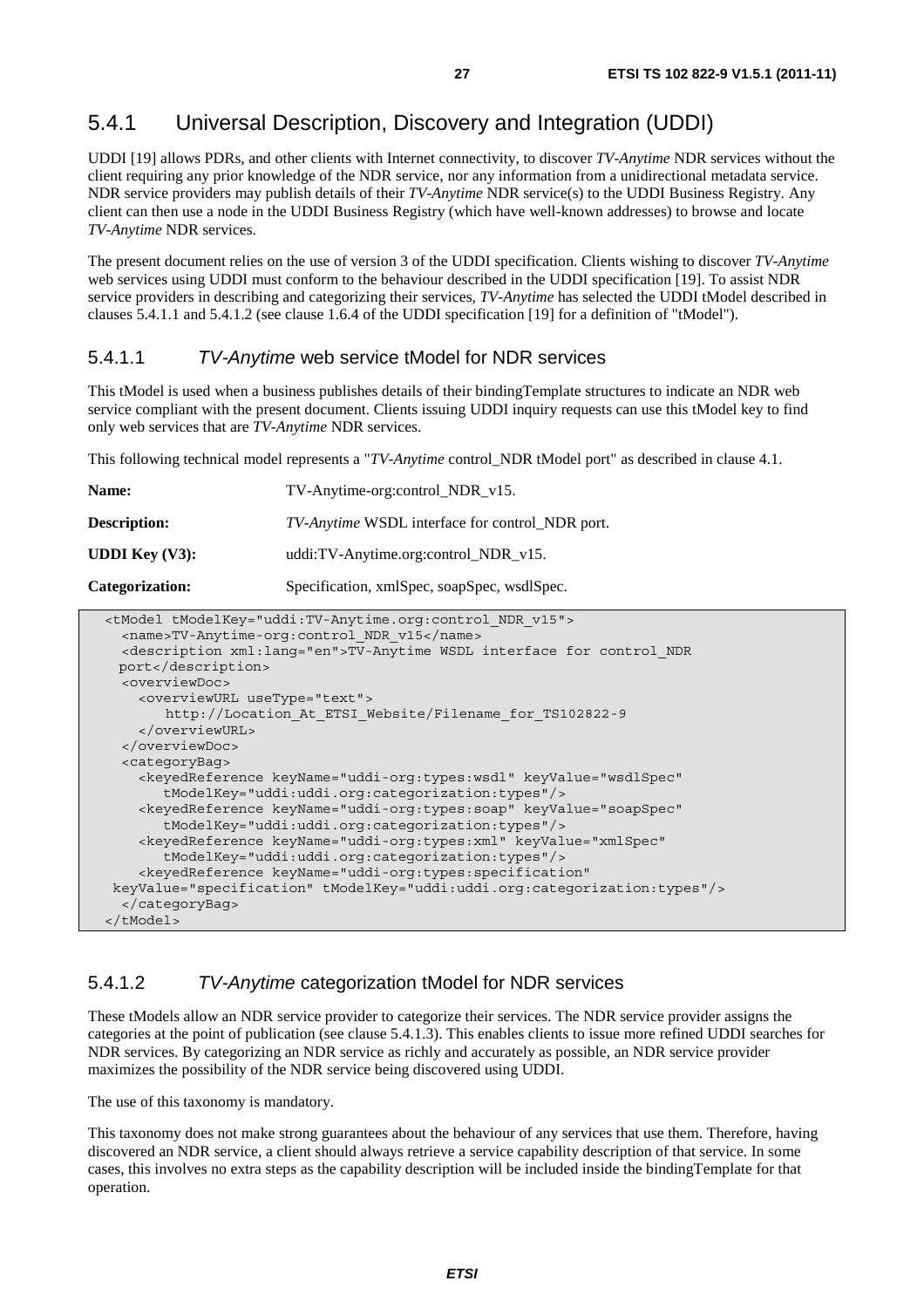#### 5.4.1.2.1 *TV-Anytime* serviceURL categorization system

The serviceURL tModel is used to represent the content delivery services (e.g. channels) for which this NDR service provides content recording.

This serviceURL tModel is already defined in TS 102 822-2 [2].

| Name:                    | TV-Anytime-org:serviceURL.                                                                                                                        |  |
|--------------------------|---------------------------------------------------------------------------------------------------------------------------------------------------|--|
| <b>Description:</b>      | Category system for the content services handled by an NDR service.                                                                               |  |
| <b>UDDI</b> Key $(V3)$ : | uddi:TV-Anytime.org:serviceURL.                                                                                                                   |  |
| Valid values:            | A valid value must comply with the rules defined in the Metadata Specification [12] for the<br>serviceURL element in the ServiceInformationTable. |  |
| <b>Example usage:</b>    | A client searches for TV-Anytime recording capability on a particular content service.                                                            |  |

| <tmodel tmodelkey="uddi:TV-Anytime.org:serviceURL"></tmodel>                                       |
|----------------------------------------------------------------------------------------------------|
| <name>TV-Anytime-org:serviceURL</name>                                                             |
| <description xml:lang="en">Category system for the content services handled by a NDR</description> |
| service                                                                                            |
| <overviewdoc></overviewdoc>                                                                        |
| <overviewurl usetype="text"></overviewurl>                                                         |
| http://Location At ETSI Website/Filename for TS102822-9                                            |
|                                                                                                    |
|                                                                                                    |
| <categorybag></categorybag>                                                                        |
| <keyedreference <="" keyname="uddi-org:types:categorization" td=""></keyedreference>               |
| keyValue="categorization" tModelKey="uddi:uddi.org:categorization:types"/>                         |
| <keyedreference <="" keyname="uddi-org:types:unchecked" td=""></keyedreference>                    |
| keyValue="unchecked" tModelKey="uddi:uddi.org:categorization:types"/>                              |
|                                                                                                    |
| $\langle$ /tModel>                                                                                 |

#### 5.4.1.2.2 Other categorizations

The other categorizations provided by Universal Business Registry are not used for NDR Service discovery.

#### 5.4.1.3 Publishing a *TV-Anytime* NDR service

A *TV-Anytime* NDR service provider can publish details of their service to any node in the UDDI Business Registry. The manner in which this is done will depend upon the operator of that node (see the UDDI specification [19]).

An example of the publication process can be found in annex A.

A businessService is created for each NDR service that needs to be registered by that business. The businessService element contains a bindingTemplate for the binding offered by that NDR service (control\_NDR).

When publishing a control\_NDR operation, it is recommended that the instanceParms element (inside the tModelInstanceInfo) contains a service capability description. This allows the client to acquire the service capability description of the NDR service (and so determine its usefulness), without having to issue a describe\_*X* request. Since the size of the instanceParms element is restricted, the service capability description will sometimes need truncating, in which case the capability description must remain schema valid.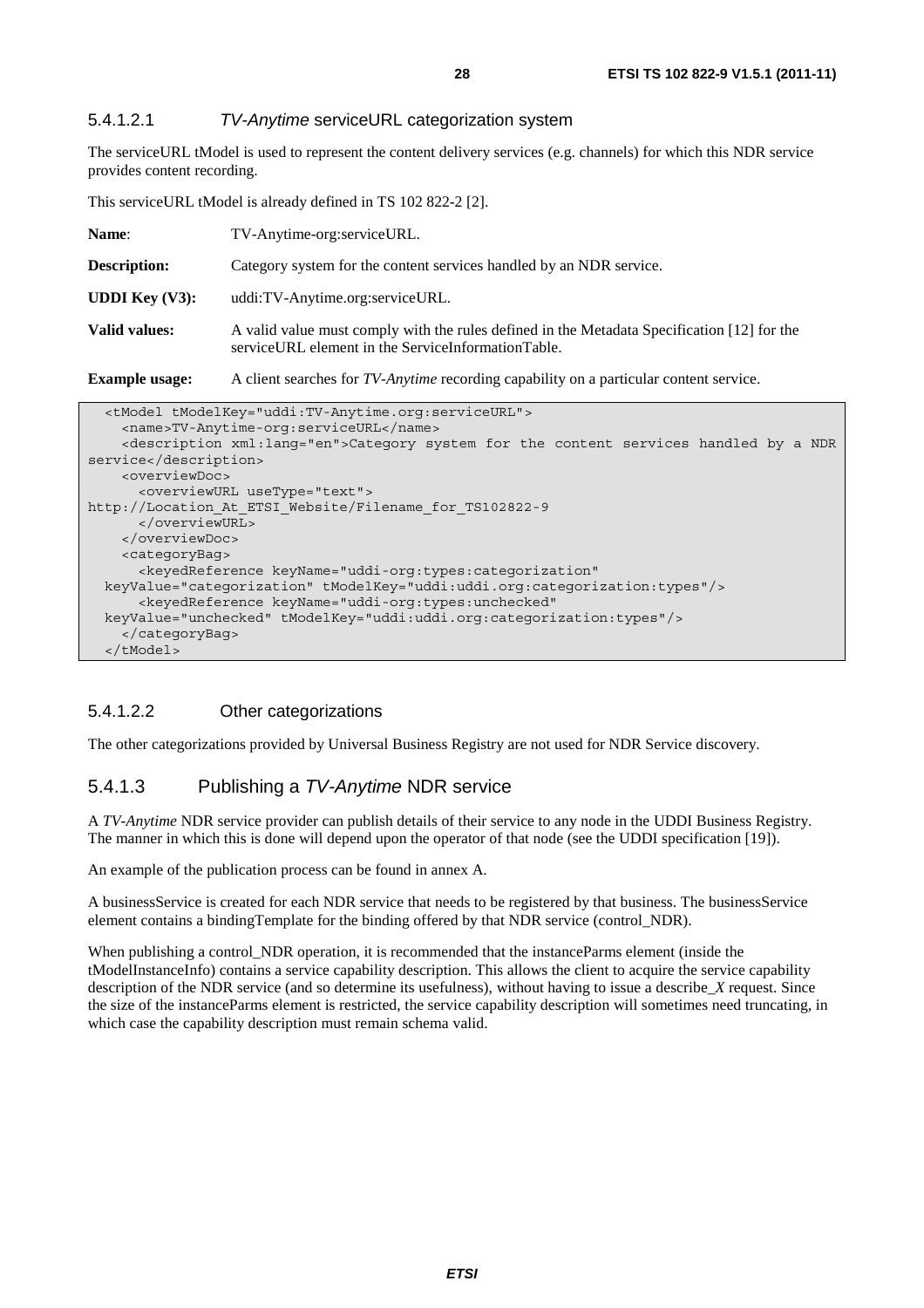### 5.4.2 Web Services Inspection language (WS-Inspection)

A *TV-Anytime* web server may declare the presence of its NDR service using WS-Inspection [21]. This allows clients to discover service descriptions (i.e. WSDL implementation definitions) for the web services available on that website. The WS-Inspection file may also lead to the discovery of other types of web services, as well as *TV-Anytime* NDR services available on other web sites.

It is recommended that each description element use a WSDL extensibility reference as follows:

- the endpointPresent attribute should be set to "true" (since a client is looking for existing services, and not abstract service definitions);
- an implementedBinding element should be included for each portType offered by the *TV-Anytime* service. In this way, the client can establish whether the corresponding service actually offers *TV-Anytime* ports and, if so, which portTypes are present, without having to download and parse the WSDL implementation description.

An example WS-Inspection file, along with its corresponding WSDL implementation definition, can be found in annex B.

To assist a client in finding a WS-Inspection file, clause 6.1 of the WS-Inspection specification [21] states that the document may have a well-known name (inspection.wsil) and be placed at a "common entry point" of the web-site. Because the term "common entry point" is vague, *TV-Anytime* has defined the following rule to make it easier for embedded clients to retrieve a WS-Inspection document.

An NDR service provided by a web server with machine name <hostname>, which wishes to provide a WS*-*Inspection file, should place the document at the root of its web server. As a consequence, an HTTP GET request to http://<hostname>/inspection.wsil will retrieve the file if it exists.

### 5.5 NDR subscription

The "SubscriptionURL" in the control\_NDR service capability description provides a way to access a server where the client can get information about the NDR service conditions such as storage capacity, recording allowance, storage duration and so on.

In addition to this, the subscription server allows the client to subscribe to the NDR service.

After NDR service description the client is invited to click on a link to get a file containing subscription information and in particular the "SubscriptionId" which is to be used later in the "RecordRequest" commands.

The "Content-Type" in the HTTP header of the response shall contain the following MIME type to launch the TVA recorder program: "application/x-tva-NDR-subscription".

The file extension "nst" is allocated to the NDR Subscription table.

The structure of the NDR Subscription table is as follows.

```
 <xs:element name="NDR_Subscription_data" type="ndr:NDR_Subscription_dataType"> 
 </xs:element> 
 <xs:complexType name="NDR_Subscription_dataType"> 
  <xs:sequence> 
    <xs:choice> 
      <xs:element name="Name" type="mpeg7:TextualType" maxOccurs="unbounded"/> 
      <xs:element name="SubscriptionURL" type="anyURI"/> 
    </xs:choice> 
     <xs:element name="SubscriptionId" type="string"/> 
  </xs:sequence> 
 </xs:complexType>
```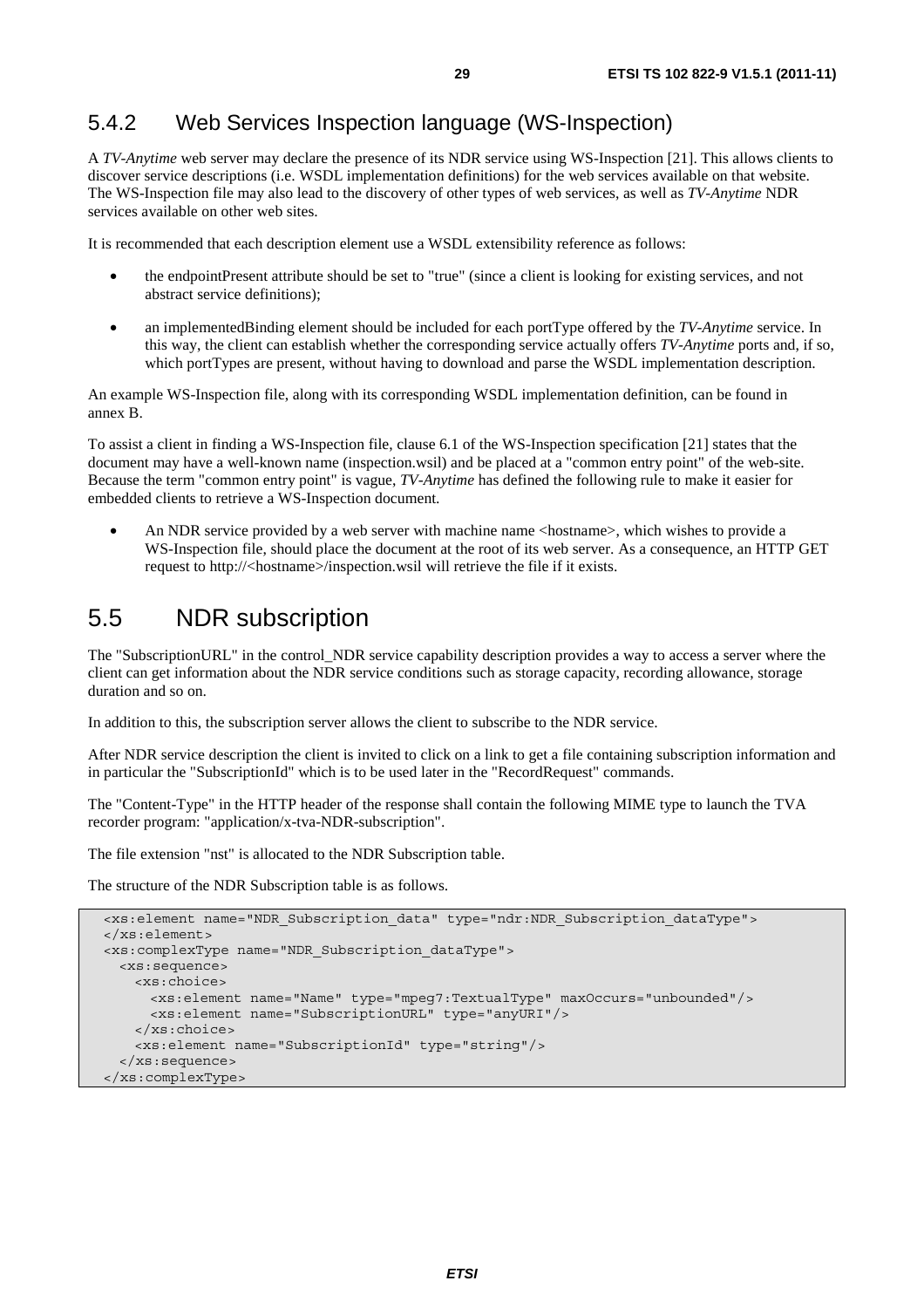| <b>Name</b>               | <b>Definition</b>                                                                                                                                                                                    |
|---------------------------|------------------------------------------------------------------------------------------------------------------------------------------------------------------------------------------------------|
| NDR_Subscription_data     | An element describing the subscription.                                                                                                                                                              |
| NDR Subscription dataType | A complex type describing the subscription.                                                                                                                                                          |
| <b>Name</b>               | Same element as in the NDR service capability<br>description.                                                                                                                                        |
| SubscriptionURL           | Same element as in the NDR service capability<br>description.                                                                                                                                        |
| SubscriptionId            | This mandatory element contains the identification of the<br>subscription made by the client to the referred NDR<br>Service. This "SubscriptionId" is to be used in the<br>"RecordRequest" commands. |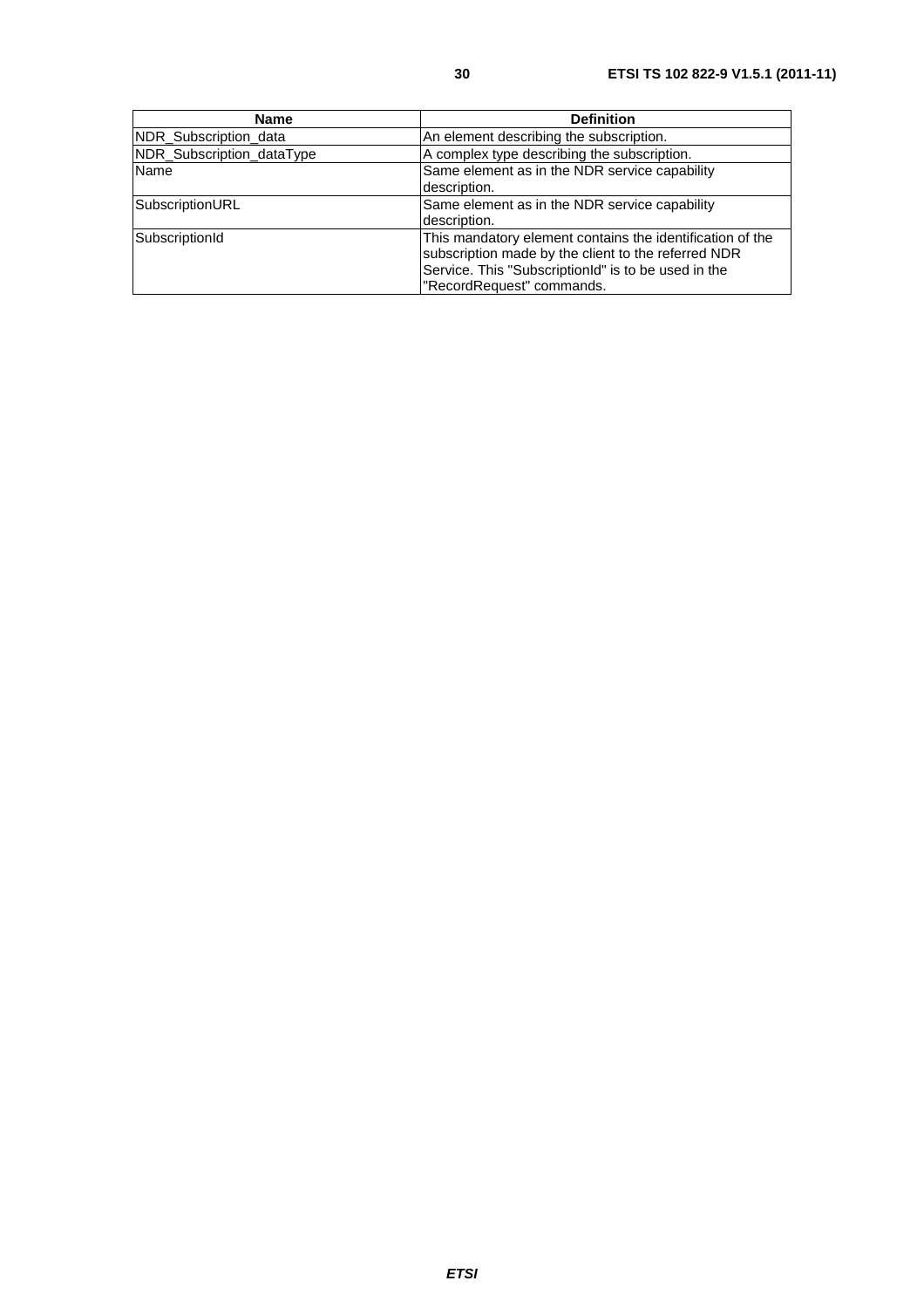# Annex A (normative): Formal definition of NDR services

This annex provides a WSDL [20] interface definition for all *TV-Anytime* NDR services. WSDL defines a number of terms used to describe web services. The way in which these relate to *TV-Anytime* NDR services is given below:

- **Operation.** All *TV-Anytime operations* are request-response based, so can be thought of as a type of remote procedure call. An example of a *TV-Anytime operation* is control\_NDR or describe\_control\_NDR.
- **PortType.** A collection of *operations*. When given a *binding* and a concrete endpoint the *portType* is known as a *port*. All *operations* in a given *port* must be present (i.e. it is not possible to offer only some of the *operations* in a *port*) and must have the same *binding*. The *TV-Anytime* Forum defines a *portType* for the NDR control (control\_NDR), which has two *operations*, the basic functionality (control\_NDR) and the corresponding describe *operation* (describe\_control\_NDR).
- **Binding.** A particular protocol binding (e.g. SOAP or HTTP GET) for a *portType*. There may be more than one *binding* for each *portType*. Each one is a different *port* and offers an alternative means for accessing the same *portType*. A *TV-Anytime* server could choose to provide other *bindings*, such as an HTTP POST implementation. By mandating a SOAP *binding*, a minimum level of interoperability is guaranteed.
- **Service.** A family of WSDL *ports* that are related in some way. A *TV-Anytime* NDR service contains a control\_NDR port. In practice, most *TV-Anytime* servers will have just one WSDL *service*.

The following document is a WSDL interface definition that defines the behaviour of all *TV-Anytime* defined NDR web services. It plays two roles:

- The WSDL interface formally specifies the inputs, outputs, encodings and transport bindings used by all *TV-Anytime* NDR web services. The definitions given correspond to the specification of *TV-Anytime* NDR services in the present document.
- NDR service providers wishing to provide WSDL implementation definitions for their NDR services can import this WSDL interface definition. Annex F gives an example of how such a WSDL implementation can be referenced from a WS-Inspection [21] description.

```
<definitions targetNamespace="urn:tva:transport_wsdl:2010" 
xmlns="http://schemas.xmlsoap.org/wsdl/" 
xmlns:soap="http://schemas.xmlsoap.org/wsdl/soap/" 
xmlns:tns="urn:tva:transport_wsdl:2010" xmlns:xsd="http://www.w3.org/2001/XMLSchema" 
xmlns:ndr="urn:tva:ndr:2011" elementFormDefault="qualified" 
attributeFormDefault="unqualified"> 
   <documentation>WSDL for TV-Anytime Recording Service</documentation> 
   <import namespace="urn:tva:ndr:2010" location="tva_ndr_9_v141.xsd"/> 
   <message name="control_NDR_Result"> 
     <part element="ndr:Control_NDR_Result" name="body"/> 
   </message> 
   <message name="control_NDR"> 
    <part element="ndr:Control_NDR" name="body"/> 
   </message> 
   <message name="describe_control_NDR_Result"> 
    <part element="ndr:describe_control_NDR_Result" name="body"/> 
   </message> 
   <message name="ErrorReportMessage"> 
     <part element="ndr:ErrorReport" name="body"/> 
   </message> 
   <message name="describe_control_NDR"> 
    <part element="ndr:describe_control_NDR" name="body"/> 
   </message> 
   <portType name="control_NDR_Port"> 
    <operation name="control_NDR"> 
      <input message="tns:control_NDR"/> 
      <output message="tns:control_NDR_Result"/> 
       <fault message="tns:ErrorReportMessage" name="error"/> 
    </operation>
```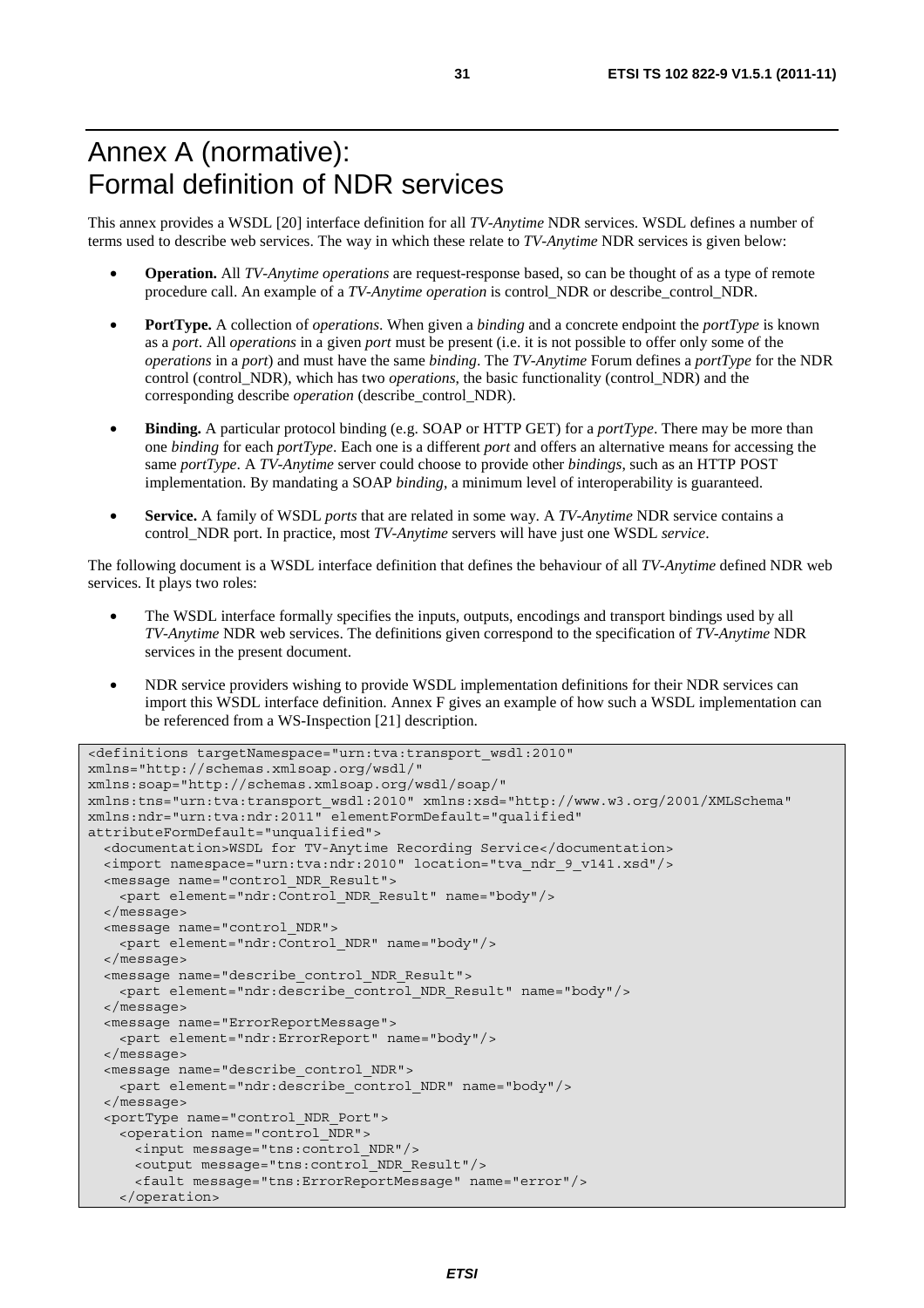```
 <operation name="describe_control_NDR"> 
      <input message="tns:describe_control_NDR"/> 
      <output message="tns:describe_control_NDR_Result"/> 
      <fault message="tns:ErrorReportMessage" name="error"/> 
    </operation> 
   </portType> 
  <binding name="control_NDR_SOAP" type="tns:control_NDR_Port"> 
    <documentation>TV Anytime control_NDR binding</documentation> 
    <soap:binding style="document" transport="http://schemas.xmlsoap.org/soap/http"/> 
    <operation name="control_NDR"> 
      <soap:operation soapAction="control_NDR"/> 
      <input> 
        <soap:body parts="body" use="literal"/> 
      </input> 
      <output> 
        <soap:body parts="body" use="literal"/> 
      </output> 
      <fault name="error"> 
        <soap:fault use="literal"/> 
      </fault> 
    </operation> 
    <operation name="describe_control_NDR"> 
     -<br><soap:operation soapAction="describe control NDR"/>
      <input> 
       <soap:body parts="body" use="literal"/>
      </input> 
      <output> 
        <soap:body parts="body" use="literal"/> 
      </output> 
      <fault name="error"> 
        <soap:fault use="literal"/> 
      </fault> 
     </operation> 
   </binding> 
</definitions>
```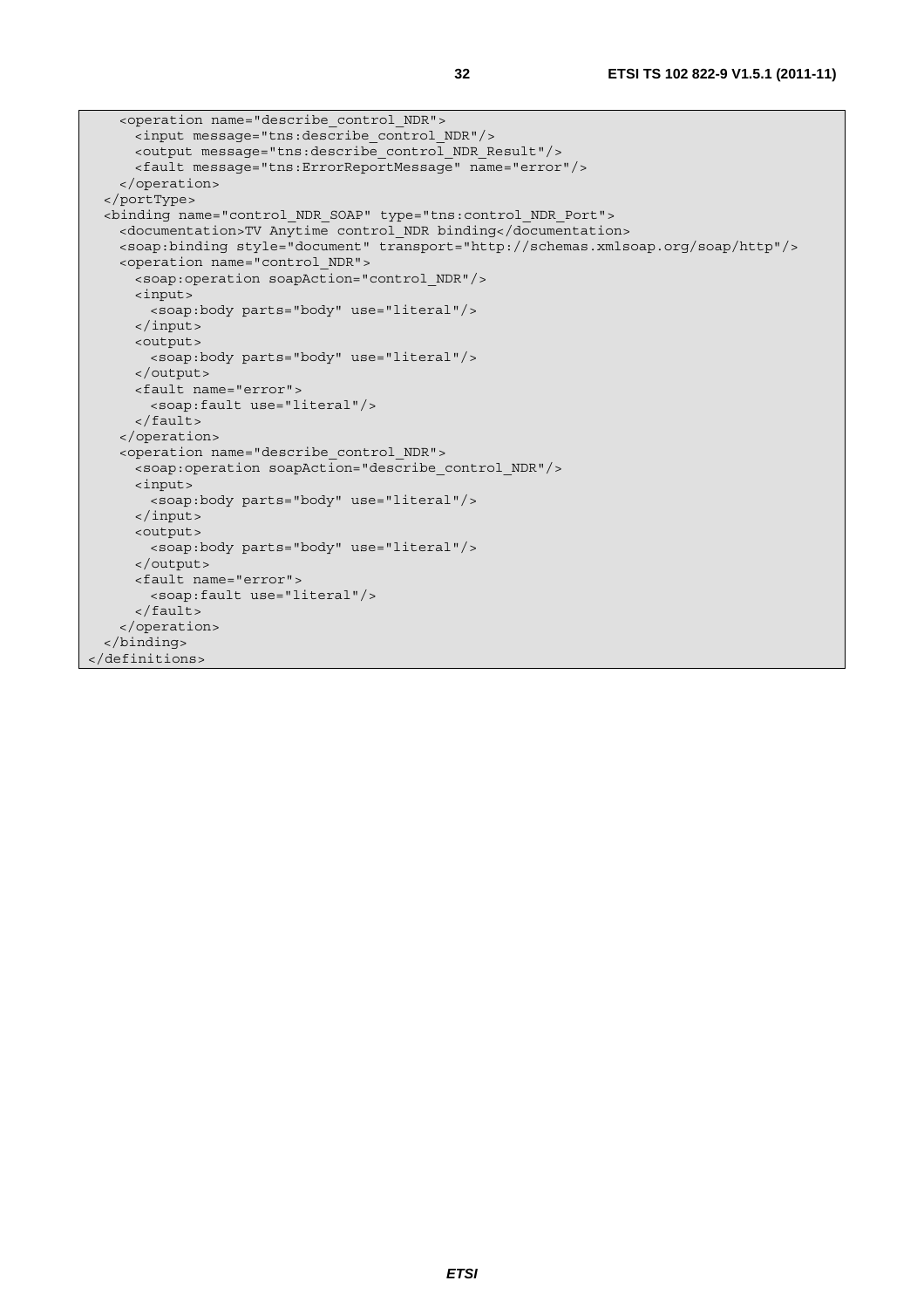# Annex B (informative): Examples of control\_NDR operation's service capability descriptions

This annex gives some examples of the different types of functionality a control\_NDR operation might offer in real*-*life *TV-Anytime* NDR service deployments.

# B.1 Simple NDR service

This clause contains the service capability description of an NDR Service provider which provides a simple store*-*and*-*forward content recording service.

```
<?xml version="1.0" encoding="UTF-8"?> 
<ndr:describe_control_NDR_Result xmlns:NDR="urn:tva:ndr:2011" 
xmlns:tva="urn:tva:metadata:2011" xmlns:mpeg7="urn:mpeg:mpeg7:2008" 
xmlns:xsi="http://www.w3.org/2001/XMLSchema-instance" 
xsi:schemaLocation="urn:tva:ndr:2011 tva_ndr_9_v151.xsd" serviceVersion="148"> 
   <Name xml:lang="en">Voila Recording Service</Name> 
   <Description xml:lang="fr">Le magnetoscope réseau de Voila.fr</Description> 
   <SubscriptionURL>http://www.voila.fr/subscription.php</SubscriptionURL> 
   <ServiceURLList> 
     <ServiceURL>dvb://1.2.a</ServiceURL> 
     <ServiceURL>dvb://1.2.f</ServiceURL> 
   </ServiceURLList> 
</ndr:describe_control_NDR_Result>
```
# B.2 NDR service with different conversion and delivery capabilities

This clause contains the service capability description of an NDR Service provider which provides content recording service with media format conversion features and different delivery protocols to be used to deliver the recorded contents.

```
<?xml version="1.0" encoding="UTF-8"?> 
<ndr:describe_control_NDR_Result xmlns:ndr="urn:tva:ndr:2011" 
xmlns:tva="urn:tva:metadata:2011" xmlns:mpeg7="urn:tva:mpeg7:2008" 
xmlns:xsi="http://www.w3.org/2001/XMLSchema-instance" 
xsi:schemaLocation="urn:tva:ndr:2011 tva_ndr_9_v151.xsd" serviceVersion="148"> 
   <Name xml:lang="en">Voila Recording Service</Name> 
   <Description xml:lang="fr">Le magnetoscope réseau de Voila.fr</Description> 
   <SubscriptionURL>http://www.voila.fr/subscription.php</SubscriptionURL> 
   <ServiceURLList> 
     <ServiceURL>dvb://1.2.a</ServiceURL> 
     <ServiceURL>dvb://1.2.f</ServiceURL> 
   </ServiceURLList> 
   <ConversionList> 
    <ConversionOffer> 
       <DeliveryMediaFormat> 
        <tva:BitRate variable="false">3500000</tva:BitRate> 
        <tva:AudioAttributes> 
          <tva:Coding href="urn:mpeg:mpeg7:cs:AudioCodingFormatCS:2001:6"> 
            <tva:Name xml:lang="en">AMR</tva:Name> 
           </tva:Coding> 
         </tva:AudioAttributes> 
         <tva:VideoAttributes> 
          <tva:Coding href="urn:mpeg:mpeg7:cs:VisualCodingFormatCS:2001:3.1"> 
            <tva:Name xml:lang="en">MPEG-4 Visual Simple Profile</tva:Name>
```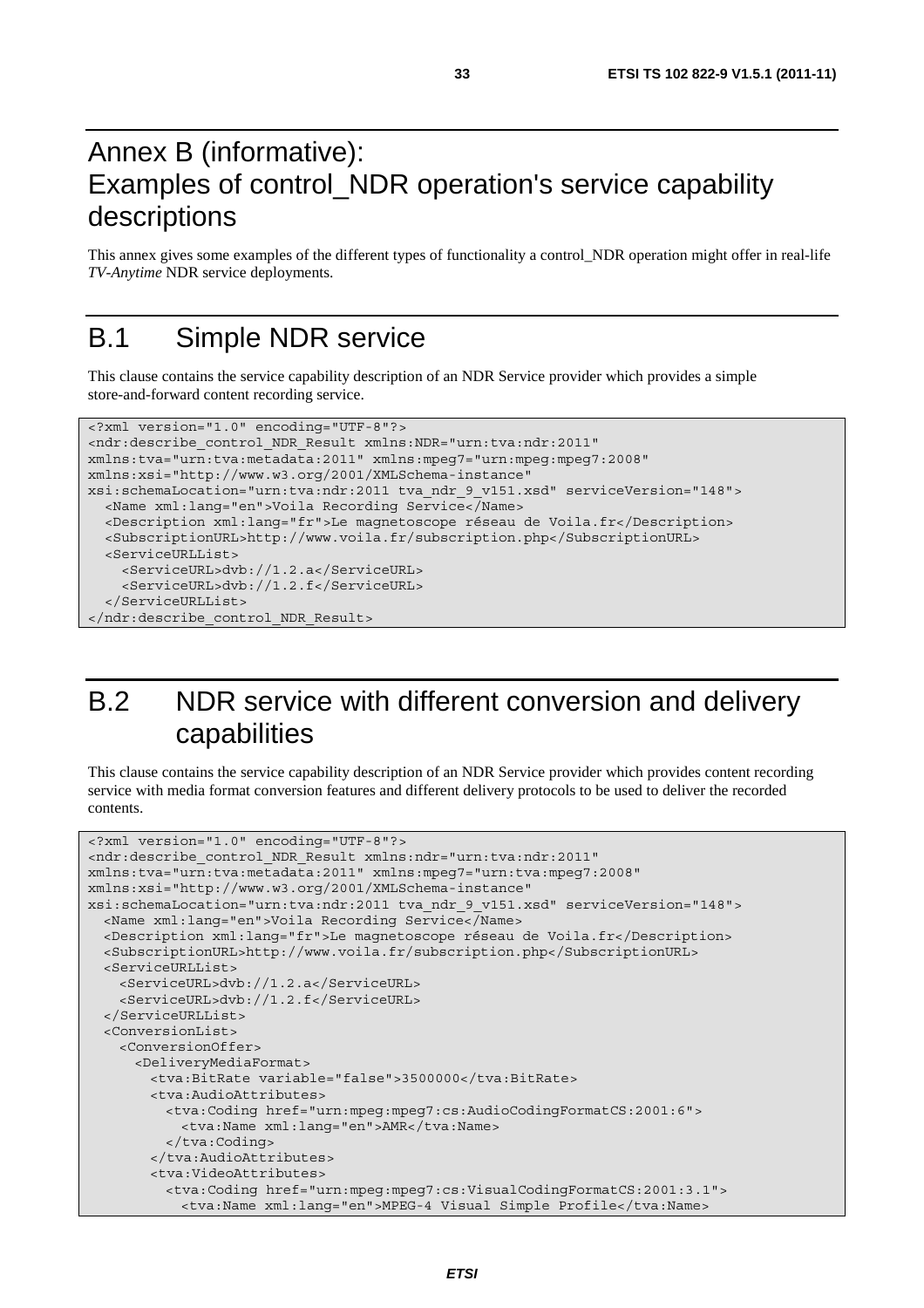</tva:Coding> </tva:VideoAttributes> </DeliveryMediaFormat> </ConversionOffer> </ConversionList> <ProtocolSetList> <ProtocolSet> <DeliveryProtocol href="urn:tva:ndr:cs:DeliveryProtocolTypeCS:2005:udp"/> <ControlProtocol href="urn:tva:ndr:cs:ControlProtocolTypeCS:2005:rtsp"/> </ProtocolSet> <ProtocolSet> <DeliveryProtocol version="1.1" href="urn:tva:ndr:cs:DeliveryProtocolTypeCS:2005:http"/> </ProtocolSet> </ProtocolSetList> <PlayWhileRecording>true</PlayWhileRecording> <SupportForFilteringAndSearchPreferences>true</SupportForFilteringAndSearchPreferences> </ndr:describe\_control\_NDR\_Result>

*ETSI*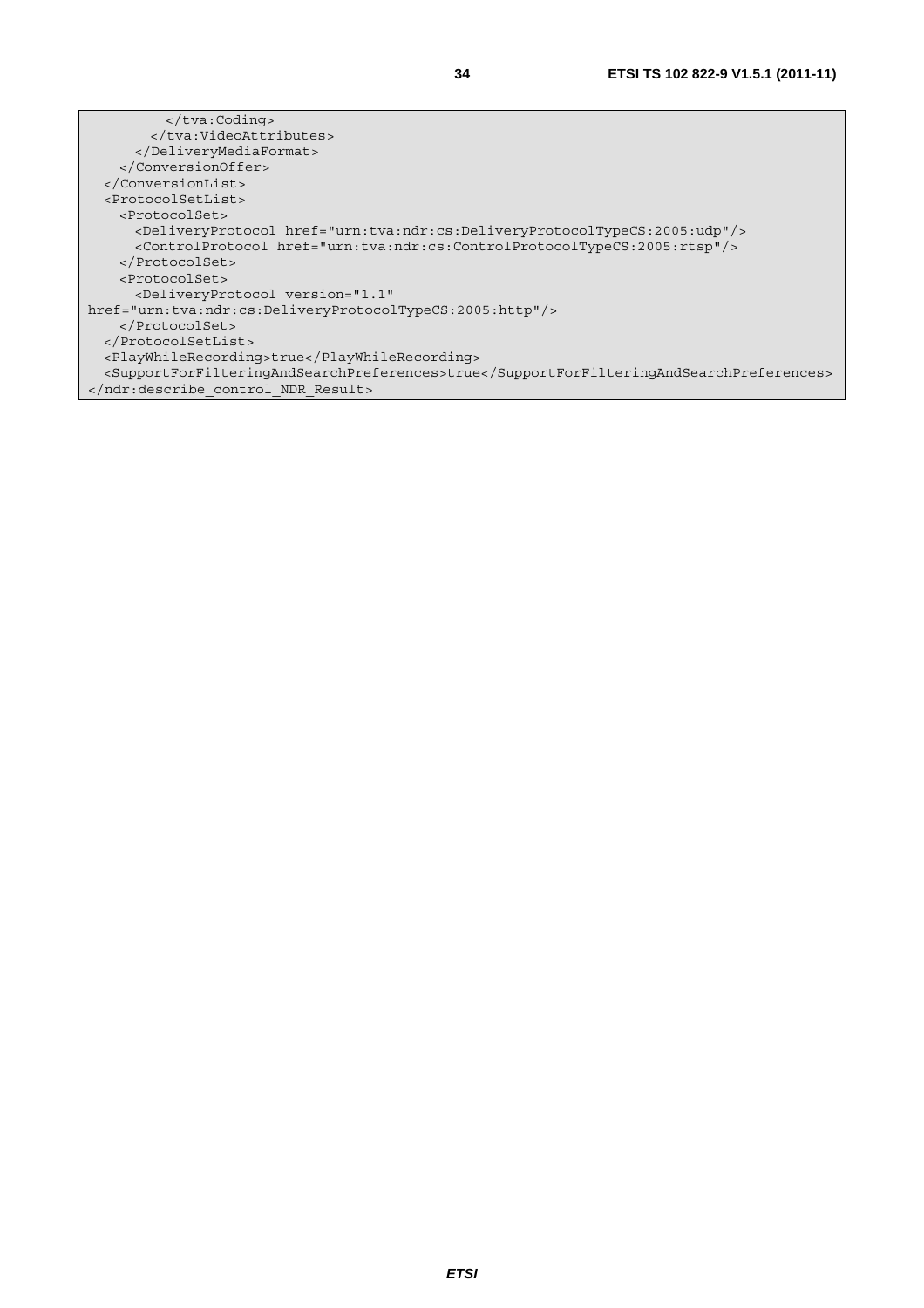# Annex C (normative): XML Schema for NDR operation

In this annex, we define the normative "Control\_NDR", "Control\_NDR\_Result" and "NDR\_Subscription" schemas. Instances of this schema are used to subscribe to NDR services and to control them.

# C.1 NDR subscription and operation schema

This clause contains the NDR subscription and operation schema (file "tva\_ndr\_9\_v121.xsd").

```
<?xml version="1.0" encoding="UTF-8"?> 
<schema targetNamespace="urn:tva:ndr:2011" xmlns:ndr="urn:tva:ndr:2011" 
xmlns:mpeg7="urn:tva:mpeg7:2008" xmlns="http://www.w3.org/2001/XMLSchema" 
xmlns:tva="urn:tva:metadata:2011" xmlns:cr="urn:tva:ContentReferencing:2011" 
elementFormDefault="qualified" attributeFormDefault="unqualified"> 
  <import namespace="urn:tva:metadata:2011" schemaLocation="tva_metadata_3-1_v171.xsd"/> 
  <import namespace="urn:tva:mpeg7:2008" schemaLocation="tva_mpeg7_2008.xsd"/> 
   <import namespace="urn:tva:ContentReferencing:2011" 
schemaLocation="tva_content_referencing_4_v161.xsd"/> 
   <annotation> 
    <documentation xml:lang="en">NDR schema</documentation> 
   </annotation> 
   <!-- ########### 
  Description of the requests from client to NDR and responses from NDR to client 
   ########### --> 
   <!-- ########### Description of the record request ########### --> 
   <complexType name="ContentIdType"> 
    <sequence> 
      <element name="InstanceMetadataId" type="tva:InstanceMetadataIdType" 
      minOccurs="0" maxOccurs="unbounded"/> 
    </sequence> 
    <attribute name="CRID" type="tva:CRIDType" use="required"/> 
   </complexType> 
   <complexType name="DeliveryProtocolType"> 
    <complexContent> 
      <extension base="tva:ControlledTermType"> 
        <attribute name="version" type="float" use="optional"/> 
       </extension> 
    </complexContent> 
   </complexType> 
   <complexType name="ControlProtocolType"> 
    <complexContent> 
      <extension base="tva:ControlledTermType"> 
         <attribute name="version" type="float" use="optional"/> 
       </extension> 
     </complexContent> 
   </complexType> 
    <complexType name="ProtocolSetType"> 
    <sequence> 
      <element name="DeliveryProtocol" type="ndr:DeliveryProtocolType" minOccurs="0"/> 
       <element name="ControlProtocol" type="ndr:ControlProtocolType" minOccurs="0"/> 
     </sequence> 
   </complexType> 
   <complexType name="RecordRequestType"> 
     <sequence> 
      <element name="SubscriptionId" type="string"/> 
       <element name="ContentId" type="ndrR:ContentIdType" minOccurs="0"/> 
      <element name="Locator" type="cr:LocatorType" minOccurs="0" maxOccurs="unbounded"/> 
      <element name="DeliveryMediaFormat" type="tva:AVAttributesType" minOccurs="0"/> 
      <element name="ProtocolSet" type="ndr:ProtocolSetType" minOccurs="0"/> 
      <element name="StartTime" type="dateTime" minOccurs="0"/> 
       <element name="EndTime" type="dateTime" minOccurs="0"/>
```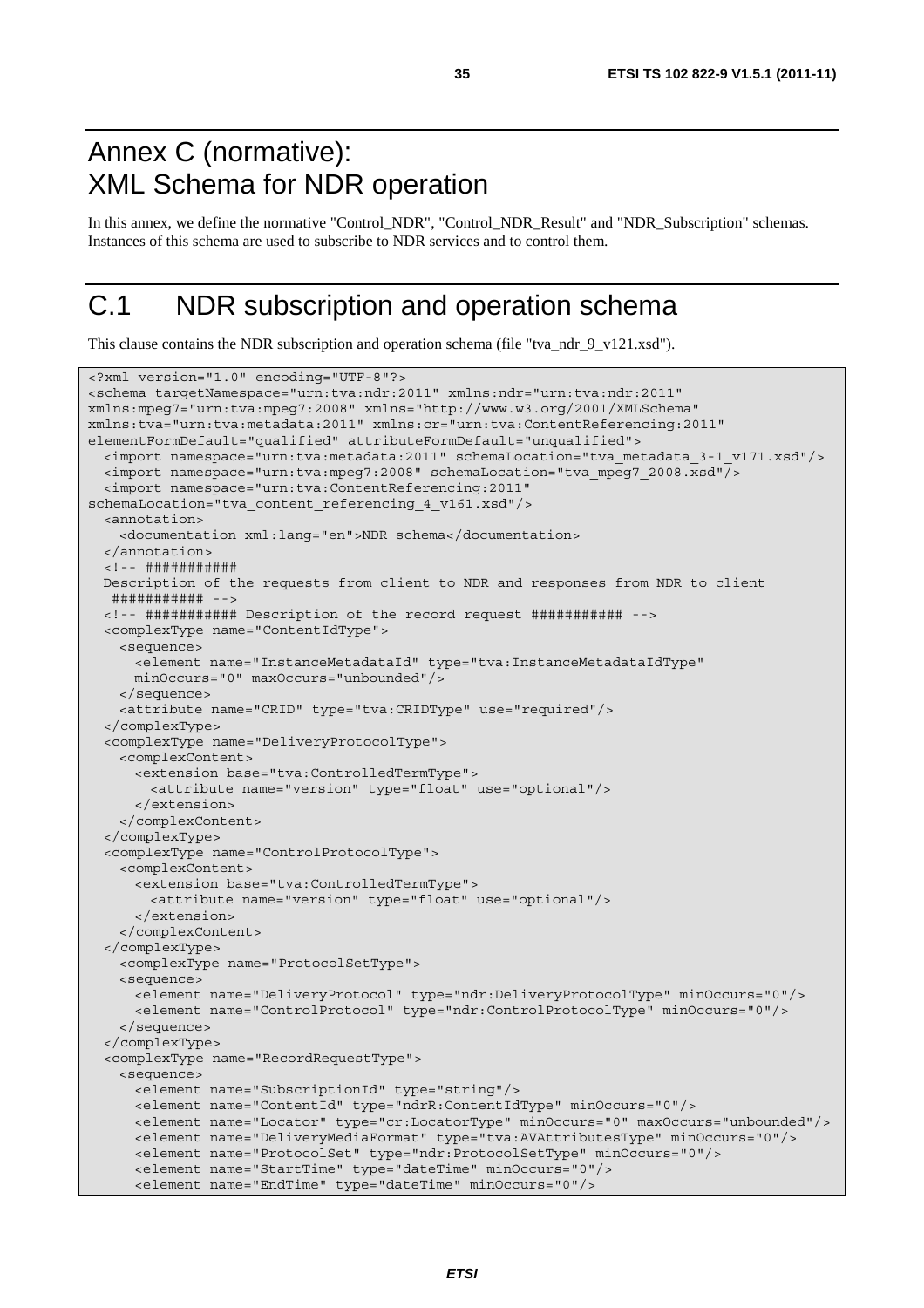```
 <element name="FilteringAndSearchPreferences" 
type="mpeg7:FilteringAndSearchPreferencesType" minOccurs="0"/> 
    </sequence> 
  </complexType> 
  <!-- ########### Description of the status request for a previously accepted record 
request ########### --> 
  <complexType name="RecordStatusType"> 
    <attribute name="requestId" type="string" use="required"/> 
  </complexType> 
  <!-- ########### Description of the cancel request for a previously accepted record 
request ########### --> 
  <complexType name="RecordCancelType"> 
    <attribute name="requestId" type="string" use="required"/> 
  </complexType> 
  <element name="Control_NDR_Result" type="ndr:ControlNDRResultType"/> 
  <complexType name="ControlNDRResultType"> 
    <choice> 
      <element name="RecordRequestResult" type="ndr:RecordRequestResultType"/> 
      <element name="RecordStatusResult" type="ndr:RecordStatusResultType"/> 
      <element name="RecordCancelResult" type="ndr:RecordCancelResultType"/> 
      <element name="RecordListRequestResult" type="ndr:RecordListRequestResultType"/> 
    </choice> 
   </complexType> 
  <complexType name="Control_NDRType"> 
    <choice> 
      <element name="RecordRequest" type="ndr:RecordRequestType"/> 
      <element name="RecordStatus" type="ndr:RecordStatusType"/> 
      <element name="RecordCancel" type="ndr:RecordCancelType"/> 
      <element name="RecordListRequest" type="ndr:RecordListRequestType"/> 
    </choice> 
   </complexType> 
  <element name="Control_NDR" type="ndr:Control_NDRType"/> 
  <complexType name="describe_control_NDRType"/> 
  <element name="describe_control_NDR" type="ndr:describe_control_NDRType"/> 
  <annotation> 
    <documentation xml:lang="en"> Control_NDR_Result schema </documentation> 
   </annotation> 
   <!-- ######## Description of the list of previously accepted record requests ######## -
->
     <complexType name="RecordListRequestType"> 
         <sequence> 
             <element name="SubscriptionId" type="string"/> 
         </sequence> 
     </complexType> 
     <complexType name="RecordListRequestResultType"> 
         <sequence> 
             <element name="RecordRequestStatus" 
                 type="ndr:RecordStatusResultType" minOccurs="0" maxOccurs="unbounded"/> 
         </sequence> 
         <attribute name="serviceVersion" type="unsignedInt" use="required"/> 
     </complexType> 
  <!-- ########### Description of the response to a record request ########### --> 
  <complexType name="RecordRequestOKType"> 
    <sequence> 
      <element name="RequestId" type="string"/> 
      <element name="Time2Call" type="dateTime"/> 
      <element name="RecordingCharge" type="tva:PriceType" minOccurs="0"/> 
      <element name="ConservationDelay" type="duration" minOccurs="0"/> 
    </sequence> 
   </complexType> 
  <simpleType name="RecordRequestErrorType"> 
    <restriction base="string"> 
      <enumeration value="unknownSubscriptionId"/> 
      <enumeration value="unknownCRID"/> 
      <enumeration value="unavailableServiceURL"/> 
      <enumeration value="unavailableNDRService"/> 
      <enumeration value="unknownDeliveryProtocol"/> 
      <enumeration value="unknownControlProtocol"/>
```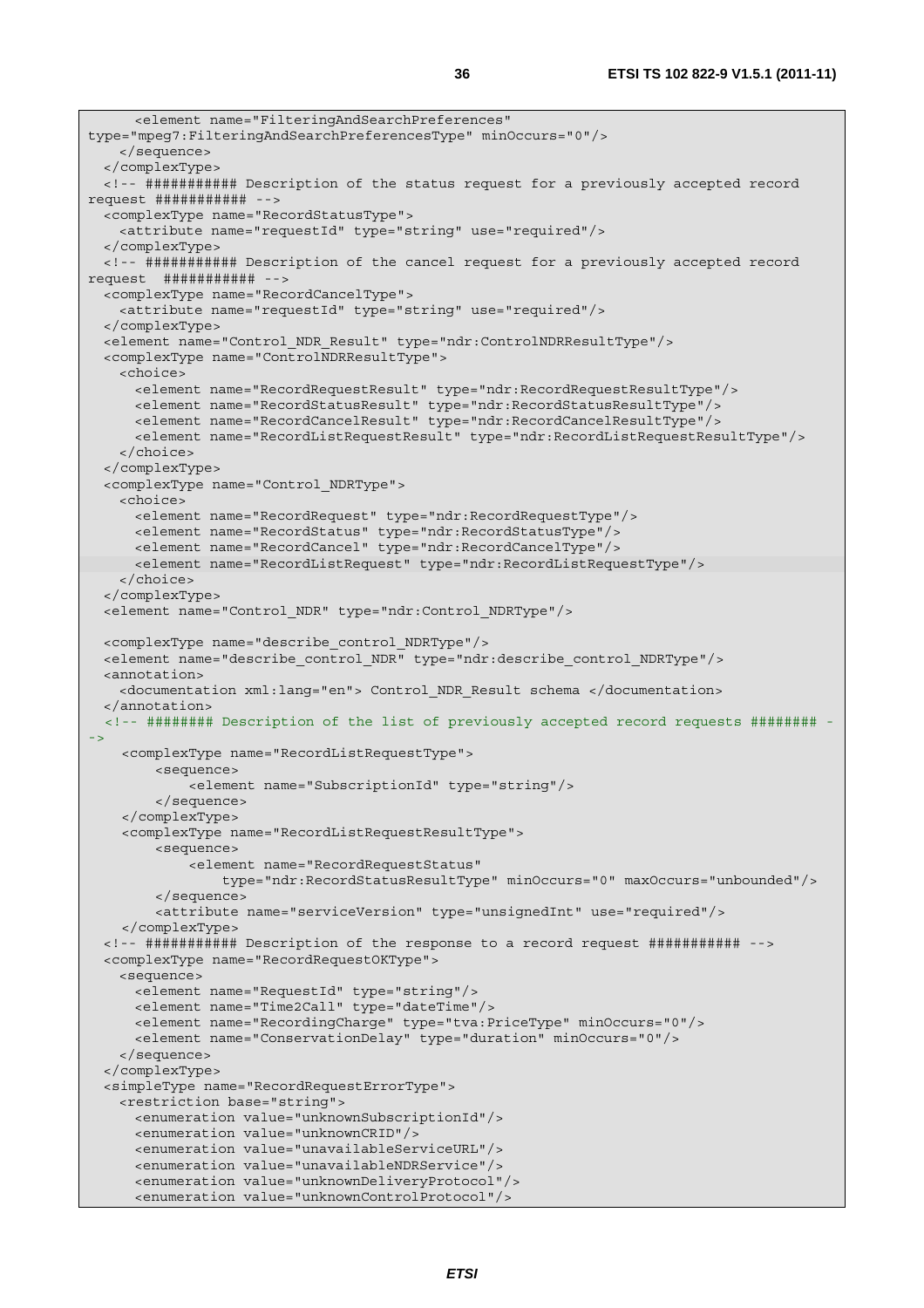```
 <enumeration value="unsupportedDeliveryProtocol"/> 
      <enumeration value="unsupportedControlProtocol"/> 
      <enumeration value="unknownOriginalMediaFormat"/> 
      <enumeration value="unsupportedOriginalMediaFormat"/> 
      <enumeration value="unknownDeliveryMediaFormat"/> 
       <enumeration value="unsupportedDeliveryMediaFormat"/> 
    </restriction> 
  </simpleType> 
  <complexType name="RecordRequestResultType"> 
    <sequence> 
      <choice> 
         <element name="RecordRequestOK" type="ndr:RecordRequestOKType"/> 
         <element name="RecordRequestError" type="ndr:RecordRequestErrorType"/> 
      </choice> 
    </sequence> 
     <attribute name="serviceVersion" type="unsignedInt" use="required"/> 
   </complexType> 
   <!-- ########### Description of the response to a record status request ########### --
\overline{\phantom{a}} <simpleType name="FailureType"> 
    <restriction base="string"> 
      <enumeration value="unknownRequest"/> 
      <enumeration value="cancelledBroadcast"/> 
      <enumeration value="cancelledByNDR"/> 
    </restriction> 
   </simpleType> 
   <complexType name="RecordStatusResultType"> 
     <choice> 
      <element name="Running"> 
        <complexType> 
          <sequence> 
            <element name="Time2Call" type="dateTime"/> 
           </sequence> 
        </complexType> 
      </element> 
       <element name="ContentAvailable"> 
         <complexType> 
          <sequence> 
             <element name="ContentURL" type="anyURI"/> 
             <element name="ConservationDeadline" type="dateTime" minOccurs="0"/> 
          </sequence> 
         </complexType> 
       </element> 
       <element name="Failure" type="ndr:FailureType"/> 
    </choice> 
    <attribute name="requestId" type="string" use="required"/> 
   </complexType> 
  <!-- ########### Description of the response to a cancel request ########### --> 
  <simpleType name="RecordCancelResultType"> 
    <restriction base="string"> 
      <enumeration value="unknownRequest"/> 
      <enumeration value="OK"/> 
      <enumeration value="removedAfterRecording"/> 
     </restriction> 
   </simpleType> 
   <!-- ########### Description of the general error reports ########### --> 
  <simpleType name="errorCodeType"> 
    <restriction base="string"> 
      <enumeration value="FatalError"/> 
      <enumeration value="InvalidRequest"/> 
      <enumeration value="Unsupported"/> 
      <enumeration value="UnrecognizedVersion"/> 
      <enumeration value="UnspecifiedError"/> 
    </restriction> 
   </simpleType> 
   <complexType name="ErrorType"> 
     <sequence> 
      <element name="Reason" type="mpeg7:TextualType" minOccurs="0" 
maxOccurs="unbounded"/>
```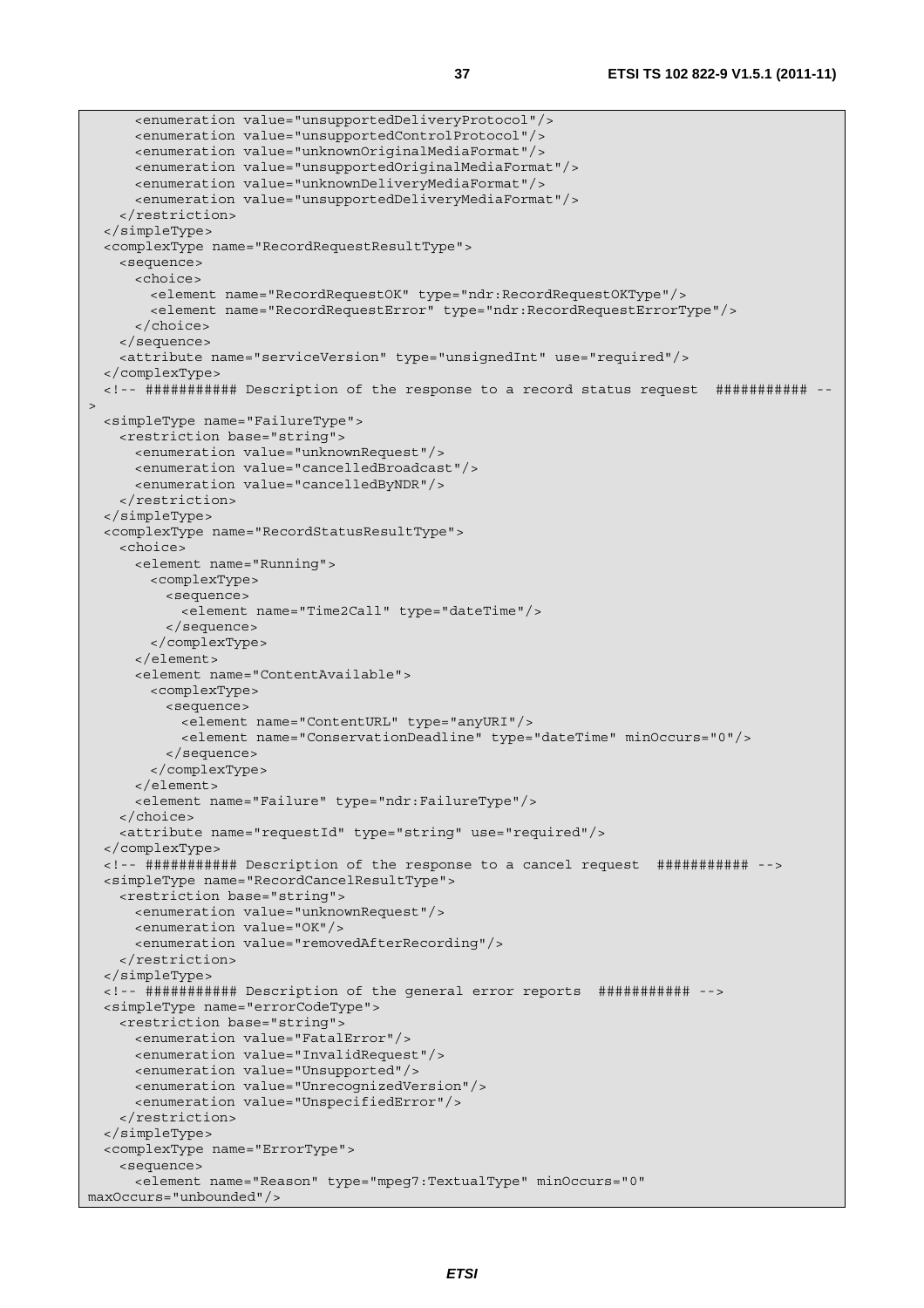```
 </sequence> 
     <attribute name="errorCode" type="ndr:errorCodeType" use="required"/> 
   </complexType> 
   <element name="ErrorReport" type="ndr:ErrorReportType"/> 
   <complexType name="ErrorReportType"> 
     <sequence> 
      <element name="Error" type="ndr:ErrorType" maxOccurs="unbounded"/> 
     </sequence> 
   </complexType> 
   <!-- ########### 
  Description of the network digital recorder capabilities 
   ########### --> 
   <complexType name="ServiceURLListType"> 
    <sequence> 
      <element name="ServiceURL" type="anyURI" maxOccurs="unbounded"/> 
     </sequence> 
   </complexType> 
   <complexType name="ConversionListType"> 
     <sequence> 
      <element name="ConversionOffer" type="ndr:ConversionOfferType" 
maxOccurs="unbounded"/> 
     </sequence> 
   </complexType> 
   <complexType name="ConversionOfferType"> 
     <sequence> 
      <element name="OriginalMediaFormat" type="tva:AVAttributesType" minOccurs="0"/> 
       <element name="DeliveryMediaFormat" type="tva:AVAttributesType" minOccurs="0"/> 
     </sequence> 
   </complexType> 
   <complexType name="ProtocolSetListType"> 
    <sequence> 
      <element name="ProtocolSet" type="ndr:ProtocolSetType" maxOccurs="unbounded"/> 
     </sequence> 
   </complexType> 
   <complexType name="describe_control_NDR_ResultType"> 
     <sequence> 
      <element name="Name" type="mpeg7:TextualType" minOccurs="0" maxOccurs="unbounded"/> 
      <element name="Description" type="mpeg7:TextualType" minOccurs="0" 
maxOccurs="unbounded"/> 
      <element name="SubscriptionURL" type="anyURI" minOccurs="0"/> 
      <element name="ServiceURLList" type="ndr:ServiceURLListType"/> 
      <element name="ConversionList" type="ndr:ConversionListType" minOccurs="0"/> 
      <element name="ProtocolSetList" type="ndr:ProtocolSetListType" minOccurs="0"/> 
      <element name="PlayWhileRecording" type="boolean" default="false" minOccurs="0"/> 
      <element name="SupportForFilteringAndSearchPreferences" type="boolean" 
default="false" minOccurs="0"/> 
     </sequence> 
     <attribute name="serviceVersion" type="unsignedInt" use="required"/> 
   </complexType> 
   <element name="describe_control_NDR_Result" 
type="ndr:describe_control_NDR_ResultType"/> 
   <!-- ########### 
  Description of the subscription structure returned from the NDR Web site after 
subscription to an NDR Service 
   ########### --> 
   <complexType name="NDR_Subscription_dataType"> 
    <sequence> 
      <choice> 
        <element name="Name" type="mpeg7:TextualType" maxOccurs="unbounded"/> 
         <element name="SubscriptionURL" type="anyURI"/> 
       </choice> 
      <element name="SubscriptionId" type="string"/> 
     </sequence> 
   </complexType> 
   <element name="NDR_Subscription_data" type="ndr:NDR_Subscription_dataType"/> 
</schema>
```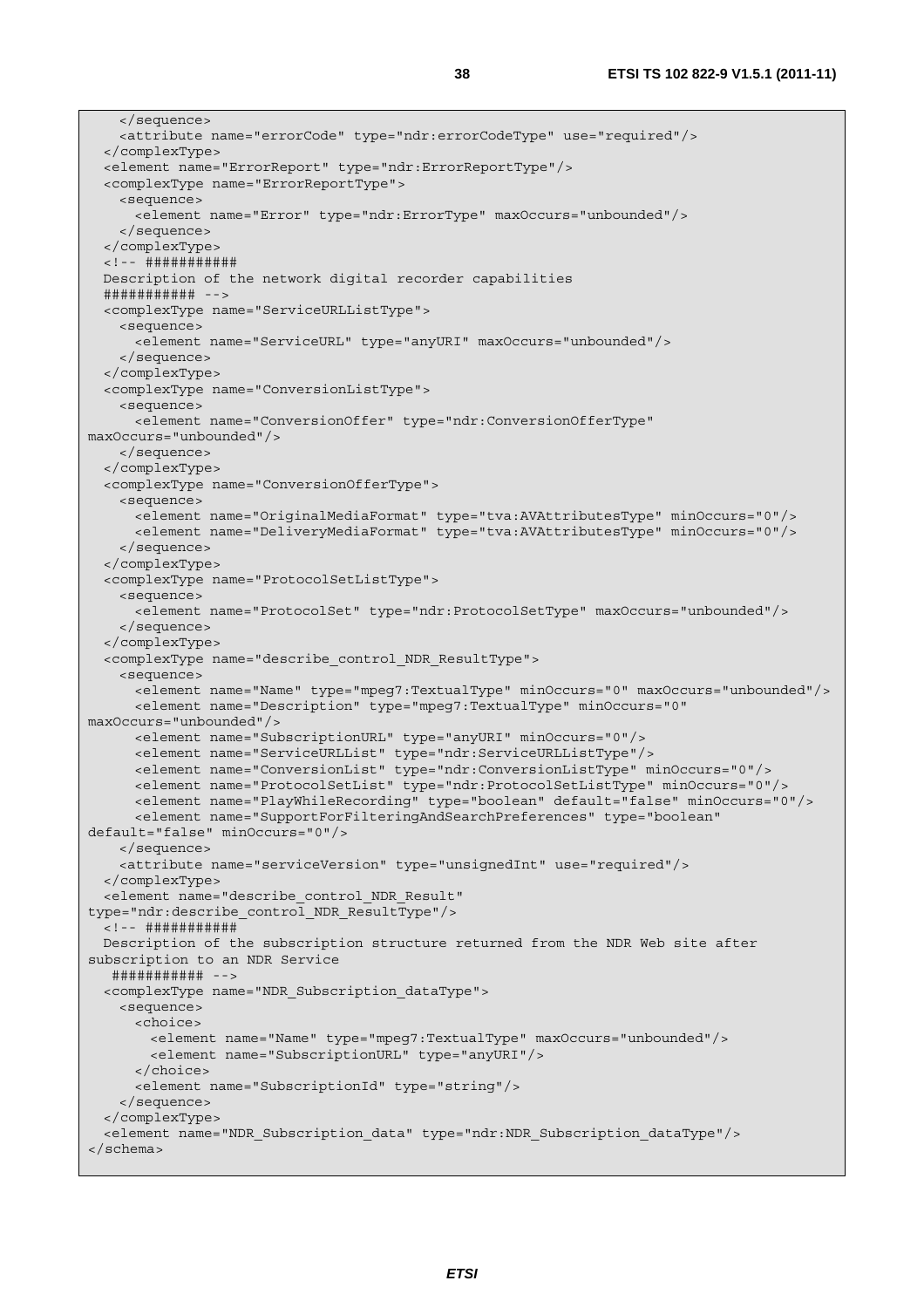# C.2 Classification scheme for DeliveryProtocolType (DeliveryProtocolTypeCS.xml)

```
<?xml version="1.0" encoding="UTF-8"?> 
<ClassificationScheme uri="urn:tva:ndr:cs:DeliveryProtocolTypeCS:2005"> 
  <annotation>Terms for recorded content delivery protocol</annotation> 
  <Term termID="rtp"> 
    <Name xml:lang="en">rtp</Name> 
    <Definition>Real-Time Transport Protocol</Definition> 
   </Term> 
  <Term termID="udp"> 
    <Name xml:lang="en">udp</Name> 
     <Definition>User Datagram Protocol</Definition> 
  </Term> 
  <Term termID="http"> 
    <Name xml:lang="en">http</Name> 
    <Definition>Hypertext Transfer Protocol</Definition> 
  </Term> 
  <Term termID="ftp"> 
    <Name xml:lang="en">ftp</Name> 
    <Definition>File Transfer Protocol</Definition> 
   </Term> 
</ClassificationScheme>
```
# C.3 Classification scheme for ControlProtocolType (ControlProtocolTypeCS.xml)

```
<?xml version="1.0" encoding="UTF-8"?> 
<ClassificationScheme uri="urn:tva:ndr:cs:ControlProtocolTypeCS:2005"> 
  <annotation>Terms for recorded content control protocol</annotation> 
  <Term termID="rtsp"> 
    <Name xml:lang="en">rtsp</Name> 
    <Definition>Real Time Streaming Protocol</Definition> 
   </Term> 
</ClassificationScheme>
```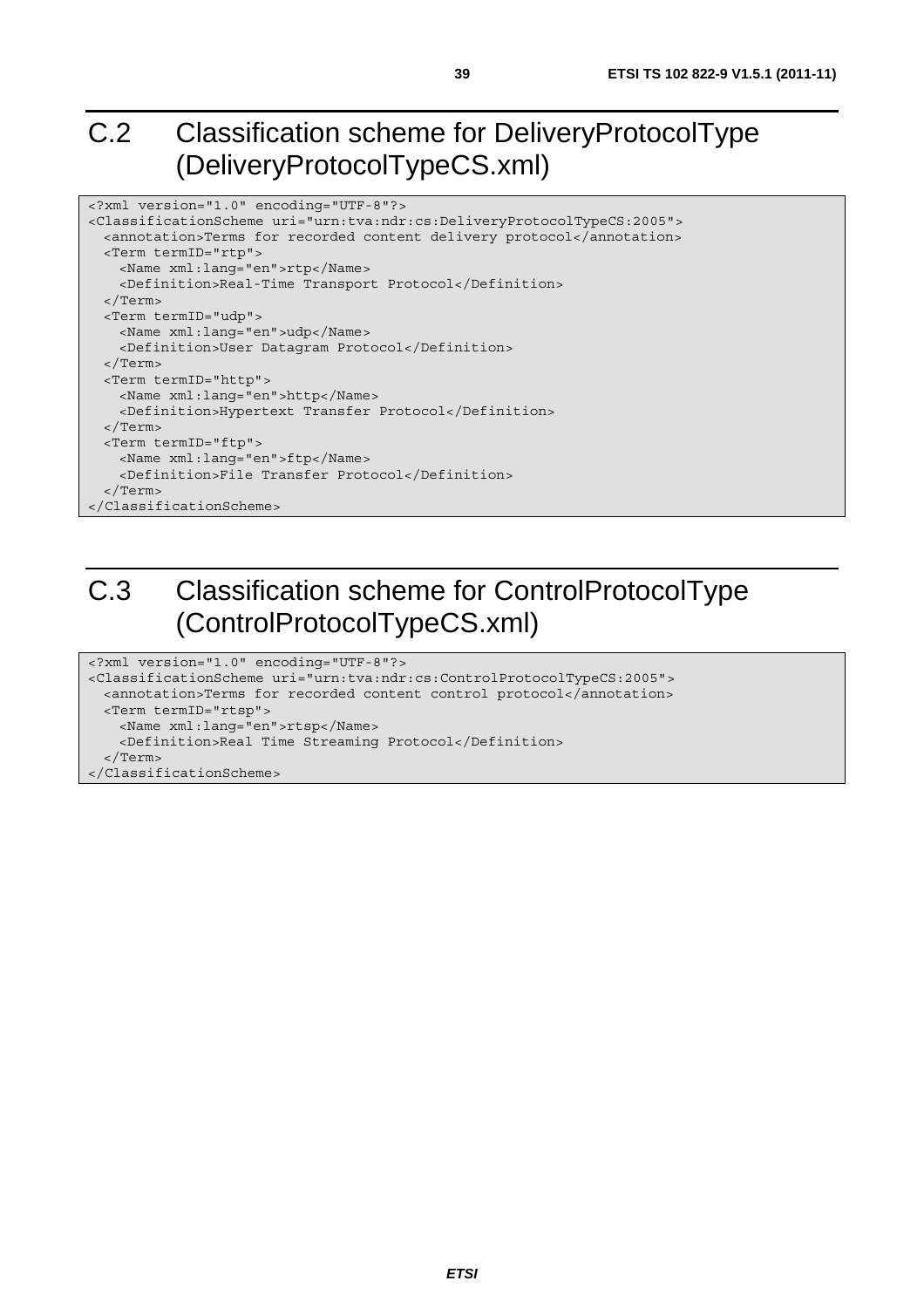# Annex D (informative): Examples of Control\_NDR requests

This annex gives some examples of how the different NDR Service requests can be used to control the NDR operation.

# D.1 Record request for a currently broadcast Content on a specific channel

To obtain content currently broadcast over a TV channel, the following command might be used.

```
<RecordRequest> 
   <SubscriptionId>3456-4567-5677-4321</SubscriptionId> 
   <Locator>dvb://1.4ee2.3fa;4f5</Locator> 
</RecordRequest>
```
The response might be negative if the NDR service has no access to the TV channel indicated by "Locator".

```
<RecordRequestResult serviceVersion="12"> 
   <RecordRequestError>unavailableServiceURL</RecordRequestError> 
</RecordRequestResult>
```
The response might be positive as follows.

```
<RecordRequestResult serviceVersion="12"> 
  <RecordRequestOK> 
     <RequestId>45U753-452</RequestId> 
     <Time2Call>2009-07-15T20:35:00.00</Time2Call> 
     <RecordingCharge currency="EUR">2</RecordingCharge> 
     <ConservationDelay>PT12H</ConservationDelay> 
   </RecordRequestOK> 
</RecordRequestResult>
```
# D.2 Record request for content identified by a CRID

To obtain content recorded by an NDR service limiting the CRID resolution to a set of specific channels, the following command might be used.

```
<RecordRequest> 
   <SubscriptionId>3456-4567-5677-4321</SubscriptionId> 
   <ContentId CRID="crid://broadcaster.com/ajcnd"/> 
   <Locator>dvb://1.4ee2.3fa;4f5</Locator> 
   <Locator>dvb://1.3fc4.431;9bC</Locator> 
</RecordRequest>
```
The response might be negative if the NDR service cannot find a location for the requested content on the specified TV channel(s).

*ETSI* 

```
<RecordRequestResult serviceVersion="12"> 
   <RecordRequestError>unknownCRID</RecordRequestError> 
</RecordRequestResult>
```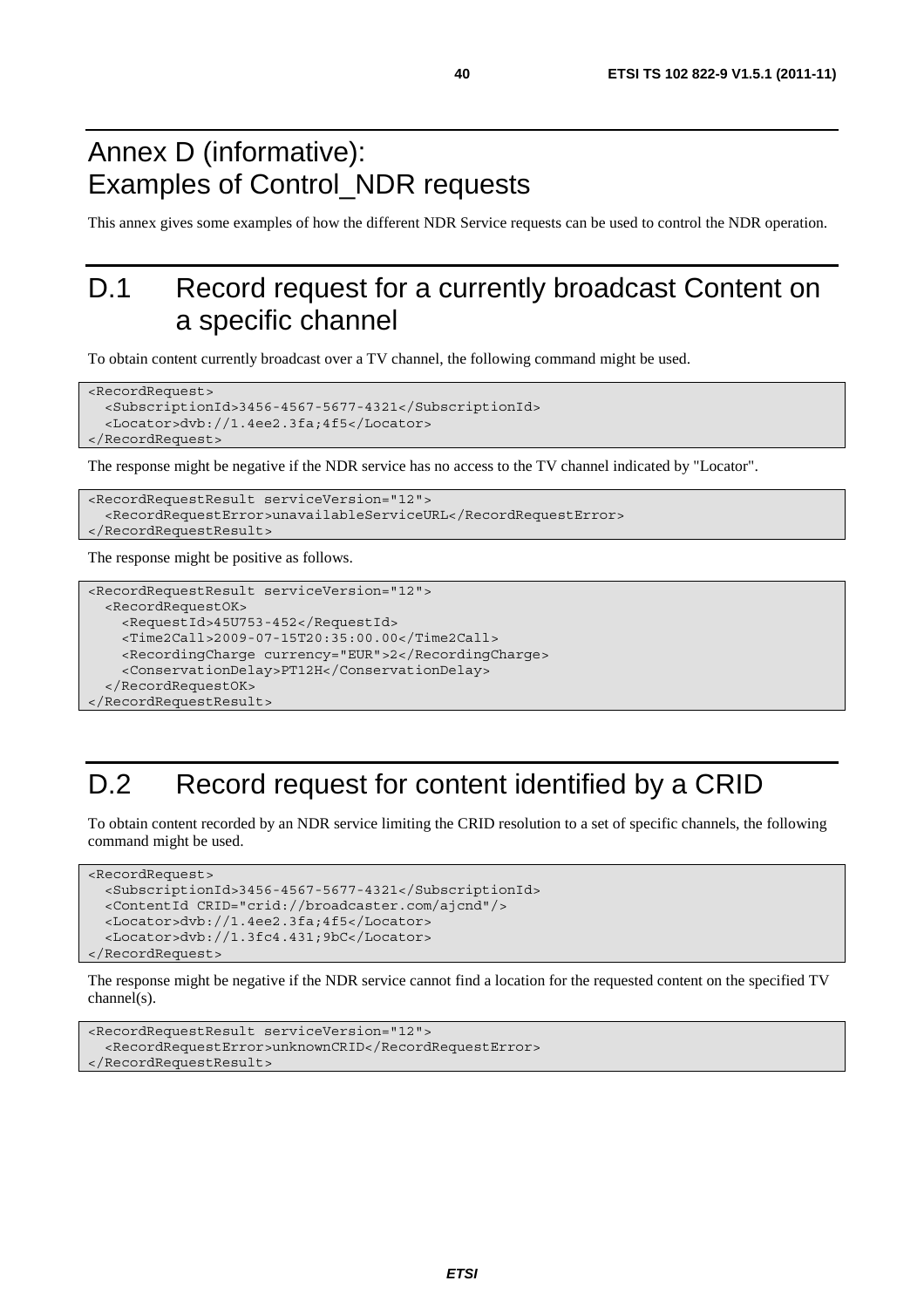# D.3 Requesting status of a previously accepted record request

To obtain the status of a previously accepted record request, the following command might be used.

<RecordStatus requestId="45U753-452"/>

Here is a possible response when the requested content is available from the NDR Service.

```
<RecordStatusResult requestId="45U753-452"> 
  <ContentAvailable> 
   <ContentURL>ftp://ccett.fr/content1.mp2</ContentURL> 
   <ConservationDeadline>2009-07-17T20:30:00.00</ConservationDeadline> 
  </ContentAvailable> 
</RecordStatusResult>
```
Here is a possible response when the requested content is not yet available.

```
<RecordStatusResult requestId="45U753-452"> 
  <Running> 
   <Time2Call>2009-07-15T22:30:00.00</Time2Call> 
  </Running> 
</RecordStatusResult>
```
Here is a possible response when the Record Request Identifier is unknown.

```
<RecordStatusResult requestId="45U753-452"> 
  <UnknownRequest/> 
</RecordStatusResult>
```
Here is a possible response when the content broadcast has been cancelled.

```
<RecordStatusResult requestId="45U753-452"> 
  <CancelledBroadcast/> 
</RecordStatusResult>
```
Here is a possible response when the NDR Service has not been able to execute the previously accepted Record Request.

```
<RecordStatusResult requestId="45U753-452"> 
  <CancelledByNDR/> 
</RecordStatusResult>
```
# D.4 Requesting cancellation of a previously accepted record request

To cancel a previously accepted record request, the following command might be used.

<RecordCancel requestId="45U753-452"/>

The response might be negative if the Record Request Identifier provided in the record cancel request is unknown.

<RecordCancelResult>unknownRequest</RecordCancelResult>

The response might be positive as follows.

<RecordCancelResult>OK</RecordCancelResult>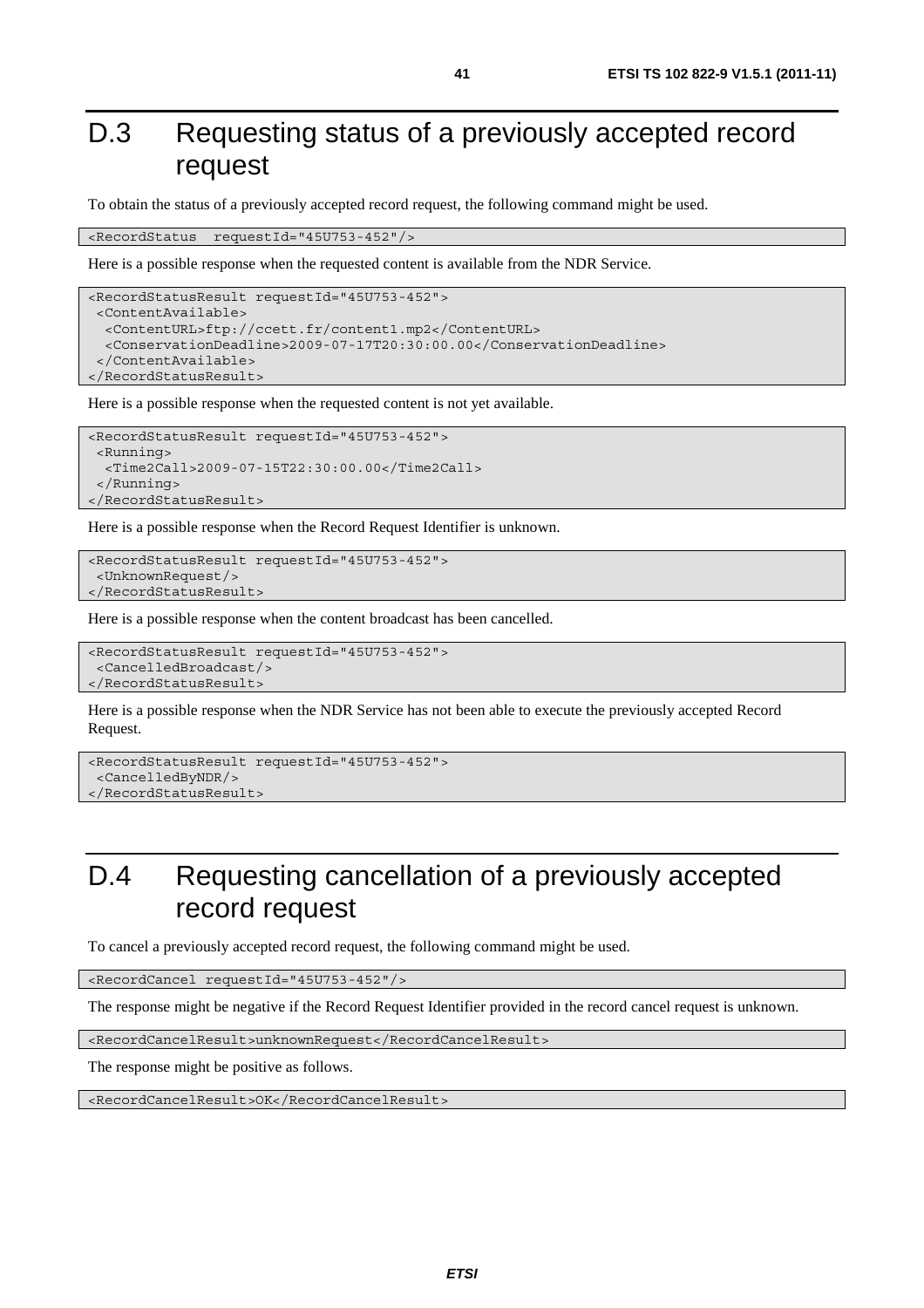# Annex E (informative): Example of UDDI usage

# E.1 Example publication of control\_NDR operation

The NDR service provider registers the new operation using the UDDI save\_binding publication API (assuming that the appropriate parent businessEntity and businessService structures have already been registered).

```
<save binding xmlns="urn:uddi-org:api v3">
   <bindingTemplate> 
     <description xml:lang="en">Recording service</description> 
     <accessPoint useType="endPoint"> 
             http://www.tf1.fr/services/enregistrement</accessPoint> 
    <tModelInstanceDetails> 
       <tModelInstanceInfo tModelKey="uddi:TV-Anytime.org:control_NDR"> 
         <instanceDetails> 
           <instanceParms><![CDATA[ 
                  <?xml version="1.0" encoding="utf-8"?> 
                    <describe_control_NDR_Result serviceVersion="3" 
                          xmlns="urn:tva:transport:2005"> 
                      <!—- see describe_control_NDR_result --> 
                    </describe_control_NDR_Result> 
                  ]]></instanceParms> 
         </instanceDetails> 
       </tModelInstanceInfo> 
    </tModelInstanceDetails> 
    <categoryBag> 
       <keyedReference tModelKey="uddi:TV-Anytime.org:serviceURL" 
                        keyValue="dvb://1.2.a"/> 
       <keyedReference tModelKey="uddi:TV-Anytime.org:serviceURL" 
                        keyValue="dvb://1.2.f"/> 
     </categoryBag> 
   </bindingTemplate> 
</save_binding>
```
The bindingTemplate structure contains a reference to the tModel for the control\_NDR operation. In this way, the tModel behaves as a technical fingerprint that formally indicates the *TV-Anytime* compliance of the web service.

The categorization information allows a client to establish the following:

• The NDR service can record contents available on channels dvb://1.2.a and dvb://1.2.f.

# E.2 Example search for *TV-Anytime* NDR service

Consider the example of an end-user with a newly purchased PDR trying to get a movie broadcast tonight on channel A while a football match is broadcast on channel B.

The PDR wishes to discover NDRs able to record contents broadcast on channel A.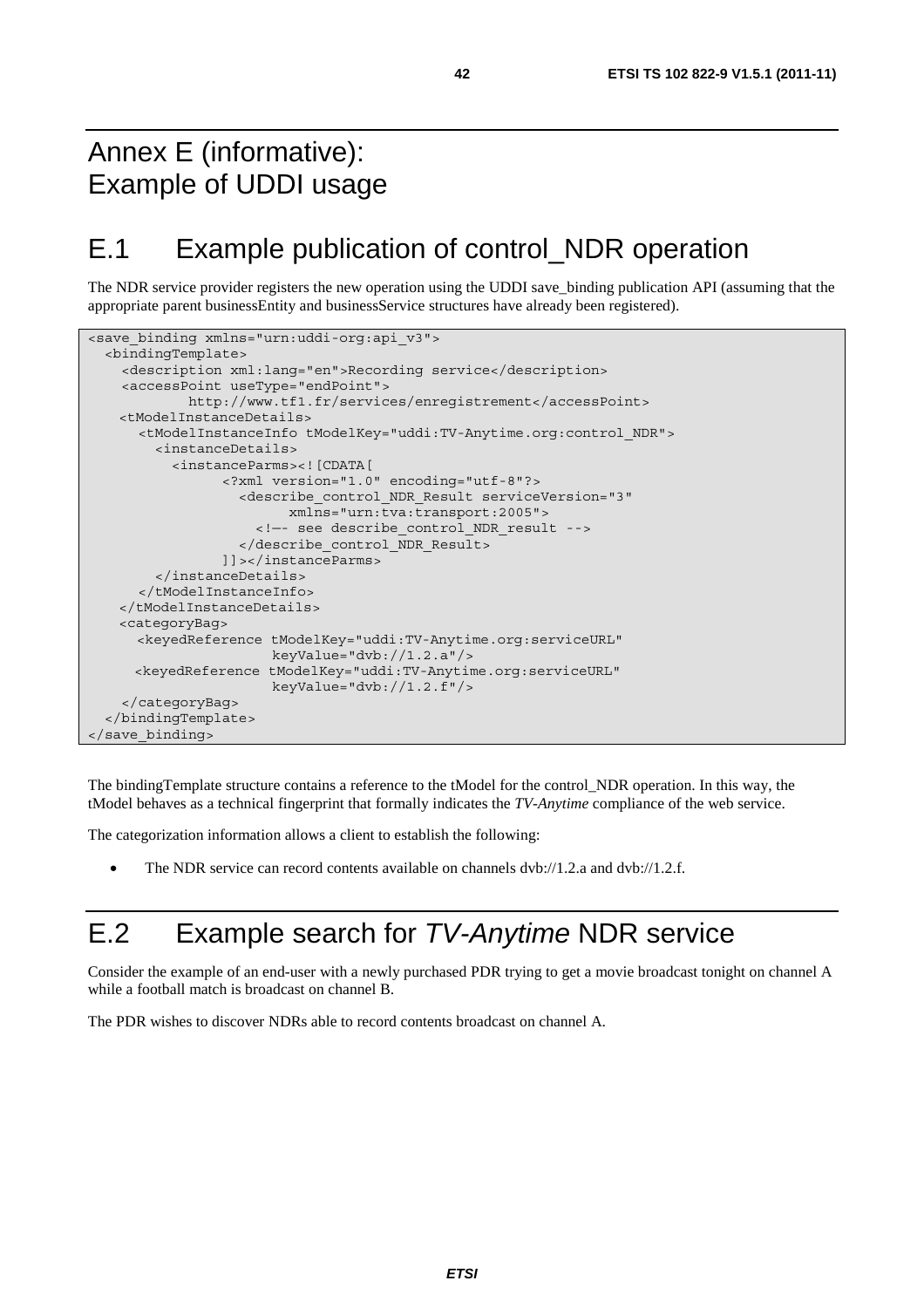The following search could be used to find appropriate bindings.

```
<find_binding xmlns="urn:uddi-org:api_v3"> 
   <tModelBag> 
     <tModelKey>uddi:TV-Anytime.org:control_NDR_v10</tModelKey> 
   </tModelBag> 
   <categoryBag> 
     <keyedReference tModelKey="uddi:TV-Anytime.org:serviceURL" 
                      keyValue="dvb://1.2.a"/> 
     <keyedReference tModelKey="uddi:TV-Anytime.org:serviceURL" 
                      keyValue="dvb://1.2.b"/> 
     <keyedReference tModelKey="uddi:TV-Anytime.org:serviceURL" 
                      keyValue="dvb://1.2.c"/> 
   </categoryBag> 
</find_binding>
```
The data structure returned to the device will contain a list of bindingTemplate elements that satisfy the above query. The list can then be refined by the user (based on brand preferences, recommendations, languages used, etc.), or automatically by the PDR (based on the capability description, and other taxonomies provided in each bindingTemplate element).

*TV-Anytime* clients may also register their interest in a particular type of NDR service, by registering with a node using the subscription API (see clause 5.5 of the UDDI specification [19]). In this case, the same find\_binding element above could be used in the subscriptionFilter of the subscription message, thus defining the types of services that the PDR is interested in being notified about.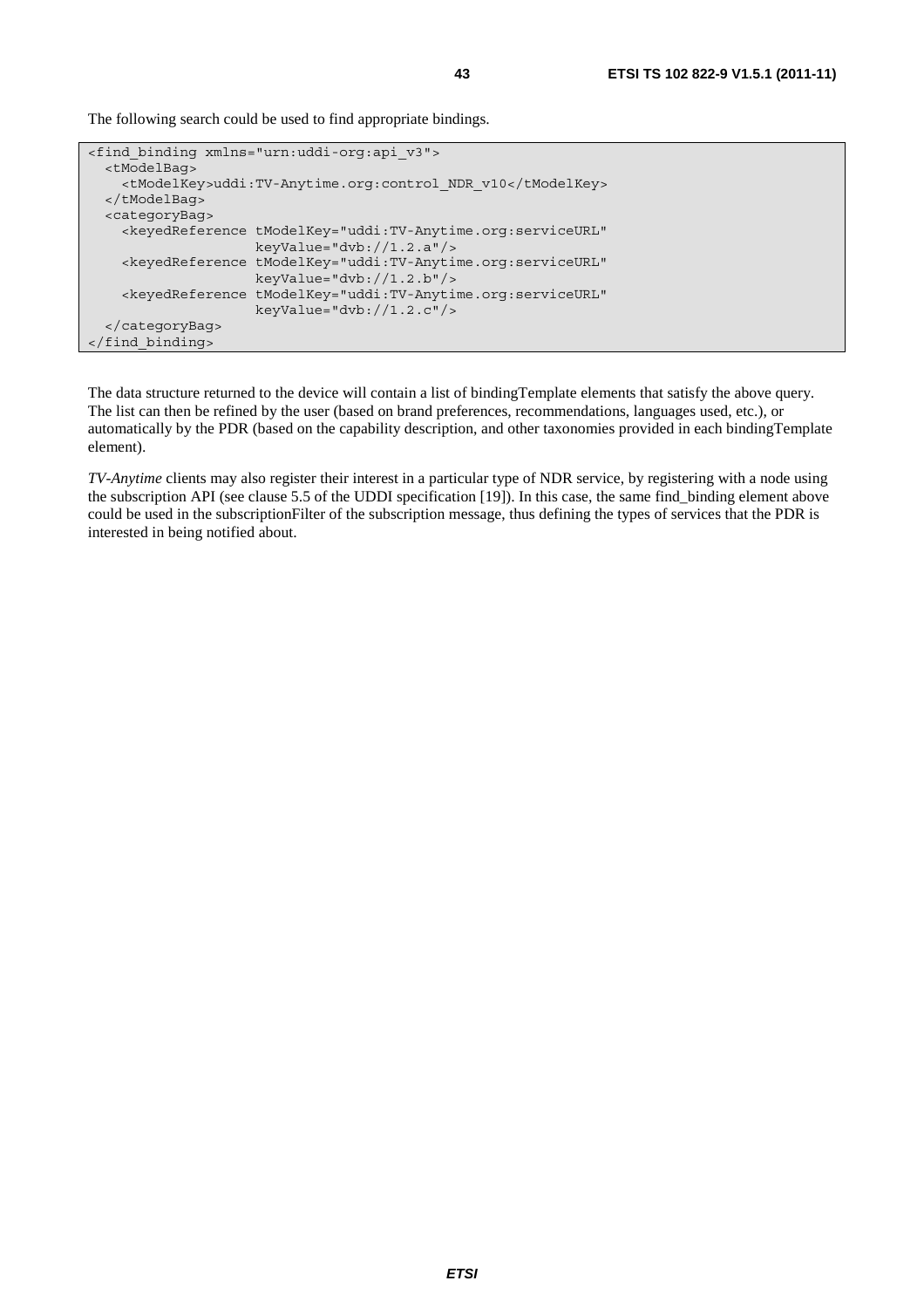# Annex F (informative): Referencing a WSDL implementation description using WS-Inspection

The following WS-Inspection [21] file contains a reference to a *TV-Anytime* NDR service providing a control\_NDR port.

www.dummy.com/inspection.wsil

```
<inspection xmlns="http://schemas.xmlsoap.org/ws/2001/10/inspection/" 
    xmlns:wsdl="http://schemas.xmlsoap.org/ws/2001/10/inspection/wsdl/" 
    xmlns:tns="urn:tva:transport_wsdl:2011"> 
 <service> 
   <description referencedNamespace="http://schemas.xmlsoap.org/wsdl/" 
            location="http://www.channel1.com/services/record/record.wsdl"> 
   <wsdl:reference endpointPresent="true"> 
    <wsdl:implementedBinding>tva:control_NDR_SOAP</wsdl:implementedBinding> 
    </wsdl:reference> 
  </description> 
  </service> 
</inspection>
```
The location attribute in the above description allows a client to download a WSDL implementation description.

http://www.dummy.com/services/record/record.wsdl

```
<definitions targetNamespace="http://example.com/tva" 
     xmlns:tns="urn:tva:transport_wsdl:2011" 
    xmlns:soap="http://schemas.xmlsoap.org/wsdl/soap/" 
     xmlns="http://schemas.xmlsoap.org/wsdl/"> 
   <import namespace="urn:tva:transport_wsdl:2010"/> 
      location=" http://www.channel1.com/services/record/TVAGeneralRecord.wsdl"> 
   <service name="Channel1RecordingService"> 
     <port name="control_NDR_Port" binding="tva:control_NDR_SOAP"> 
       <soap:address location="http://www.channel1.com/services/record"/> 
     </port> 
   </service> 
</definitions>
```
The referenced WSDL implementation definition is simple, and allows a client to establish the URL of the *TV-Anytime* control NDR port. Also, the technical version of the port is indicated via the namespace of the fully qualified binding name.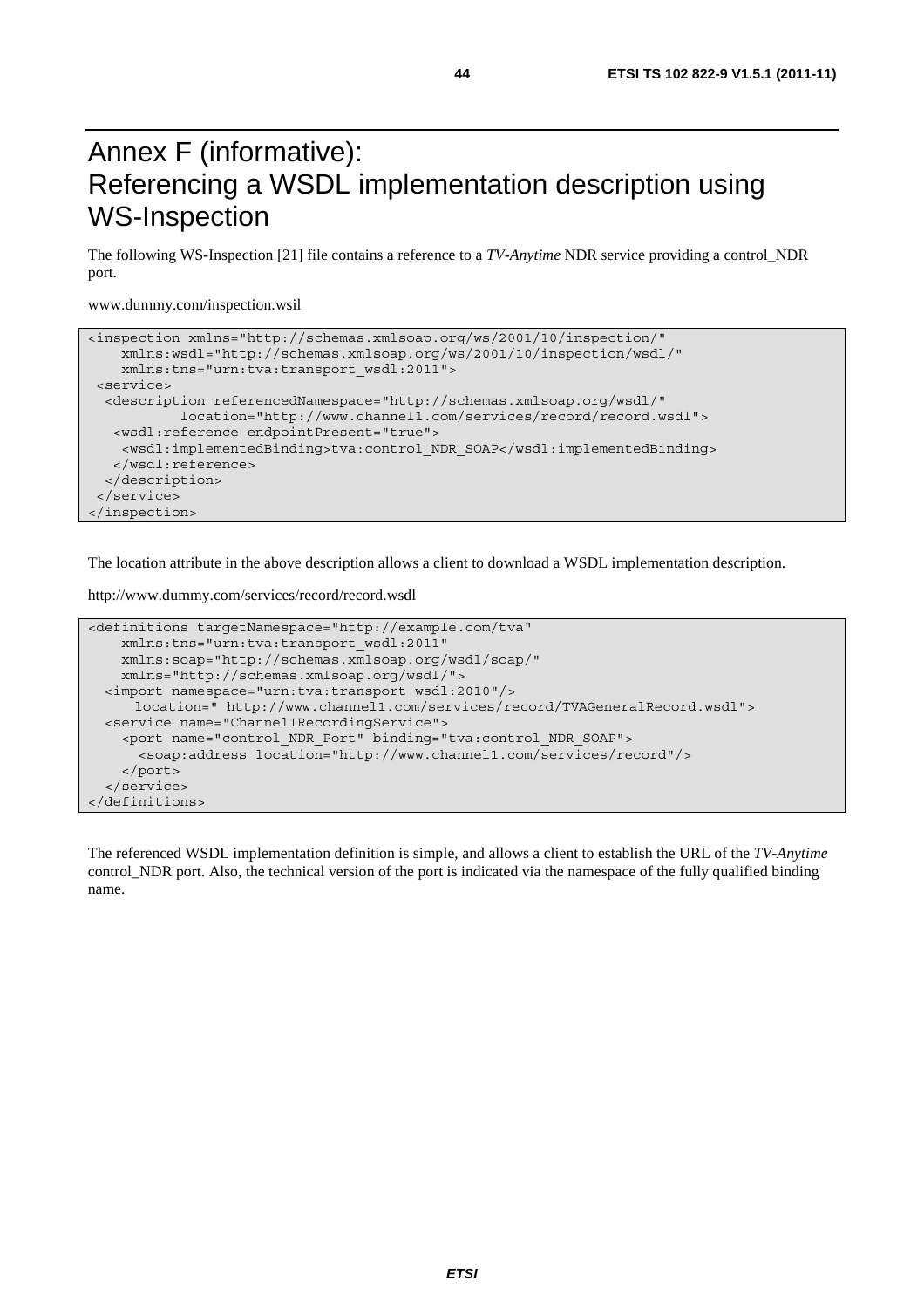# Annex G (normative): *TV-Anytime* description schemes and classification schemes

The *TV-Anytime* DSs listed in the present document have been aggregated into several **xsd files identified by the Description Schemes' names**, forming the reference documentation, contained in archive ts\_10282209v010501p0.zip which accompanies the present document:

- tva\_ndr\_9\_v151.xsd is the NDR subscription and operation schema defined in clause C.1.
- DeliveryProtocolTypeCS.xml is the Delivery Protocol Type Classification Scheme defined in clause C.2.
- ControlProtocolTypeCS.xml is the Control Protocol Type Classification Scheme defined in clause C.3.

In order to validate, tva\_ndr\_9\_v151.xsd imports several description schemes from other parts of the *TV-Anytime*  specification:

- tva\_metadata\_3-1\_v171.xsd and tva\_mpeg7\_2008.xsd and can be found in ts\_1028220301v010701p0.zip, which is a file attached to ts  $1028220301v010701$ .
- tva\_content\_referencing\_4\_v161.xsd can be found in ts\_10282204v010601p0.zip, which is a file attached to ts\_10282204v010601.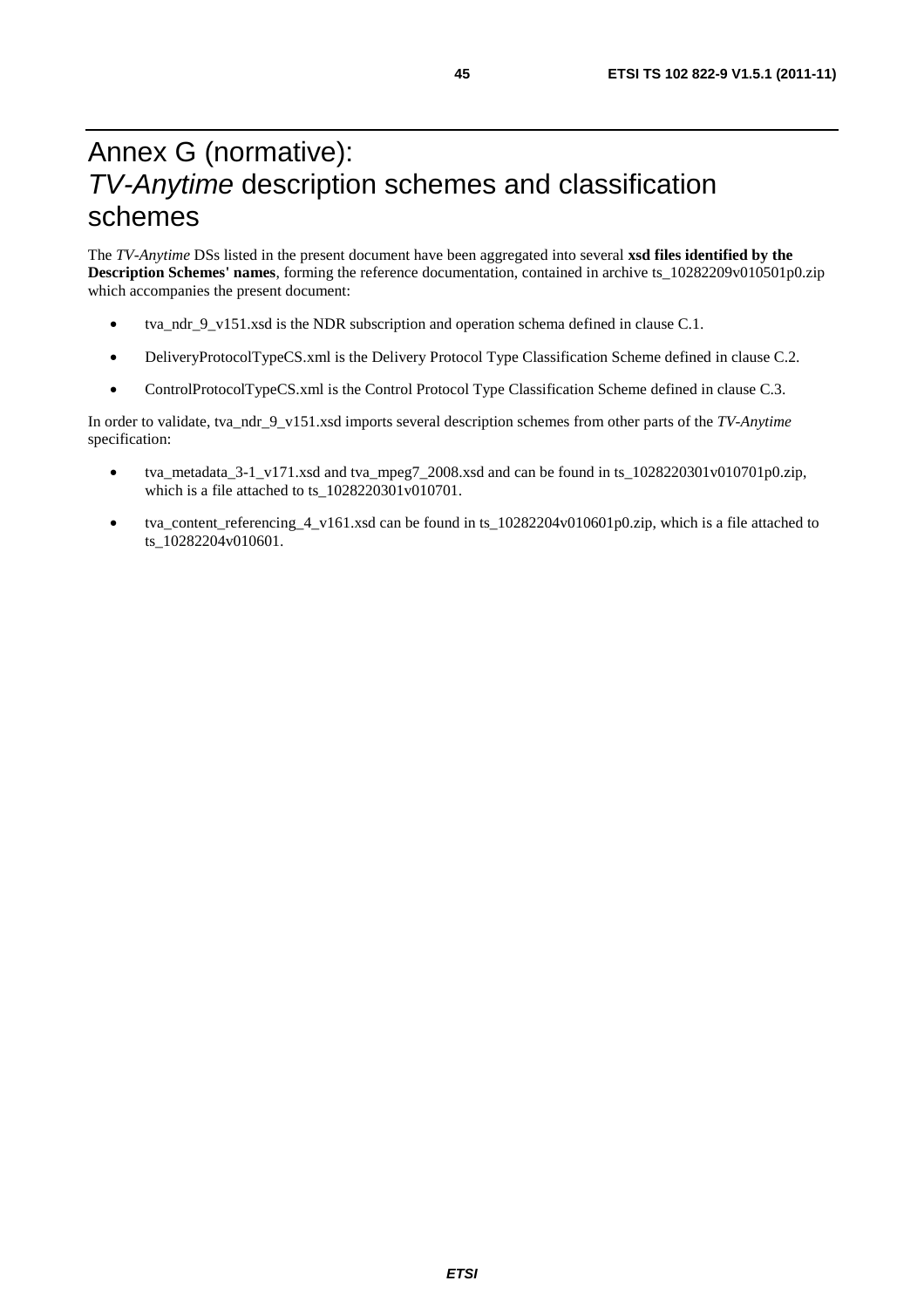- "The Platform for Privacy Preferences 1.0 (P3P1.0) Specification", M. Marchiori et. al. <http://www.w3.org/TR/P3P/>
- IETF RFC 2119: "Key words for use in RFCs to Indicate Requirement Levels", S. Bradner. <http://www.ietf.org/rfc/rfc2119.txt>
- IETF RFC 2396: "Uniform Resource Identifiers (URI): Generic Syntax", T. Berners-Lee, R. Fielding, L. Masinter. <http://www.ietf.org/rfc/rfc2396.txt>
- "Unicode Collation Algorithm, Unicode Technical Report #10", M. Davis, K. Whistler. <http://www.unicode.org/unicode/reports/tr10>
- "Unicode Normalization Forms, Unicode Standard Annex #15", M. Davis, M. Dürst. <http://www.unicode.org/unicode/reports/tr15>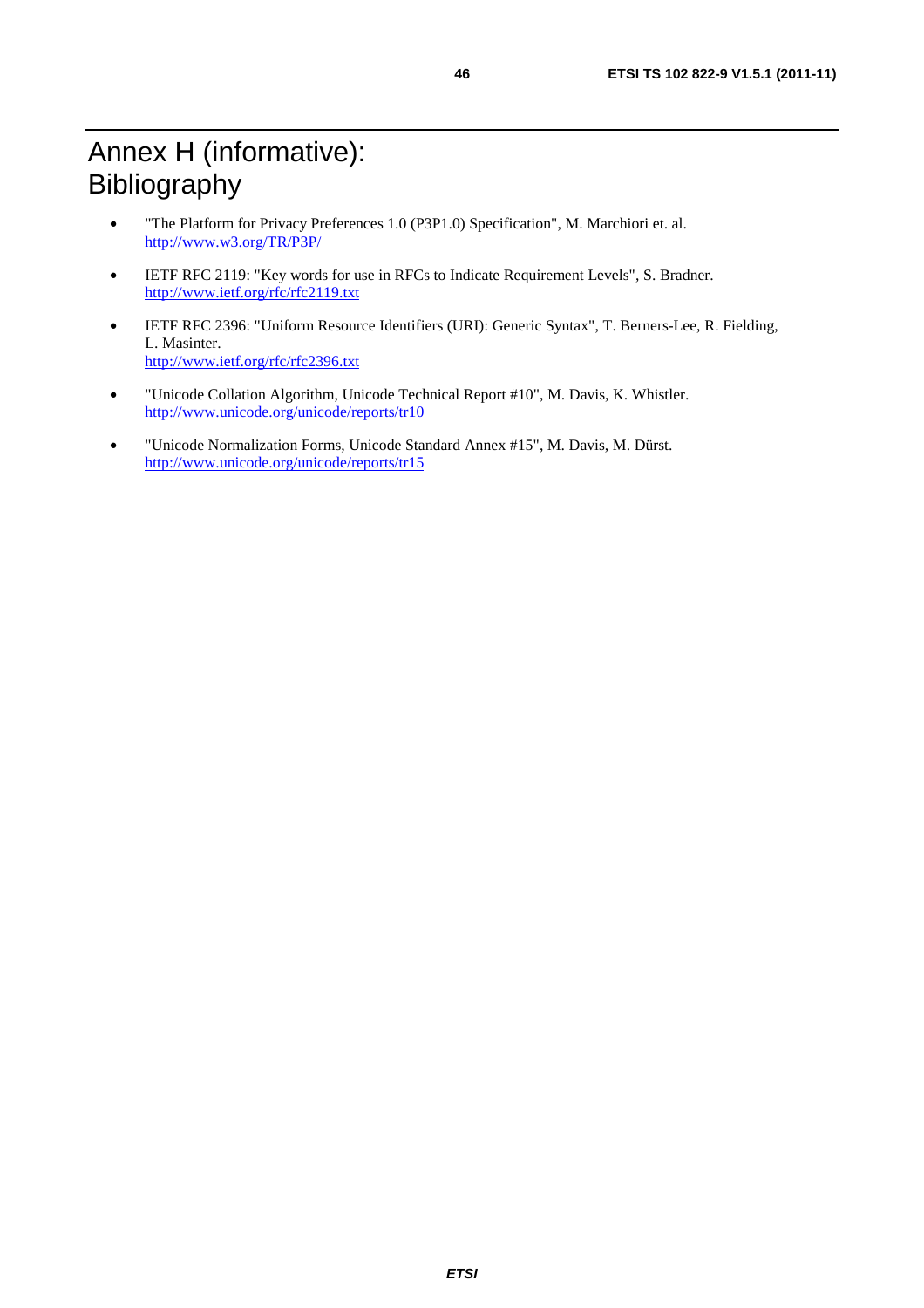# List of figures